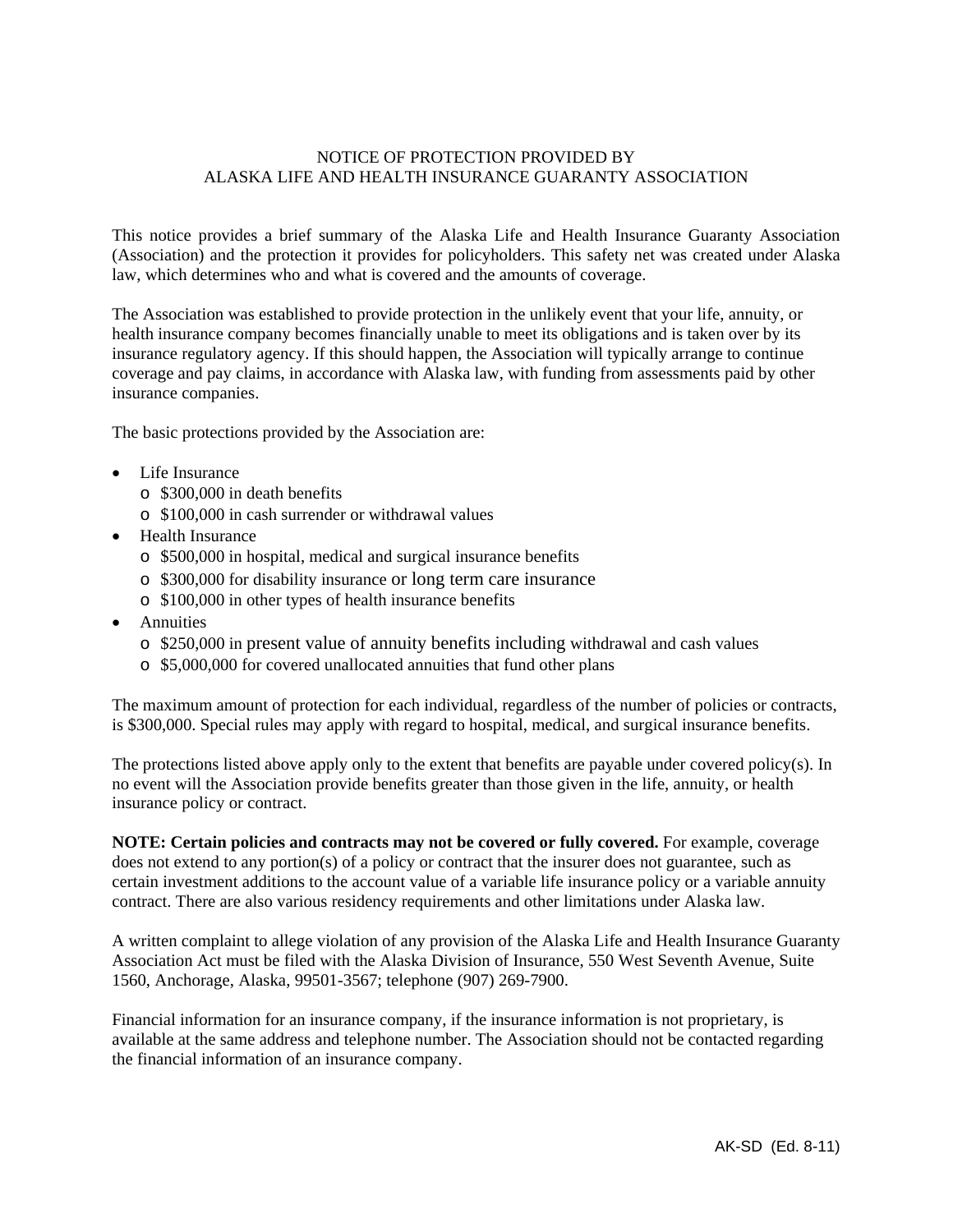To learn more about the above protections, as well as protections relating to group contracts or retirement plans, please visit the Association's website at **www.aklifega.org**, or contact:

Alaska Life and Health Insurance Alaska Division of Insurance 1007 West Third Avenue, Ste. 400 Anchorage, AK 99501-3567 Anchorage, AK 99501 (907) 269-7900 (907) 243-2311

Guaranty Association 5 550 West Seventh Avenue, Ste. 1560

**Insurance companies and agents are not allowed by Alaska law to use the existence of the Association or its coverage to encourage you to purchase any form of insurance. When selecting an insurance company, you should not rely on Association coverage. If there is any inconsistency between this notice and Alaska law, then Alaska law will control.**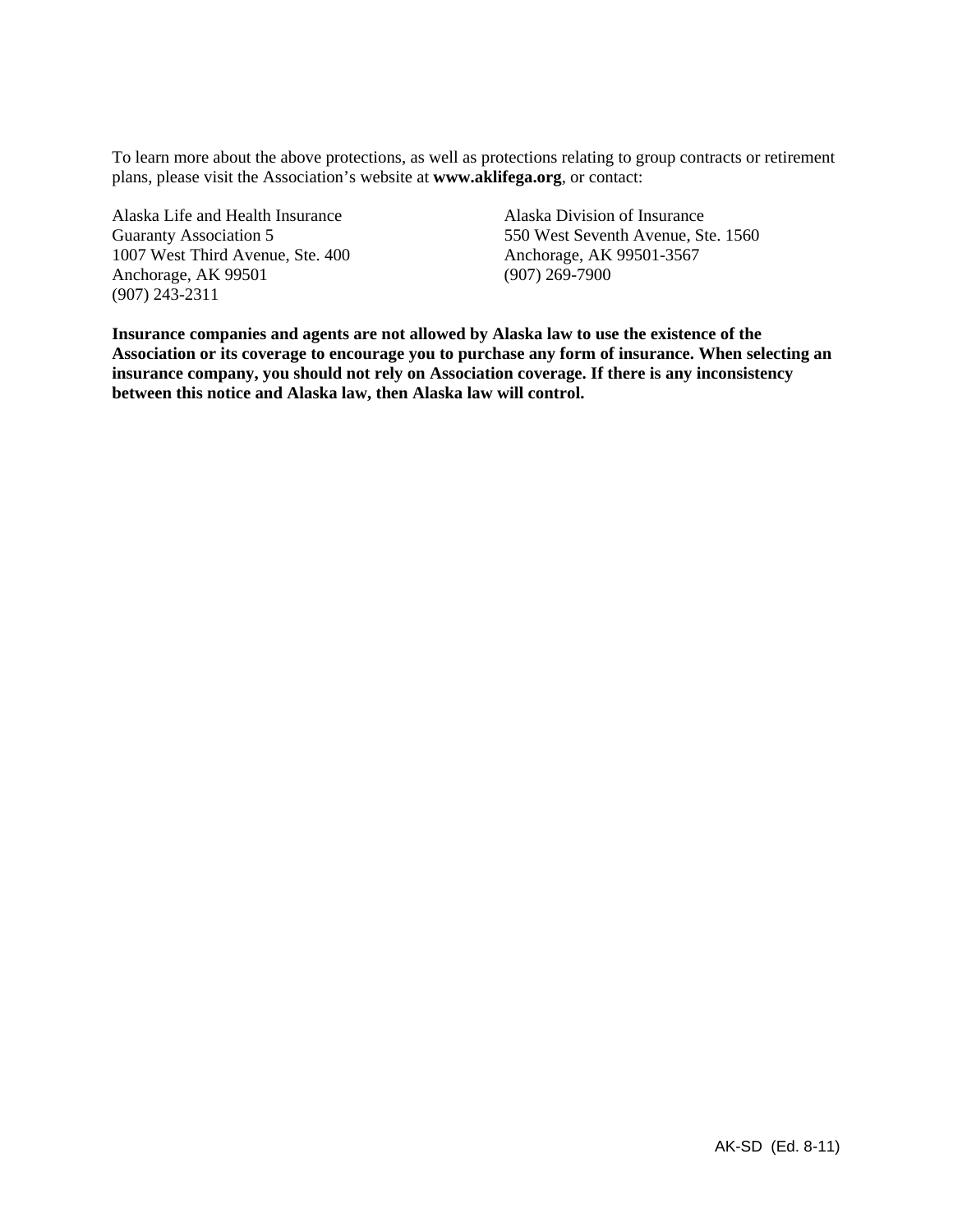# **LIMITATIONS AND EXCLUSIONS UNDER THE ARKANSAS LIFE AND HEALTH INSURANCE GUARANTY ASSOCIATION ACT**

Residents of this state who purchase life insurance, annuities or health and accident insurance should know that the insurance companies licensed in this state to write these types of insurance are members of the Arkansas Life and Health Insurance Guaranty Association ("Guaranty Association"). The purpose of the Guaranty Association is to assure that policy and contract owners will be protected, within certain limits, in the unlikely event that a member insurer becomes financially unable to meet its obligations. If this should happen, the Guaranty Association will assess its other member insurance companies for the money to pay the claims of policy owners who live in this state and, in some cases, to keep coverage in force. The valuable extra protection provided by the member insurers through the Guaranty Association is not unlimited, however. And, as noted in the box below, this protection is not a substitute for consumers' care in selecting insurance companies that are well managed and financially stable.

# **DISCLAIMER**

The Arkansas Life and Health Insurance Guaranty Association ("Guaranty Association") may not provide coverage for this policy. If coverage is provided, it may be subject to substantial limitations or exclusions and require continued residency in this state. You should not rely on coverage by the Guaranty Association in purchasing an insurance policy or contract.

Coverage is NOT provided for your policy or contract or any portion of it that is not guaranteed by the insurer or for which you have assumed the risk, such as non-guaranteed amounts held in a separate account under a variable life or variable annuity contract.

Insurance companies or their agents are required by law to provide you with this notice. However, insurance companies and their agents are prohibited by law from using the existence of the Guaranty Association to induce you to purchase any kind of insurance policy.

> Arkansas Life and Health Insurance Guaranty Association c/o The Liquidation Division 1023 West Capitol Little Rock, Arkansas 72201

> > Arkansas Insurance Department 1200 West Third Street Little Rock, Arkansas 72201-1904

The state law that provides for this safety-net is called the Arkansas Life and Health Insurance Guaranty Association Act ("Act"). Below is a brief summary of the Act's coverages, exclusions and limits. This summary does not cover all provisions of the Act; nor does it in any way change anyone's rights or obligations under the Act or the rights or obligations of the Guaranty Association.

## **COVERAGE**

Generally, individuals will be protected by the Guaranty Association if they live in this state and hold a life, annuity or health insurance contract or policy, or if they are insured under a group insurance contract issued by a member insurer. The beneficiaries, payees or assignees of policy or contract owners are protected as well, even if they live in another state.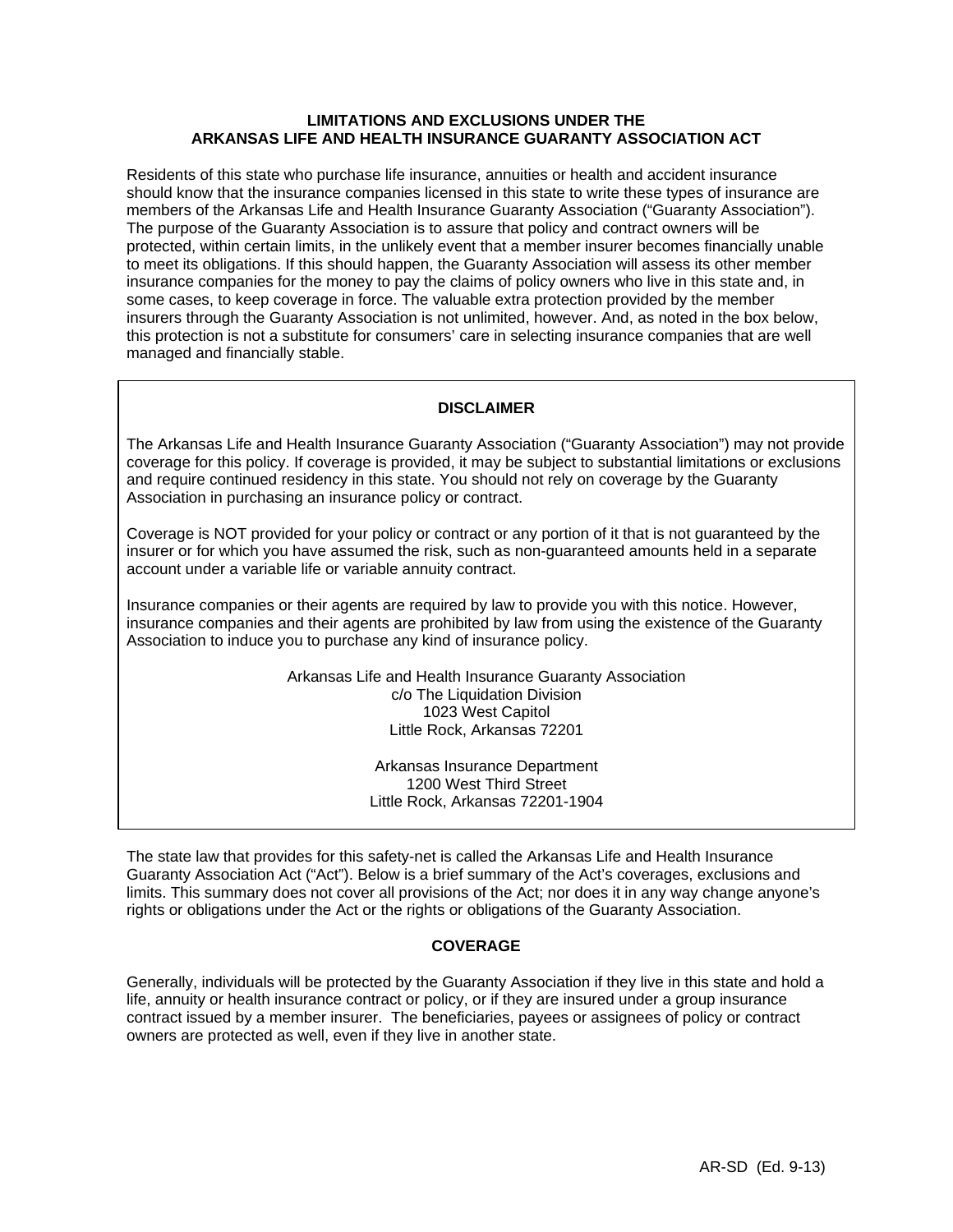# **EXCLUSIONS FROM COVERAGE**

However, persons owning such policies are NOT protected by the Guaranty Association if:

- They are eligible for protection under the laws of another state (this may occur when the insolvent insurer was incorporated in another state whose guaranty association protects insureds who live outside that state);
- The insurer was not authorized to do business in this state;
- Their policy or contract was issued by a nonprofit hospital or medical service organization, an HMO, a fraternal benefit society, a mandatory state pooling plan, a mutual assessment company or similar plan in which the policy or contract owner is subject to future assessments, or by an insurance exchange.

The Guaranty Association also does NOT provide coverage for:

- Any policy or contract or portion thereof which is not guaranteed by the insurer or for which the owner has assumed the risk, such as a non-guaranteed amounts held in a separate account under a variable life or variable annuity contract;
- Any policy of reinsurance (unless an assumption certificate was issued);
- Interest rate yields that exceed an average rate;
- Dividends and voting rights and experience rating credits;
- Credits given in connection with the administration of a policy by a group contract holder;
- Employers' plans to the extent they are self-funded (that is, not insured by an insurance company, even if an insurance company administers them);
- Unallocated annuity contracts (which give rights to group contractholders, not individuals);
- Unallocated annuity contracts issued to/in connection with benefit plans protected under Federal Pension Benefit Corporation ("FPBC") (whether the FPBC is yet liable or not);
- Portions of an unallocated annuity contract not owned by a benefit plan or a government lottery (unless the owner is a resident) or issued to a collective investment trust or similar pooled fund offered by a bank or other financial institution);
- Portions of a policy or contract to the extent assessments required by law for the Guaranty Association are preempted by State or Federal law;
- Obligations that do not arise under the policy or contract, including claims based on marketing materials or side letters, riders, or other documents which do not meet filing requirements, or claims for policy misrepresentations, or extra-contractual or penalty claims;
- Contractual agreements establishing the member insurer's obligations to provide book value accounting guarantees for defined contribution benefit plan participants (by reference to a portfolio of assets owned by a nonaffiliate benefit plan or its trustees).

# **LIMITS ON AMOUNTS OF COVERAGE**

The Act also limits the amount the Guaranty Association is obligated to cover: The Guaranty Association cannot pay more than what the insurance company would owe under a policy or contract. Also, for any one insured life, the Guaranty Association will pay a maximum of \$300,000 in life and annuity benefits and \$500,000 in health insurance benefits– no matter how many policies and contracts there were with the same company, even if they provided different types of coverages. Within these overall limits, the Association will not pay more than \$300,000 in disability and long term care benefits, \$500,000 in health insurance benefits, \$300,000 in present value of annuity benefits, or \$300,000 in life insurance death benefits or net cash surrender values – again, no matter how many policies and contracts there were with the same company, and no matter how many different types of coverages. There is a \$1,000,000 limit with respect to any contract holder for unallocated annuity benefits, irrespective of the number of contracts held by the contract holder. These are limitations for which the Guaranty Association is obligated before taking into account either its subrogation and assignment rights or the extent to which those benefits could be provided out of the assets of the impaired or insolvent insurer.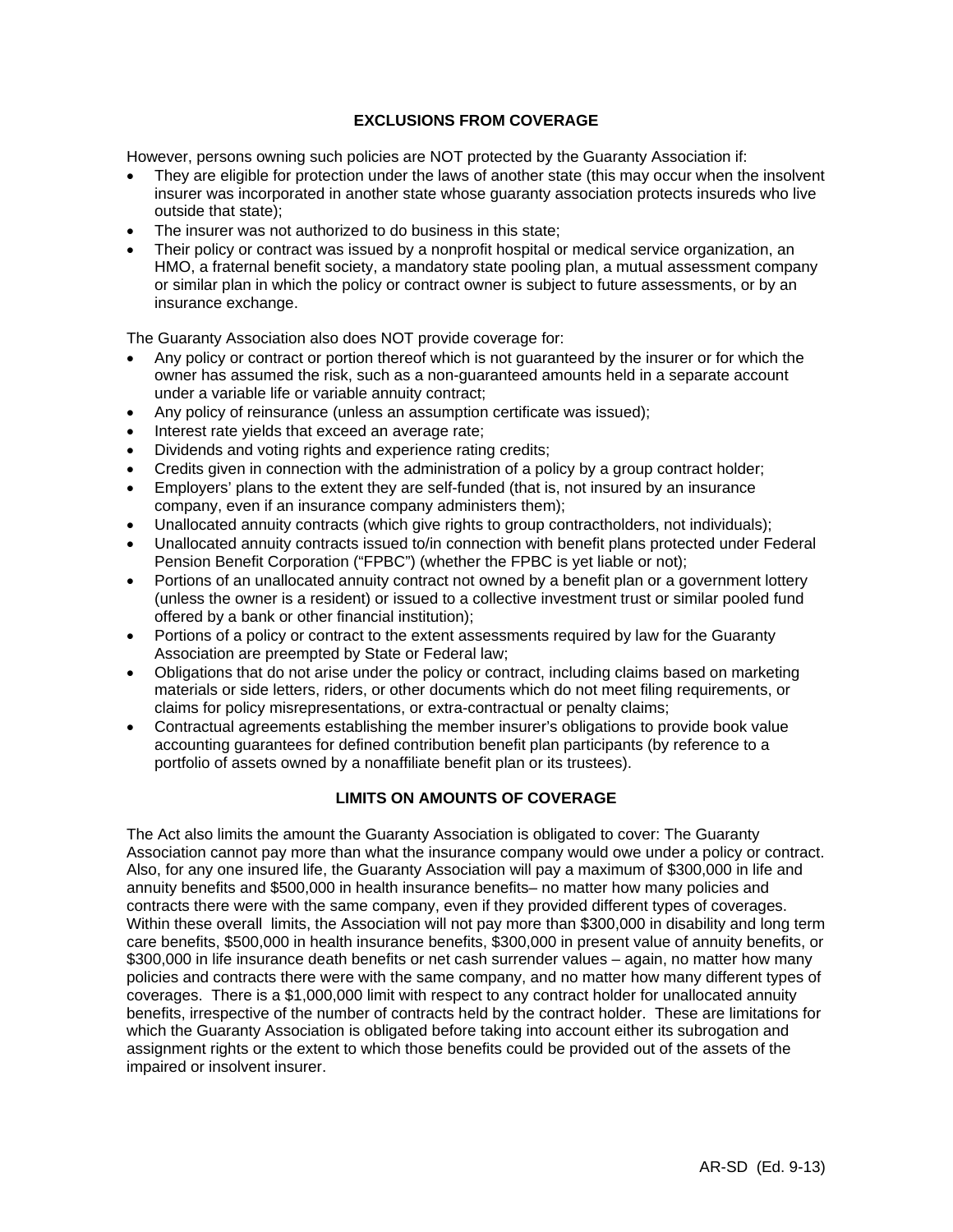# **NOTICE OF PROTECTION PROVIDED BY CALIFORNIA LIFE AND HEALTH INSURANCE GUARANTEE ASSOCIATION**

This notice provides a brief summary regarding the protections provided to policyholders by the California Life and Health Insurance Guarantee Association ("the Association"). The purpose of the Association is to assure that policyholders will be protected, within certain limits, in the unlikely event that a member insurer of the Association becomes financially unable to meet its obligations. Insurance companies licensed in California to sell life insurance, health insurance, annuities and structured settlement annuities are members of the Association. The protection provided by the Association is not unlimited and is not a substitute for consumers' care in selecting insurers. This protection was created under California law, which determines who and what is covered and the amounts of coverage.

Below is a brief summary of the coverages, exclusions and limits provided by the Association. This summary does not cover all provisions of the law; nor does it in any way change anyone's rights or obligations or the rights or obligations of the Association.

# **COVERAGE**

# **● Persons Covered**

Generally, an individual is covered by the Association if the insurer was a member of the Association *and* the individual lives in California at the time the insurer is determined by a court to be insolvent. Coverage is also provided to policy beneficiaries, payees or assignees, whether or not they live in California.

## **● Amounts of Coverage**

The basic coverage protections provided by the Association are as follows.

## **● Life Insurance, Annuities and Structured Settlement Annuities**

For life insurance policies, annuities and structured settlement annuities, the Association will provide the following:

## **●** Life Insurance

80% of death benefits but not to exceed \$300,000 80% of cash surrender or withdrawal values but not to exceed \$100,000

**●** Annuities and Structured Settlement Annuities

80% of the present value of annuity benefits, including net cash withdrawal and net cash surrender values but not to exceed \$250,000

The maximum amount of protection provided by the Association to an individual, for *all* life insurance, annuities and structured settlement annuities is \$300,000, regardless of the number of policies or contracts covering the individual.

## **● Health Insurance**

The maximum amount of protection provided by the Association to an individual, as of April 1, 2011, is \$470,125. This amount will increase or decrease based upon changes in the health care cost component of the consumer price index to the date on which an insurer becomes an insolvent insurer.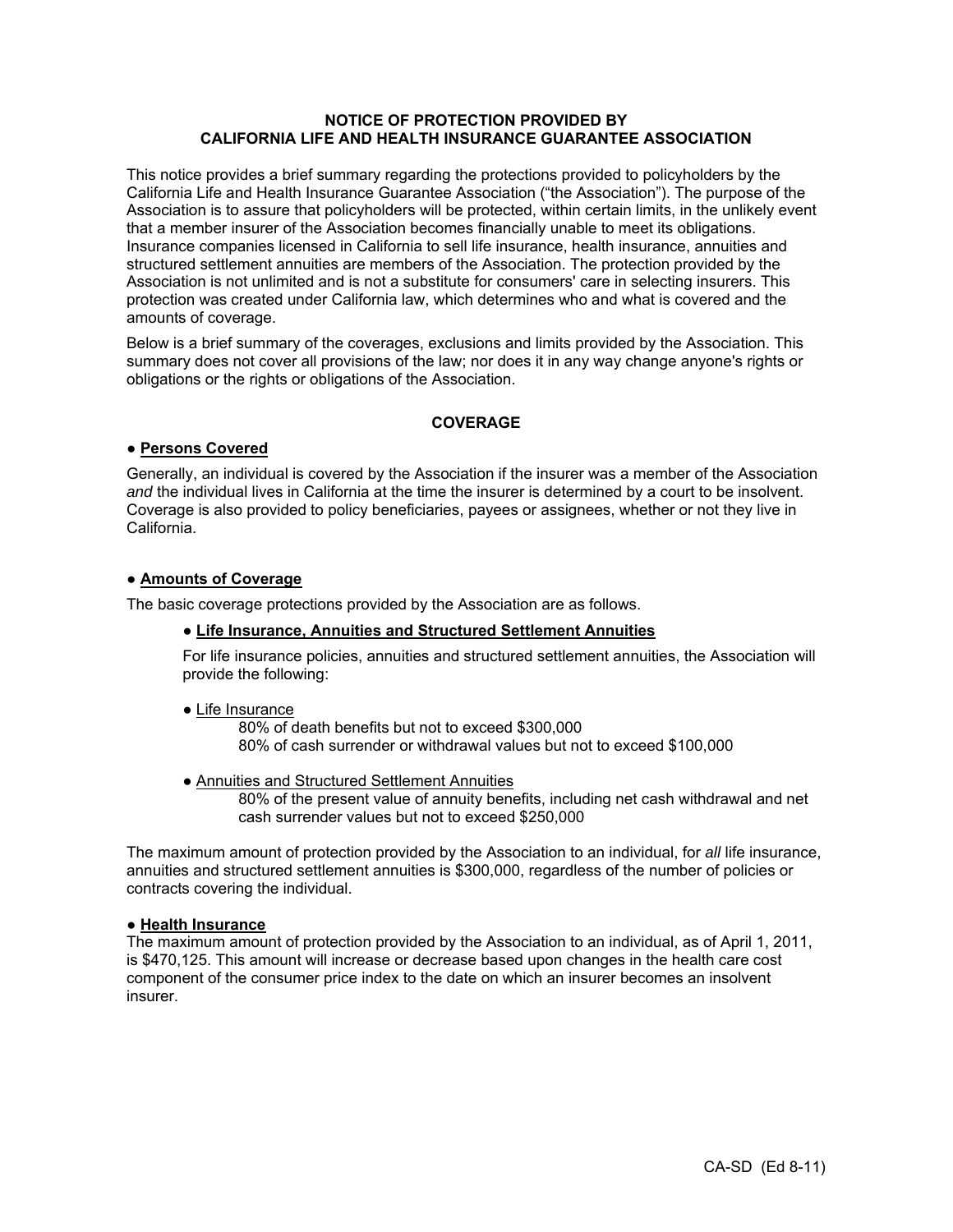# **COVERAGE LIMITATIONS AND EXCLUSIONS FROM COVERAGE**

The Association may not provide coverage for this policy. Coverage by the Association generally requires residency in California. You should not rely on coverage by the Association in selecting an insurance company or in selecting an insurance policy.

The following policies and persons are among those that are excluded from Association coverage:

● A policy or contract issued by an insurer that was not authorized to do business in California when it issued the policy or contract

● A policy issued by a health care service plan (HMO), a hospital or medical service organization, a charitable organization, a fraternal benefit society, a mandatory state pooling plan, a mutual assessment company, an insurance exchange, or a grants and annuities society

● If the person is provided coverage by the guaranty association of another state.

● Unallocated annuity contracts; that is, contracts which are not issued to and owned by an individual and which do not guaranty annuity benefits to an individual

- Employer and association plans, to the extent they are self-funded or uninsured
- A policy or contract providing any health care benefits under Medicare Part C or Part D
- An annuity issued by an organization that is only licensed to issue charitable gift annuities

● Any policy or portion of a policy which is not guaranteed by the insurer or for which the individual has assumed the risk, such as certain investment elements of a variable life insurance policy or a variable annuity contract

● Any policy of reinsurance unless an assumption certificate was issued

● Interest rate yields (including implied yields) that exceed limits that are specified in Insurance Code Section 1607.02(b)(2)(C).

# **NOTICES**

Insurance companies or their agents are required by law to give or send you this notice. Policyholders with additional questions should first contact their insurer or agent. To learn more about coverages provided by the Association, please visit the Association's website at www.califega.org, or contact either of the following:

California Life and Health Insurance Guarantee Association P.O Box 16860, Beverly Hills, CA 90209-3319 (323) 782-0182

California Department of Insurance Consumer Communications Bureau 300 South Spring Street Los Angeles, CA 90013 (800) 927- 4357

**Insurance companies and agents are not allowed by California law to use the existence of the Association or its coverage to solicit, induce or encourage you to purchase any form of insurance. When selecting an insurance company, you should not rely on Association coverage. If there is any inconsistency between this notice and California law, then California law will control.**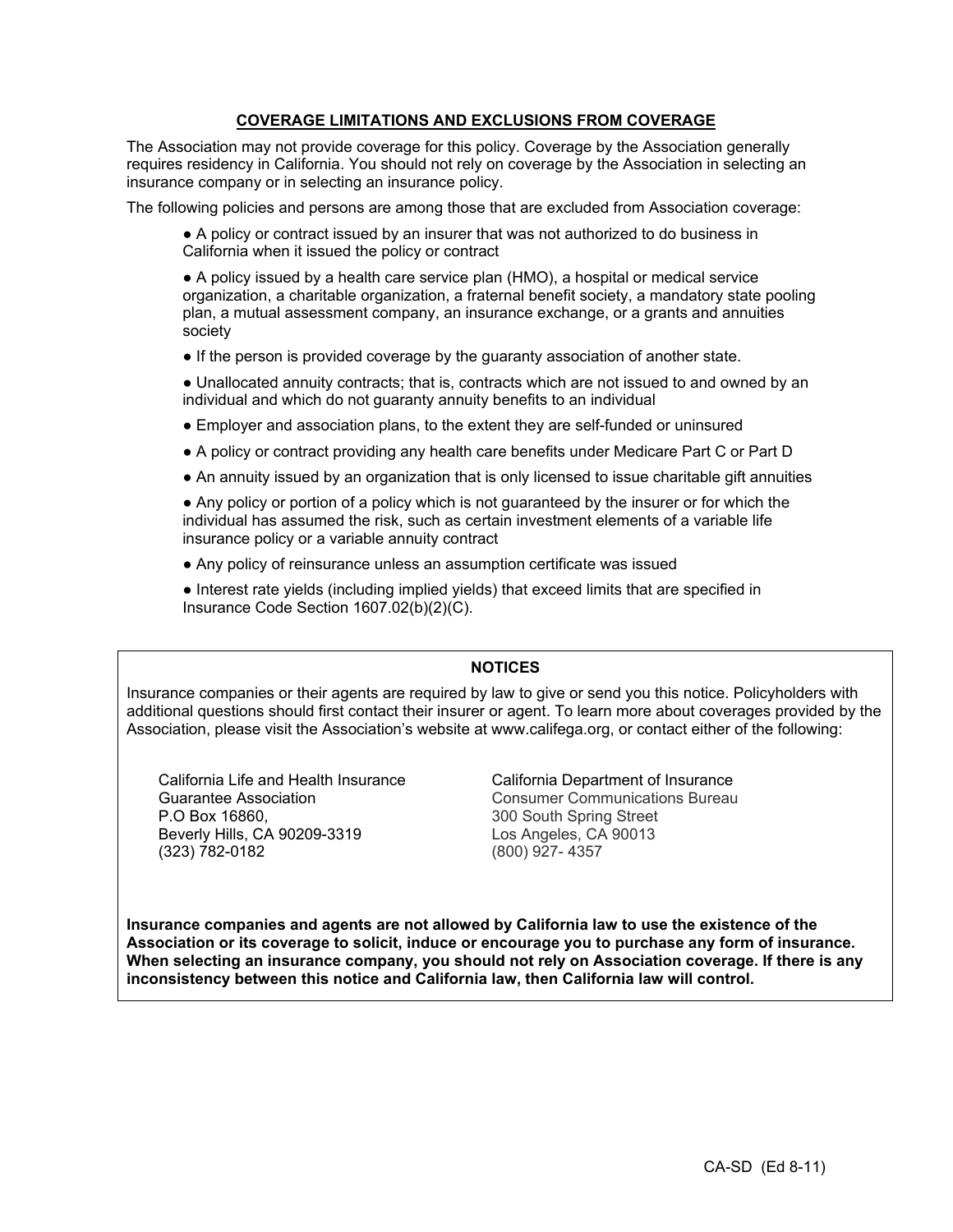# **NOTICE OF PROTECTION PROVIDED BY LIFE AND HEALTH INSURANCE PROTECTION ASSOCIATION**

This notice provides a **brief summary** of the Life and Health Insurance Protection Association ("the Association") and the protection it provides for policyholders. This safety net was created under Colorado law, which determines who and what is covered and the amounts of coverage.

The Association was established to provide protection in the unlikely event that your life, annuity or health insurance company becomes financially unable to meet its obligations and is taken over by its Insurance Department. If this should happen, the Association will typically arrange to continue coverage and pay claims, in accordance with Colorado law, with funding from assessments paid by other insurance companies.

The basic protections provided by the Association are:

- Life Insurance
	- o \$300,000 in death benefits
	- o \$100,000 in cash surrender or withdrawal values
- Health Insurance
	- o \$500,000 in hospital, medical and surgical insurance benefits
	- o \$300,000 in disability insurance benefits
	- o \$300,000 in long-term care insurance benefits
	- o \$100,000 in other types of health insurance benefits
- Annuities
	- o \$250,000 in withdrawal and cash values

The maximum amount of protection for each individual, regardless of the number of policies or contracts, is \$300,000. Special rules may apply with regard to hospital, medical and surgical insurance benefits.

**Note: Certain policies and contracts may not be covered or fully covered.** For example, coverage does not extend to any portion(s) of a policy or contract that the insurer does not guarantee, such as certain investment additions to the account value of a variable life insurance policy or a variable annuity contract. There are also various residency requirements and other limitations under Colorado law.

To learn more about the above protections, as well as protections relating to group contracts or retirement plans, please visit the Association's website http://colorado.lhiga.com, email jkelldorf@gmail.com or contact:

| Colorado Life and Health                       | Colorado Division of Insurance |
|------------------------------------------------|--------------------------------|
| <i><b>Insurance Protection Association</b></i> | 1650 Broadway, Suite 850       |
| P. O. Box 36009                                | Denver, CO 80202               |
| Denver, CO 80236                               |                                |
| $(303) 292 - 5022$                             | $(303) 894 - 7499$             |

**Insurance companies and agents are not allowed by Colorado law to use the existence of the Association or its coverage to encourage you to purchase any form of insurance. When selecting an insurance company, you should not rely on Association coverage. If there is any inconsistency between this notice and Colorado law, then Colorado law will control.** 

\_\_\_\_\_\_\_\_\_\_\_\_\_\_\_\_\_\_\_\_\_\_\_\_\_\_\_\_\_\_\_\_\_\_\_\_\_\_\_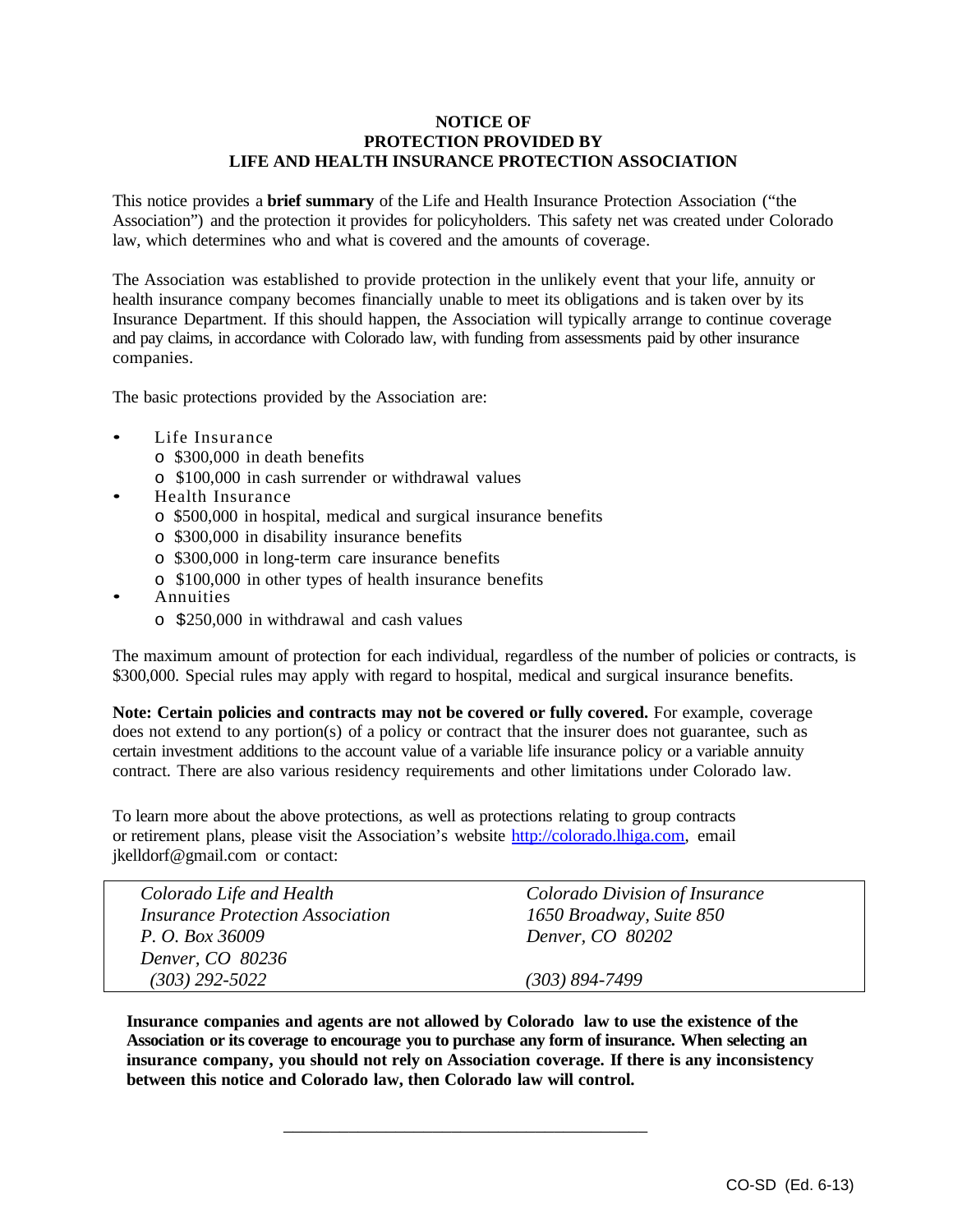# **SUMMARY OF GENERAL PURPOSES, CURRENT LIMITATIONS AND CONSUMER PROTECTION**

# **General Purposes**

Residents of the District of Columbia should know that licensed insurers who sell health insurance, life insurance, and annuities in the District of Columbia are members of the District of Columbia Life and Health Insurance Guaranty Association ("Guaranty Association").

The purpose of the Guaranty Association is to provide statutorily-determined benefits associated with covered policies and contracts in the unlikely event that a member insurer is unable to meet its financial obligations and is found by a court of law to be insolvent. When a member insurer is found by a court to be insolvent, the Guaranty Association will assess the other member insurers to satisfy the benefits associated with any outstanding covered claims of persons residing in the District of Columbia. However, the protection provided through the Guaranty Association is subjected to certain statutory limits explained under "Coverage Limitations" section, below. In some cases, the Guaranty Association may facilitate the reassignment of policies or contracts to other licensed insurance companies to keep the coverage in-force, with no change in contractual rights or benefits.

# **Coverage**

The Guaranty Association, established pursuant to the Life and Health Guaranty Association Act of 1992 ("Act"), effective July 22, 1992 (D.C. Law 9-129; D.C. Official Code § 31-5401 *et seq*.), provides insolvency protection for certain types of insurance policies and contracts.

The insolvency protections provided by the Guaranty Association is generally conditioned on a person being 1) a resident of the District of Columbia and 2) the individual insured or owner under a health insurance, life insurance, or annuity contract issued by a member insurer, or insured under a group policy insurance contract issued by a member insurer. Beneficiaries, payees, or assignees of District insureds are also covered under the Act, even if they reside in another state.

# **Coverage Limitations**

The Act also limits the amount the Guaranty Association is obligated to pay. The benefits for which the Guaranty Association may become liable shall be limited to the lesser of:

- The contractual obligations for which the insurer is liable or for which the insurer would have been liable if it were not an impaired or insolvent insurer; or
- With respect to any one life, regardless of the number of policies, contracts, or certificates:
	- $\geq$  \$300,000 in life insurance death benefits for any one life; including net cash surrender or net cash withdrawal values;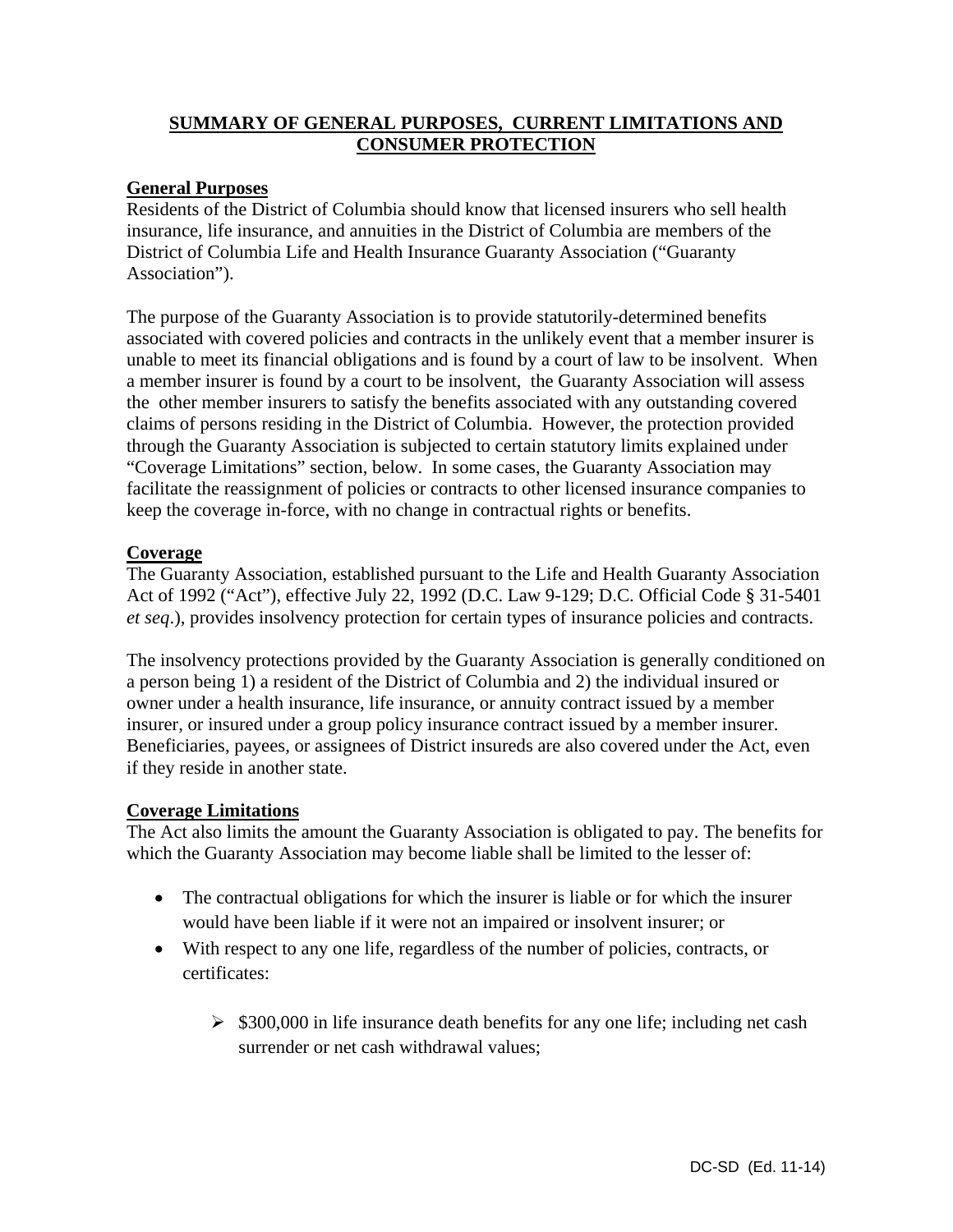- $\geq$  \$300,000 in the present value of annuity benefits, including net cash surrender or net cash withdrawal values;
- $\geq$  \$300,000 in the present value of structured settlement annuity benefits, including net cash surrender or net cash withdrawal values;
- $\geq$  \$300,000 for long-term care insurance benefits;
- $\geq$  \$300,000 for disability insurance benefits;
- $\geq$  \$500,000 for basic hospital, medical, and surgical insurance, or major medical insurance benefits;
- $\geq$  \$100,000 for coverage not defined as disability insurance or basic hospital, medical and surgical insurance or major medical insurance or long term care insurance including any net cash surrender and net cash withdrawal values.

In no event is the Guaranty Association liable for more than \$300,000 in benefits with respect to any one life (\$500,000 in the event of basic hospital, medical and surgical insurance or major medical insurance).

Additionally, the Guaranty Association is not obligated to cover more than \$5,000,000 for multiple non-group policies of life insurance with one owner of regardless of the number of policies owned.

# **Exclusions Examples**

Policy or contract holders are not protected by the Guaranty Association if:

- They are eligible for protection under the laws of another state (this may occur when the insolvent insurer was domiciled in a state whose guaranty association law protects insureds that live outside of that state);
- Their insurer was not authorized to do business in the District of Columbia; or
- Their policy was issued by a charitable organization, a fraternal benefit society, a mandatory state pooling plan, a mutual assessment company, an insurance exchange, a non-profit hospital or medical service organization, a health maintenance organization, or a risk retention group.

The Guaranty Association also does not cover:

- Any policy or portion of a policy which is not guaranteed by the insurer or for which the individual has assumed the risk;
- Any policy of reinsurance (unless an assumption certificate was issued);
- Any plan or program of an employer or association that provides life, health, or annuity benefits to its employees or members and is self-funded;
- Interest rate guarantees which exceed certain statutory limitations;
- Dividends, experience rating credits or fees for services in connection with a policy;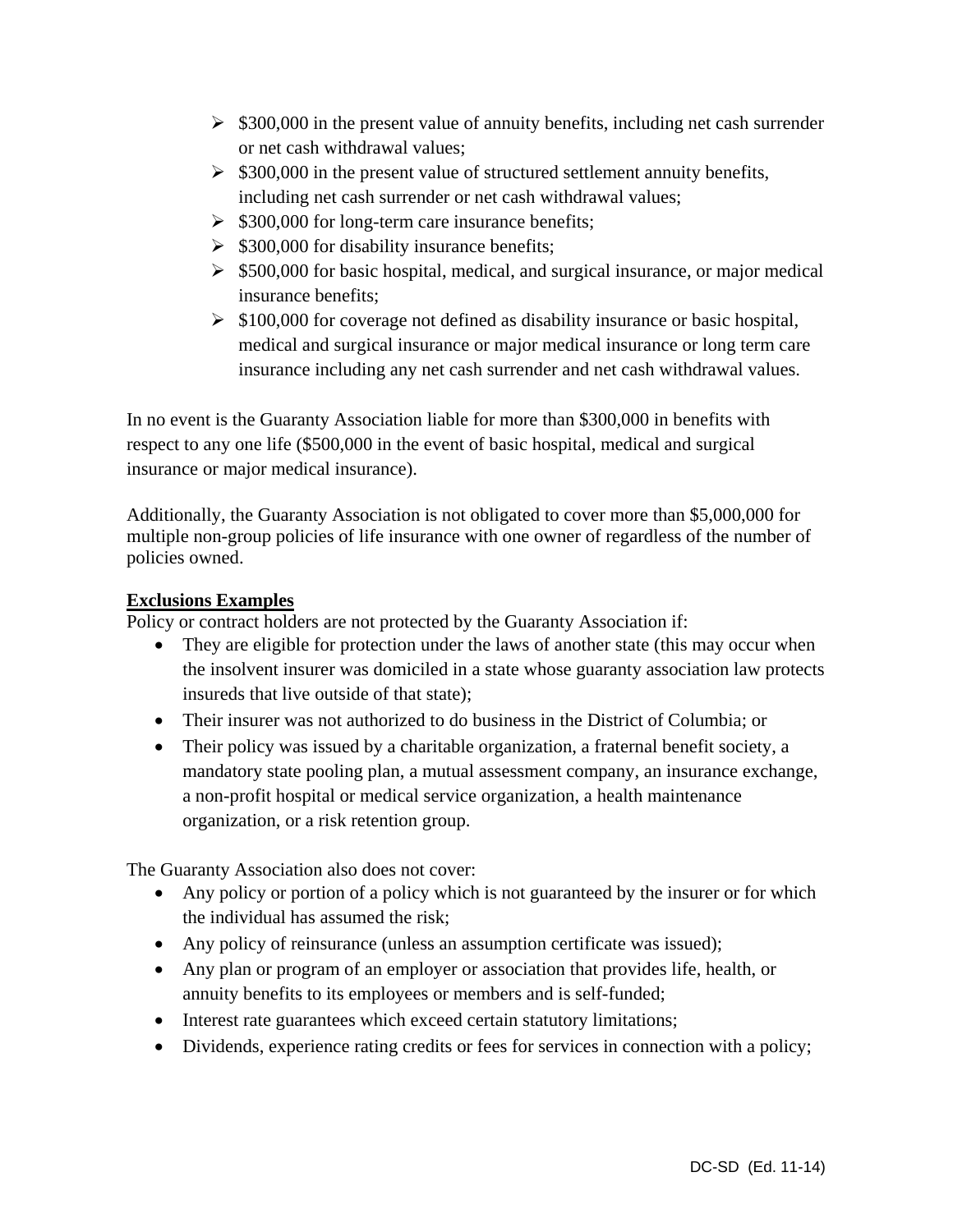- Credits given in connection with the administration of a policy by a group contract holder; or
- Unallocated annuity contacts.

# **Consumer Protection**

To learn more about the above referenced protections, please visit the Guaranty Association's website at www.dclifega.org. Additional questions may be directed to the District of Columbia Department of Insurance, Securities and Banking (DISB) and they will respond to questions not specifically addressed in this disclosure document.

Policy or contract holders with additional questions may contact either:

| <b>District of Columbia</b>                | <b>District of Columbia</b>     |
|--------------------------------------------|---------------------------------|
| <b>Department of Insurance, Securities</b> | <b>Life and Health Guaranty</b> |
| and Banking                                | <b>Association</b>              |
| 810 First Street, N.E., Suite 701          | 1200 G Street, N.W.             |
| Washington, DC 20002                       | <b>Washington, DC 20005</b>     |
| $(202)$ 727-8000                           | $(202)$ 434-8771                |

Pursuant to the Act (D.C. Official Code § 31-5416), insurers are required to provide notice to policy and contract holders of the existence of the Guaranty Association and the amounts of coverage provided under the Act. Your insurer and agent are prohibited by law from using the existence of the Guaranty Association and the protection it provides to market insurance products. You should not rely on the insolvency protection provided under the Act when selecting an insurer or insurance product. If you have obtained this document from an agent in connection with the purchase of a policy or contract, you should be aware that such delivery does not guarantee that the Guaranty Association would cover your policy or contract. Any determination of whether a policy or contract will be covered will be determined solely by the coverage provisions of the Act.

This disclosure is intended to summarize the general purpose of the Act and does not address all the provisions of the Act. Moreover, the disclosure is not intended and should not be relied upon to alter any rights established in any policy or contract or under the Act.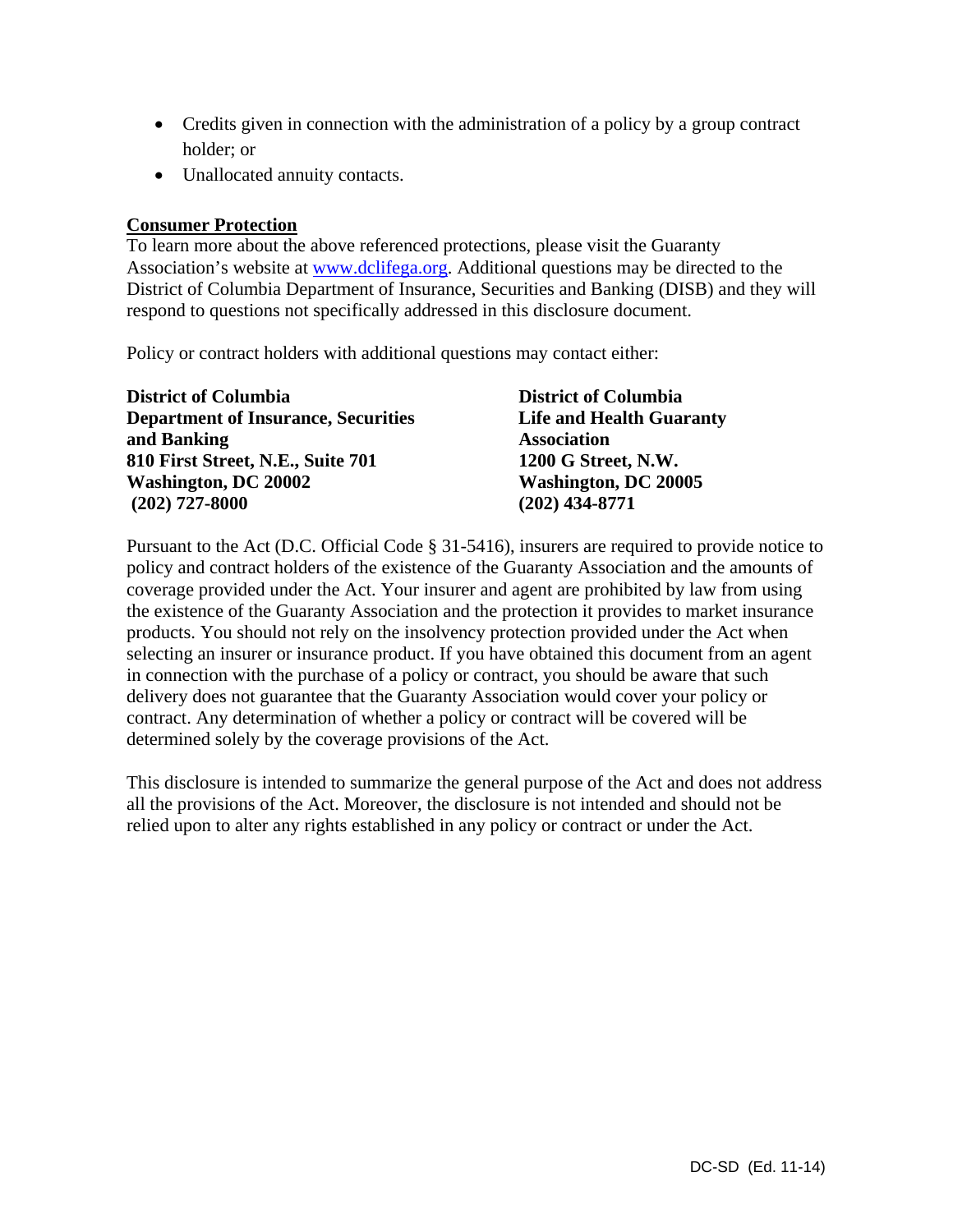# **NOTICE CONCERNING COVERAGE LIMITATIONS AND EXCLUSIONS UNDER THE HAWAII LIFE AND DISABILITY INSURANCE GUARANTY ASSOCIATION ACT**

Residents of Hawaii who purchase life insurance, annuities or disability insurance should know that the insurance companies licensed in this state to write these types of insurance are members of the Hawaii Life and Disability Insurance Guaranty Association. The purpose of this association is to assure that policyholders will be protected, within limits, in the unlikely event that a member insurer becomes financially unable to meet its obligations. If this should happen, the Guaranty Association will assess its other member insurance companies for the money to pay the claims of insured persons who live in this state and, in some cases, to keep coverage in force. The valuable extra protection provided by these insurers through the Guaranty Association is not unlimited, however. And, as noted in the box below, this protection is not a substitute for consumers' care in selecting companies that are well-managed and financially stable.

# DISCLAIMER

The Hawaii Life and Disability Insurance Guaranty Association may not provide coverage for this policy. If coverage is provided, it may be subject to substantial limitations or exclusions, and require continued residency in Hawaii. You should not rely on coverage by the Hawaii Life and Disability Insurance Guaranty Association in selecting an insurance company or in selecting an insurance policy.

Coverage is NOT provided for your policy or any portion of it that is not guaranteed by the insurer or for which you have assumed the risk, such as a variable contract sold by prospectus.

Insurance companies or their agents are required by law to give or send you this notice. However, insurance companies and their agents are prohibited by law from using the existence of the guaranty association to induce you to purchase any kind of insurance policy.

> The Hawaii Life and Disability Insurance Guaranty Association 1132 Bishop Street, Suite 1590 Honolulu, HI 96813

> > Department of Commerce & Consumer Affairs Insurance Division P. O. Box 3614 Honolulu, Hawaii 96811

The state law that provides for this safety-net coverage is called the Hawaii Life and Disability Insurance Guaranty Association Act. On the back of this page is a brief summary of this law's coverages, exclusions and limits. This summary does not cover all provisions of the law; nor does it in any way change anyone's rights or obligations under the act or the rights or obligations of the Guaranty Association.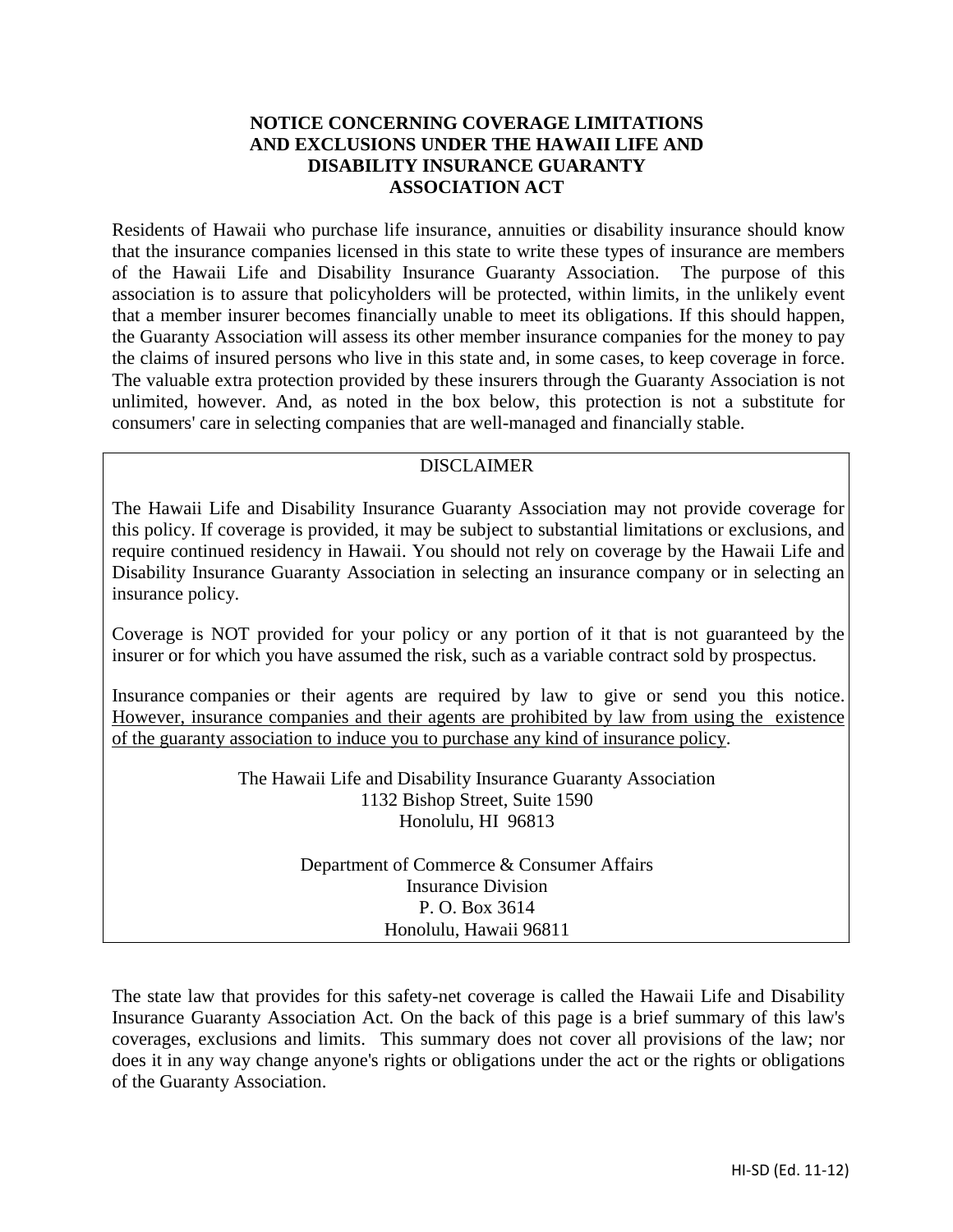# **COVERAGE**

Generally, individuals will be protected by the Hawaii Life and Disability Insurance Guaranty Association if they live in this state and hold a life or Disability insurance contract, or an annuity, or if they are insured under a group insurance contract, issued by a member insurer. The beneficiaries, payees or assignees of insured persons are protected as well, even if they live in another state.

# **EXCLUSIONS FROM COVERAGE**

However, persons holding such policies are not protected by the Guaranty Association if:

- they are eligible for protection under the laws of another state (this may occur when the insolvent insurer was incorporated in another state whose guaranty association protects insureds who live outside that state); or
- the insurer was not a member of the Guaranty Association. A nonprofit hospital or medical service organization (the "Blues"), an HMO, a fraternal benefit society, a mandatory state pooling plan, a mutual assessment company or similar plan in which the policy-holder is subject to future assessments, or an insurance exchange are examples of nonmember insurers.

The Guaranty Association also does not provide coverage for:

- any policy or portion of a policy which is not guaranteed by the insurer or for which the individual has assumed the risk, such as a variable contract sold by prospectus;
- any policy of reinsurance (unless an assumption certificate was issued);
- interest rate yields that exceed an average rate;
- dividends;
- credits given in connection with the administration of a policy by a group contractholder;
- employers' plans to the extent they are self-funded (that is, not insured by an insurance company, even if an insurance company administers them);
- unallocated annuity contracts (which give rights to group contractholders, not individuals).

# **LIMITS ON AMOUNT OF COVERAGE**

The act also limits the amount the Guaranty Association is obligated to pay out. The basic protections provided by the Association are:

Life Insurance

- o \$300,000 in death benefits
- o \$100,000 in cash surrender or withdrawal values

Health Insurance

- o \$500,000 in hospital, medical and surgical insurance benefits
- o \$300,000 in disability insurance benefits
- o \$300,000 in long-term care insurance benefits
- o \$100,000 in other types of health insurance benefits

Annuities

o \$250,000 in withdrawal and cash values

The maximum amount of protection for each individual, regardless of the number of policies or contracts, is \$300,000. Special rules may apply with regard to hospital, medical and surgical insurance benefits and with regard to one owner or multiple non-group policies of life insurance.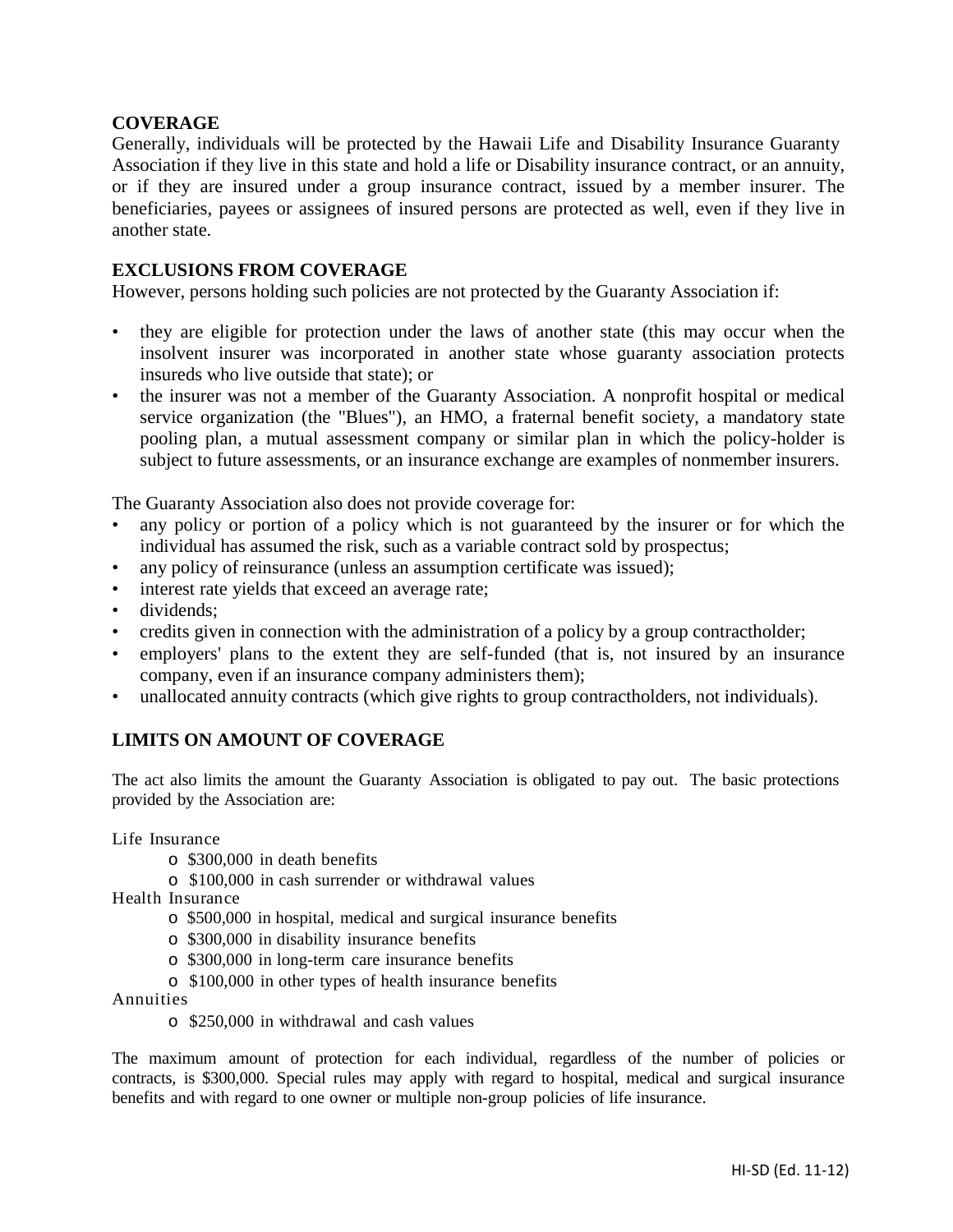# **NOTICE OF PROTECTION PROVIDED BY IOWA LIFE AND HEALTH INSURANCE GUARANTY ASSOCIATION**

This notice provides a brief summary of the Iowa Life and Health Insurance Guaranty Association (the "Association") and the protection it provides for policyholders. This safety net was created under Iowa law, which determines who and what is covered and the amounts of coverage.

The Association was established to provide protection in the unlikely event that your life, annuity or health insurance company becomes financially unable to meet its obligations and is taken over by its Insurance Department. If this should happen, the Association will typically arrange to continue coverage and pay claims, in accordance with Iowa law, with funding from assessments paid by other insurance companies.

The basic protections provided by the Association are:

Life Insurance

- \$300,000 in death benefits
- \$100,000 in cash surrender and withdrawal values

Health Insurance

- \$500,000 in basic hospital, medical-surgical or major medical insurance benefits
- \$300,000 in disability income protection insurance benefits
- \$300,000 in long-term care insurance benefits
- \$100,000 in other types of health insurance benefits

Annuities

• \$250,000 in annuity benefits, cash surrender and withdrawal values

The maximum amount of protection for each individual, regardless of the number of policies or contracts, is \$350,000. Special rules may apply with regard to hospital, medical-surgical and major medical insurance benefits.

**Note: Certain policies and contracts may not be covered or fully covered.** If coverage is available, it will be subject to substantial limitations and exclusions. For example, coverage does not extend to any portion(s) of a policy or contract that the insurer does not guarantee, such as certain investment additions to the account value of a variable life insurance policy or a variable annuity contract. There are also various residency requirements under Iowa law.

To learn more about the Association and the protections it provides, as well as those relating to group contracts or retirement plans, please visit the Association's website at www.ialifega.org, or contact:

Iowa Life and Health Insurance Iowa Insurance Division Guaranty Association 330 Maple Street 700 Walnut Street, Suite 1600 Des Moines, IA 50319 Des Moines, IA 50309 (515) 281-5705 (515) 248-5712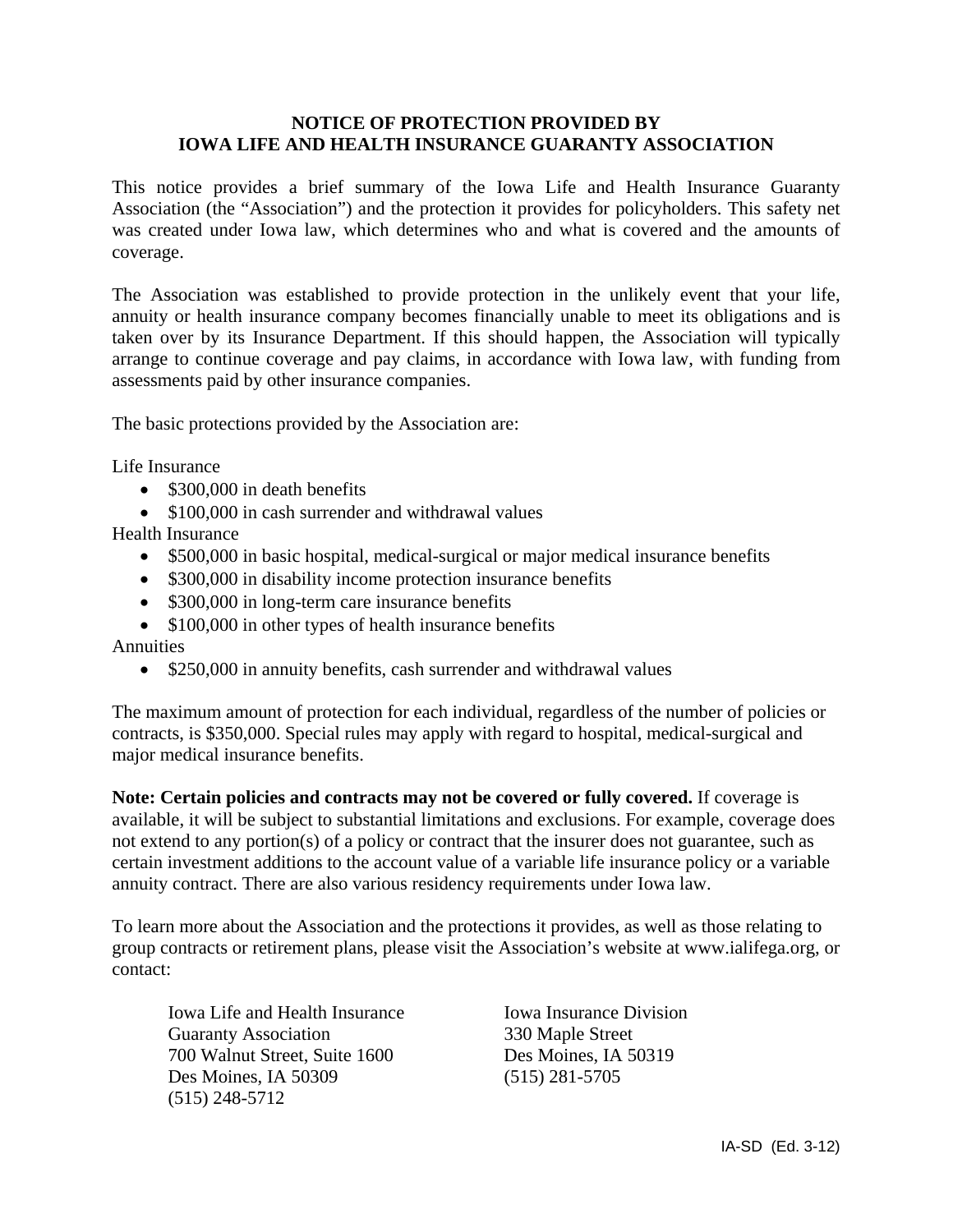Information about the financial condition of insurers is available from a variety of sources, including financial rating agencies such as AM Best Company, Fitch Inc., Moody's Investors Service, Inc., and Standard & Poor's. That information may be accessed from the "Helpful Links & Information" page located on the website of the Iowa Insurance Division at www.iid.state.ia.us.

The Association is subject to supervision and regulation by the Commissioner of the Iowa Insurance Division. Persons who desire to file a complaint to allege a violation of the laws governing the Association may contact the Iowa Insurance Division. State law provides that any suit against the Association shall be brought in the Iowa District Court in Polk County, Iowa.

**Insurance companies and agents are not allowed by Iowa law to use the existence of the Association or its coverage to encourage you to purchase any form of insurance. When selecting an insurance company, you should not rely on Association coverage. If there is any inconsistency between this notice and Iowa law, then Iowa law will control.**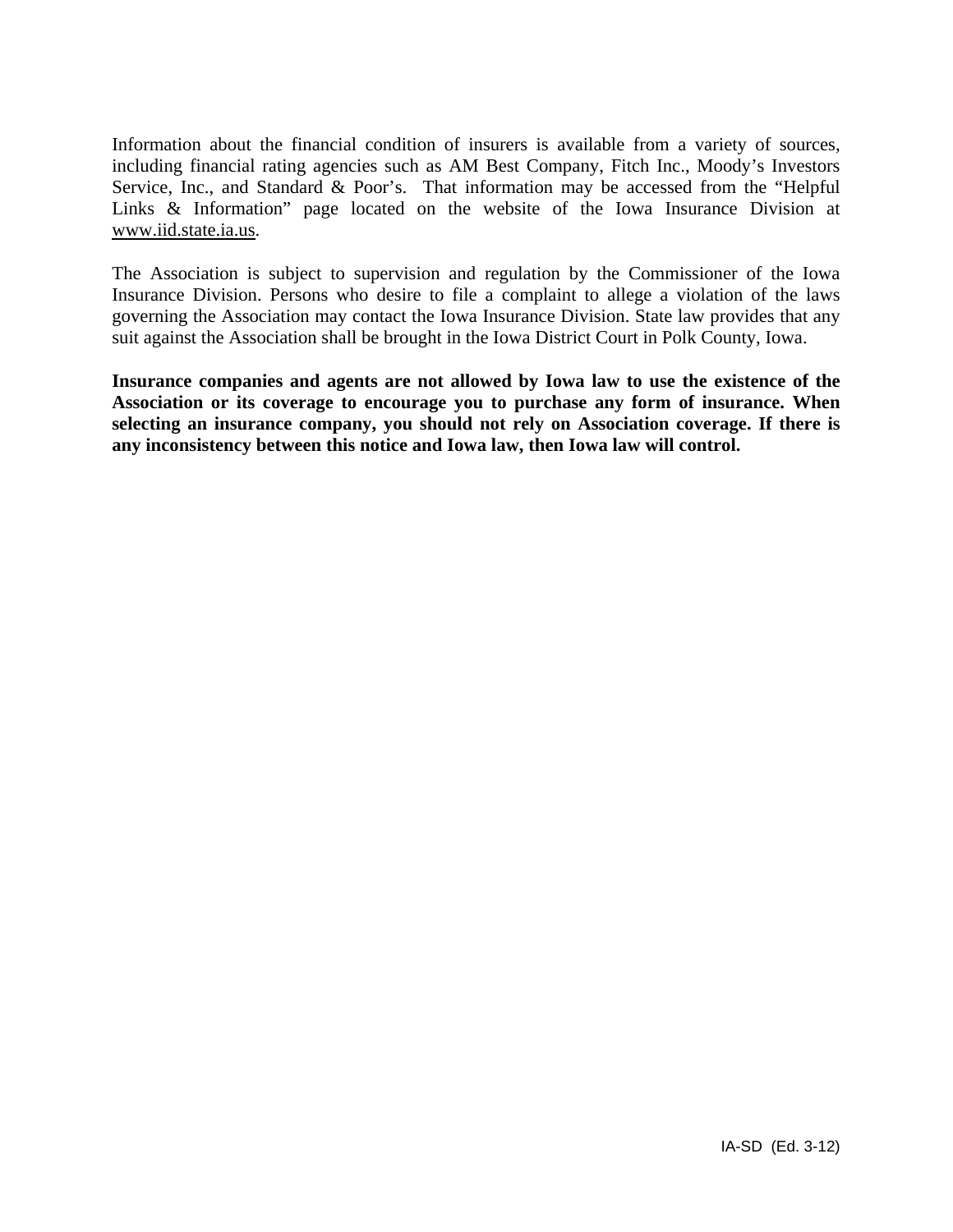# NOTICE CONCERNING COVERAGE LIMITATIONS AND EXCLUSIONS UNDER THE IDAHO LIFE AND HEALTH INSURANCE GUARANTY ASSOCIATION ACT

Residents of Idaho who purchase life insurance, annuities or health/disability insurance should know that the insurance companies licensed in this state to write these types of insurance are members of the Idaho Life and Health Insurance Guaranty Association. The purpose of the Association is to assure that policyholders will be protected, within limits, in the unlikely event that a member insurer becomes financially unable to meet its obligations. If this should happen, the Association will assess its other member insurance companies for money to pay the claims of insured persons who reside in Idaho, and, in some cases, to keep coverage in force. The valuable extra protection provided by these insurers through the Association is not unlimited, however, and is not a substitute for consumers' care in selecting insurance companies that are well managed and financially stable.

The Idaho Life and Health Insurance Guaranty Association may not provide coverage for your policy. If coverage is provided, it may be subject to substantial limitations or exclusions, and require continued residency in Idaho. You should not rely on coverage by the Idaho Life and Health Insurance Guaranty Association in selecting an insurance company or in selecting an insurance policy.

**Insurance companies and their agents are prohibited by law from using the existence of the Association for the purpose of sales, solicitation or inducement to purchase any kind of insurance policy.** 

This information is provided by:

Idaho Life & Health Insurance Guaranty Association 3355 N Five Mile Rd #210 Boise, Idaho 83713 208-378-9510 www.idlifega.org

> Idaho Department of Insurance 700 West State Street P O Box 83720 Boise, Idaho 83720-0043 208-334-4250 1-800-721-3272 www.doi.idaho.gov

(continued on next page)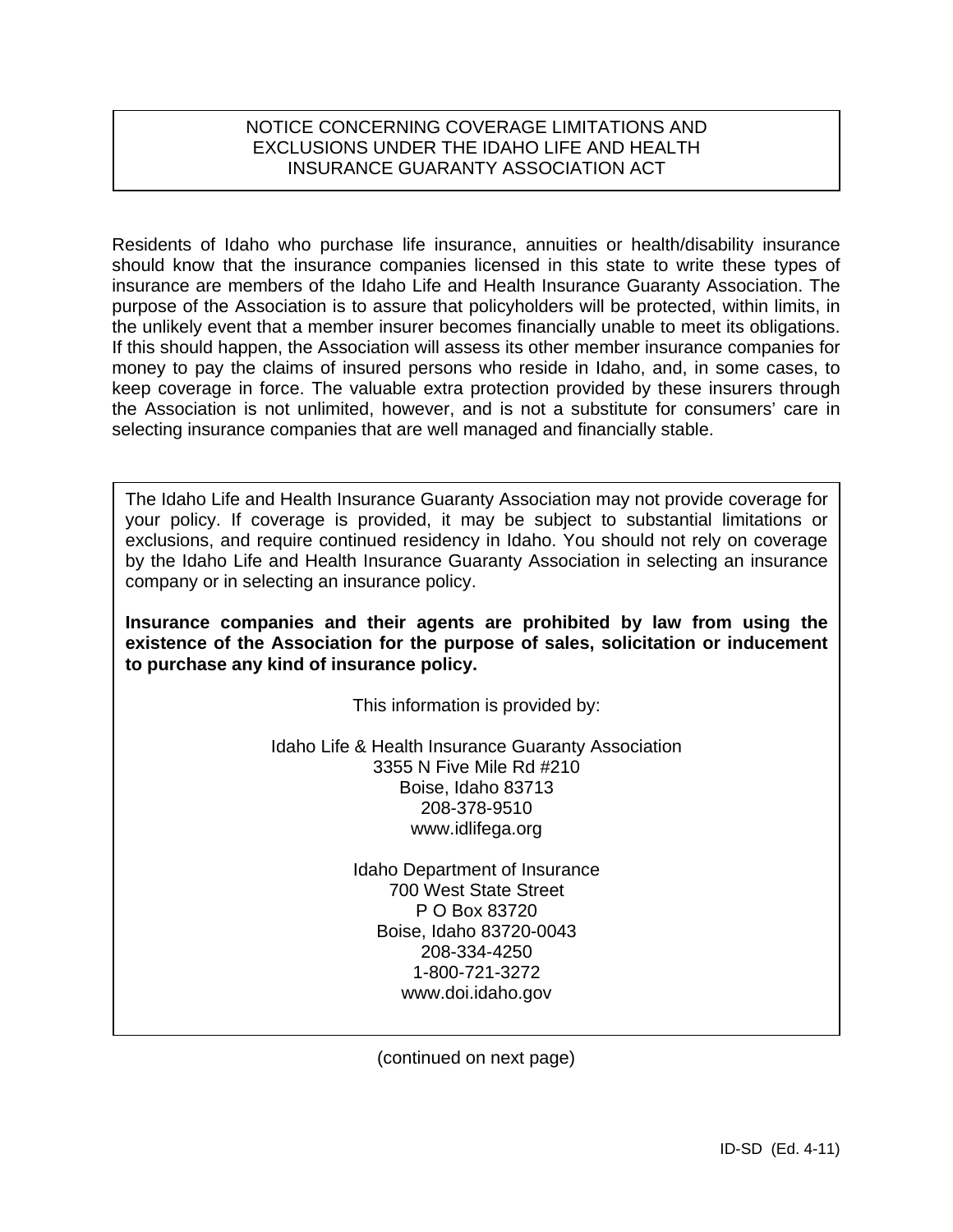The state law that provides for this safety-net coverage is called the Idaho Life and Health Insurance Guaranty Association Act. Below is a brief summary of this law's coverages, exclusions and limits. **This summary does not cover all provisions of the law, nor does it in any way change your legal rights or obligations or the Association's legal rights or obligations which are defined by and set forth under the Act.** 

# **COVERAGE:**

Generally, individuals will be protected by the Association if they live in Idaho and own a life or health/disability insurance policy, an annuity contract, or if they are an insured certificateholder under a group insurance contract issued by a member insurer. The beneficiaries, payees or assignees of insured persons may be protected as well, even if they live in another state.

# **EXCLUSIONS FROM COVERAGE:**

However, persons holding such policies are **not** protected by the Association if:

- they are eligible for protection under the laws of another state
- the insurer was not authorized to do business in Idaho
- the policy was issued by a reciprocal insurer, mutual benefit association, fraternal benefit society, hospital and medical service corporation, limited managed care plan, or self-funded health care plan

The Association also does not provide coverage for:

- any policy or contract or any portion of any policy or contract which is not guaranteed by the insurer or under which the risk is borne by the policyholder
- any policy of reinsurance
- interest rate yields that exceed an average rate
- unallocated annuity contracts (any annuity not issued to and owned by an individual) except to the extent benefits are guaranteed to an individual under the contract or certificate
- Medicare Part C and Part D plans

# **LIMITS ON AMOUNT OF COVERAGE:**

The Act also limits the amount the Association is obligated to pay out. The Association cannot pay out more than what the insurance company would owe under a policy or contract. Also, the aggregate liability per policy shall not exceed \$100,000 in cash surrender values, \$500,000 in major medical insurance benefits, \$300,000 in health/disability insurance benefits other than major medical, \$250,000 in present value of annuity benefits, or \$300,000 in life insurance death benefits.

**However, in no event will the Association be obligated to cover more than \$300,000 in the aggregate for all benefits for any one life, except for major medical benefits which are subject to a limit of \$500,000 for any one life.** 

----------------------------------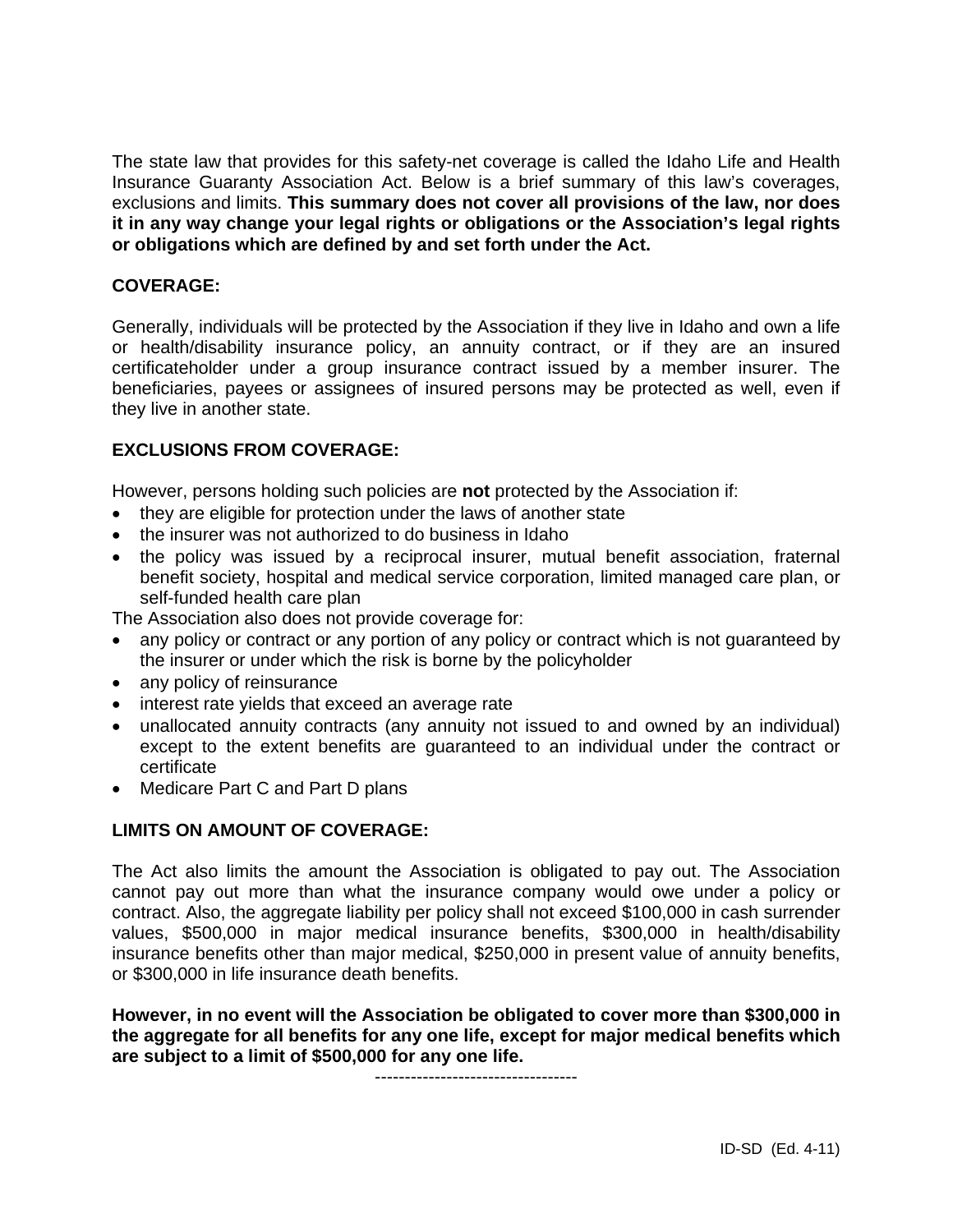#### **NOTICE OF PROTECTION PROVIDED BY ILLINOIS LIFE AND HEALTH INSURANCE GUARANTY ASSOCIATION**

This notice provides a **brief summary** description of the Illinois Life and Health Insurance Guaranty Association (the Association) and the protection it provides for policyholders. This safety net was created under Illinois law that determines who and what is covered and the amounts of coverage.

The Association was established to provide protection in the unlikely event that your member life, annuity or health insurance company becomes financially unable to meet its obligations and is placed into Receivership by its Insurance Department of the state in which the company is domiciled. If this should happen, the Association will typically arrange to continue coverage and pay claims, in accordance with Illinois law, with funding from assessments paid by other insurance companies.

The basic protections provided by the Association per insolvency are:

- Life Insurance
	- o \$300,000 in death benefits
	- o \$100,000 in cash surrender or withdrawal values
- Health Insurance
	- o \$500,000 in hospital, medical and surgical insurance benefits\*
	- o \$300,000 in disability insurance benefits
	- o \$300,000 in long-term care insurance benefits
	- o \$100,000 in other types of health insurance benefits
- Annuities
	- o \$250,000 in withdrawal and cash values

\*The maximum amount of protection for each individual, regardless of the number of policies or contracts, is \$300,000, except special rules apply with regard to hospital, medical and surgical insurance benefits for which the maximum amount of protection is \$500,000.

**Note: Certain policies and contracts may not be covered or fully covered.** For example, coverage does not extend to any portion(s) of a policy or contract that the insurer does not guarantee, such as certain investment additions to the account value of a variable life insurance policy or a variable annuity contract. There are also residency requirements and other limitations under Illinois law.

To learn more about the above protections, as well as protections relating to group contracts or retirement plans, please visit the Association's website at www.ilhiga.org or contact:

*Illinois Life and Health Guaranty Association 1520 Kensington Road, Suite 112 Oak Brook, Illinois 60523-2140 (773) 714-8050* 

*Illinois Department of Insurance 4th Floor 320 West Washington Street Springfield, Illinois 62727 (217) 782-4515* 

**Insurance companies and agents are not allowed by Illinois law to use the existence of the Association or its coverage to encourage you to purchase any form of insurance. When selecting an insurance company, you should not rely on Association coverage. If there is any inconsistency between this notice and Illinois law, then Illinois law will control.**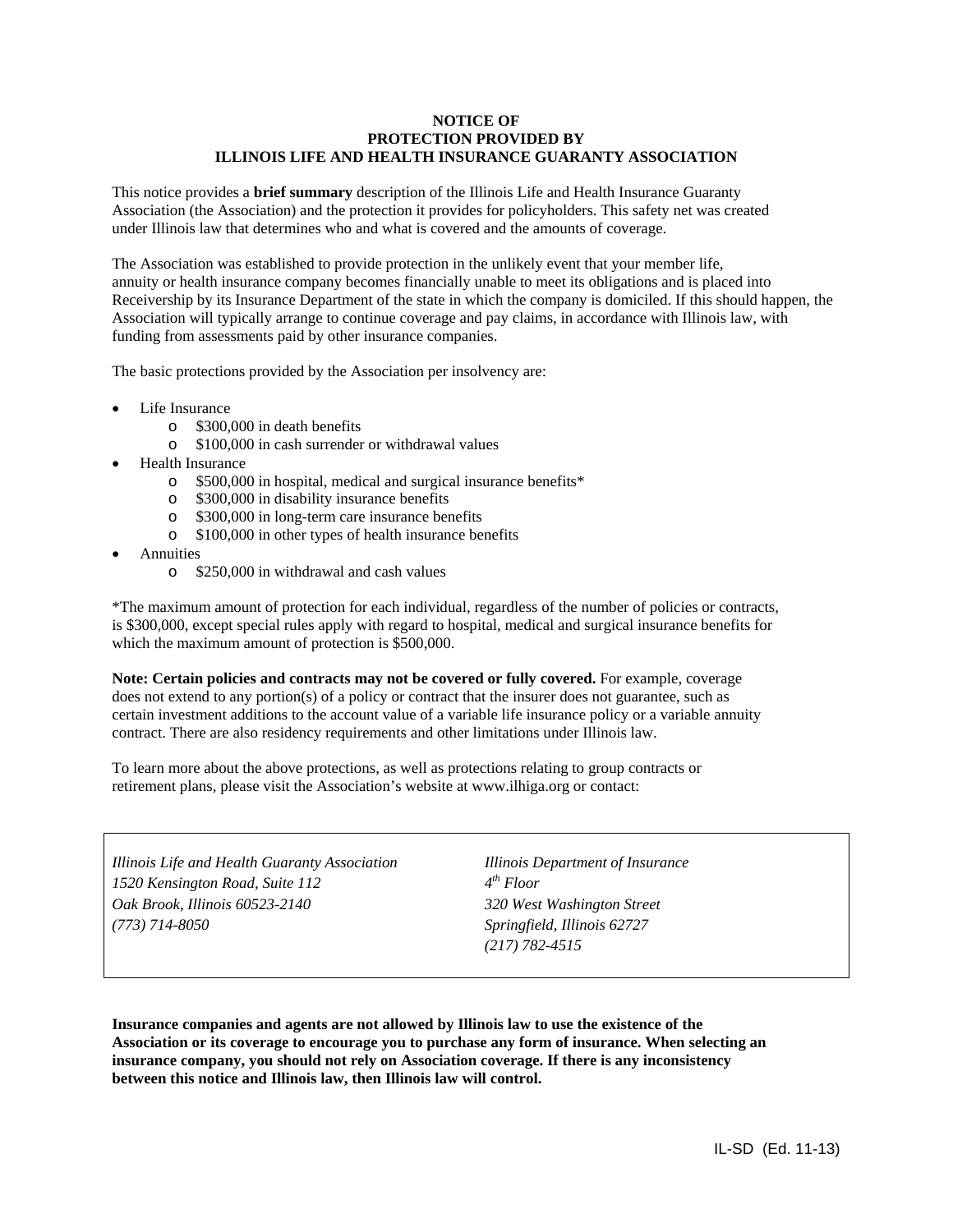# **NOTICE OF PROTECTION PROVIDED BY THE INDIANA LIFE AND HEALTH INSURANCE GUARANTY ASSOCIATION**

This notice provides a brief summary of the Indiana Life and Health Insurance Guaranty Association ("ILHIGA") and the protection it provides for policyholders. ILHIGA was established to provide protection to policyholders in the unlikely event that your life, annuity or health insurance company becomes financially unable to meet its obligation. If this should happen, ILHIGA will typically arrange to continue coverage and pay claims, in accordance with Indiana law, with funding from assessments paid by other insurance companies.

## **Basic Protections Currently Provided by ILHIGA**

Generally, an individual is covered by ILHIGA if the insurer was a member of ILHIGA and the individual lives in Indiana at the time the insurer is ordered into liquidation with a finding of insolvency. The coverage limits below apply only to for companies placed in rehabilitation or liquidation on or after January 1, 2013.

## **Life Insurance**

- \$300,000 in death benefits
- \$100,000 in cash surrender or withdrawal values

## **Health Insurance**

- \$500,000 in basic hospital, medical and surgical or major medical insurance benefits
- \$300,000 in disability and long term care insurance
- \$100,000 in other types of health insurance

## **Annuities**

- \$250,000 in present value of annuity benefits (including cash surrender or withdrawal values)
- \$5,000,000 for covered unallocated annuities

The maximum amount of protection for each individual, regardless of the number of policies or contracts, is \$300,000. Special rules may apply with regard to basic hospital, medical and surgical or major medical insurance benefits.

The protections listed above apply only to the extent that benefits are payable under covered policy(s). In no event will ILHIGA provide benefits greater than those given in the life, annuity, or health insurance policy or contract. The statutory limits on ILHIGA coverage have changed over the years and coverage in prior years may not be the same as that set forth in this notice.

**Note: Certain policies and contracts may not be covered or fully covered.** For example, coverage does not extend to any portion(s) of the policy or contract that the insurer does not guarantee, such as certain investment additions to the account value of a variable life insurance policy or variable annuity contract.

To learn more about the protections provided by ILHIGA, please visit the ILHIGA website at www.inlifega.org or contact:

8777 Purdue Road, Suite 360 Indianapolis, IN 46204<br>Indianapolis, IN 46268 Indianapolis, IN 46204 Indianapolis, IN 46268 317-636-8204

Indiana Life & Health Insurance **Indiana Department of Insurance** Guaranty Association 311 West Washington Street, Suite 103

IN-SD (Ed. 11-13)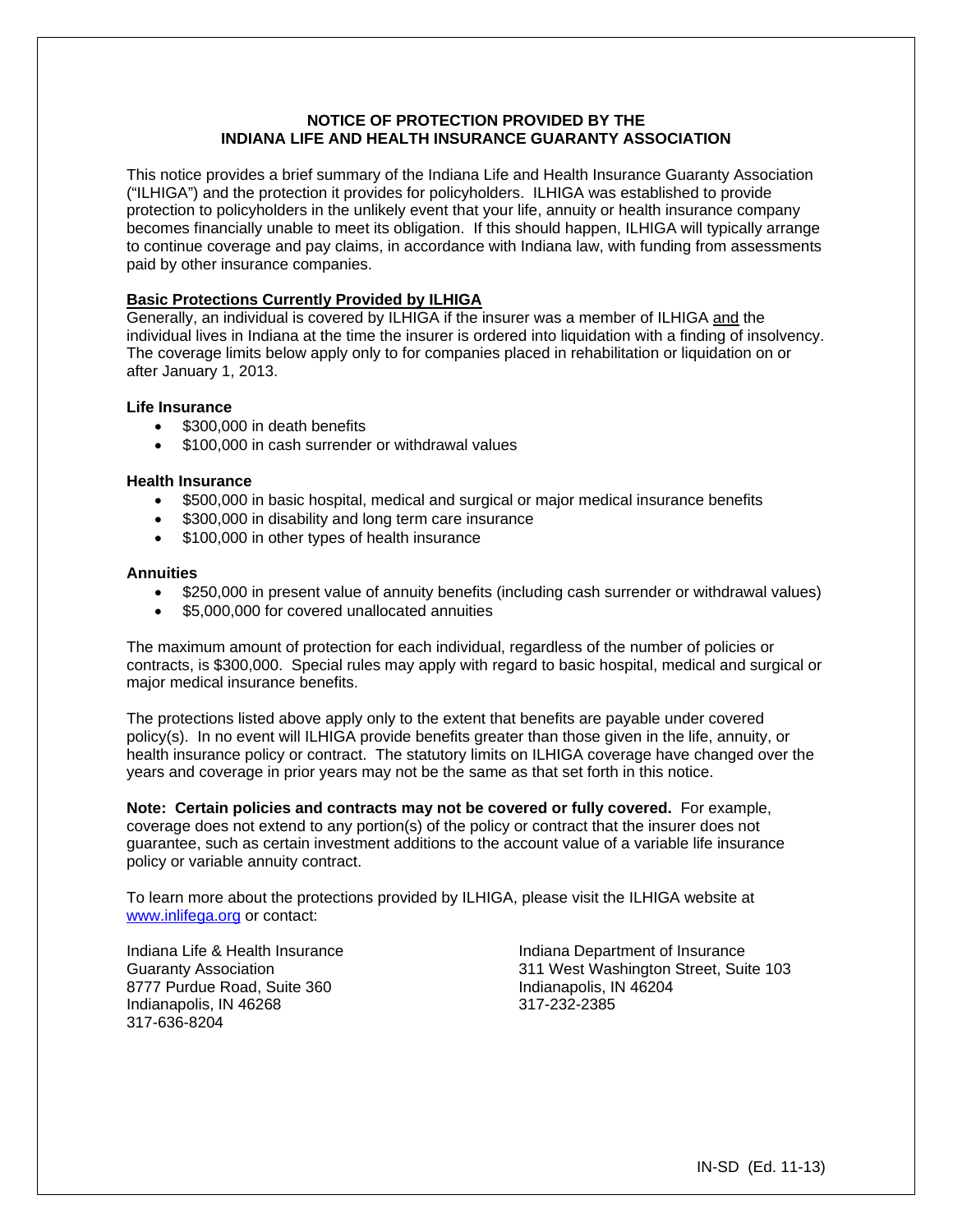**The policy or contract that this notice accompanies might not be fully covered by ILHIGA and even if coverage is currently provided, coverage is (a) subject to substantial limitations and exclusions (some of which are described above), (b) generally conditioned on continued residence in Indiana, and (c) subject to possible change as a result of future amendments to Indiana law and court decisions.** 

**Complaints to allege a violation of any provision of the Indiana Life and Health Insurance Guaranty Association Act must be filed with the Indiana Department of Insurance, 311 W. Washington Street, Suite 103, Indianapolis, IN 46204; (telephone) 317-232-2385.** 

**Insurance companies and agents are not allowed by Indiana law to use the existence of ILHIGA or its coverage to encourage you to purchase any form of insurance. (IC 27-8-8-18(a)). When selecting an insurance company, you should not rely on ILHIGA coverage. If there is any inconsistency between this notice and Indiana law, Indiana law will control.** 

**Questions regarding the financial condition of a company or your life, health insurance policy or annuity should be directed to your insurance company or agent.**

IN-SD (Ed. 11-13)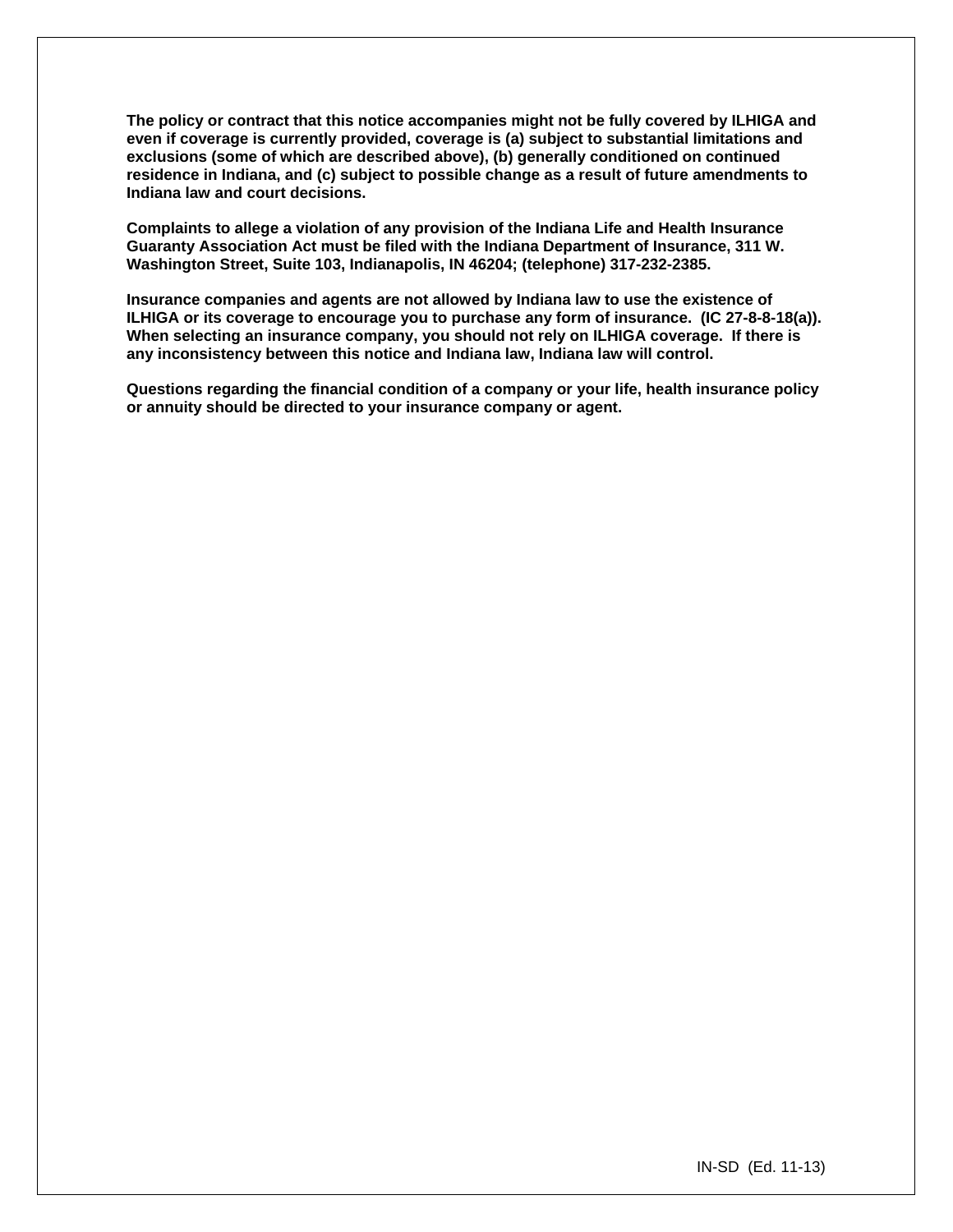# GENERAL PURPOSES AND LIMITATIONS OF THE KANSAS LIFE AND HEALTH INSURANCE GUARANTY ASSOCIATION K.S.A. 40-3001, et. seq.

## **DISCLAIMER**

THE KANSAS LIFE AND HEALTH INSURANCE GUARANTY ASSOCIATION MAY NOT PROVIDE COVERAGE FOR ALL OR A PORTION OF THIS POLICY. IF COVERAGE IS PROVIDED, IT MAY BE SUBJECT TO SUBSTANTIAL LIMITATIONS AND EXCLUSIONS, AND IS CONDITIONED UPON RESIDENCY IN THIS STATE. THEREFORE, YOU SHOULD NOT RELY UPON COVERAGE BY THE KANSAS LIFE AND HEALTH INSURANCE GUARANTY ASSOCIATION IN SELECTING AN INSURANCE COMPANY OR IN SELECTING AN INSURANCE POLICY. INSURANCE COMPANIES AND THEIR AGENTS ARE PROHIBITED BY LAW FROM USING THE EXISTENCE OF THE KANSAS LIFE AND HEALTH INSURANCE GUARANTY ASSOCIATION IN SELLING YOU ANY FORM OF AN INSURANCE POLICY, OR TO INDUCE YOU TO PURCHASE ANY FORM OF AN INSURANCE POLICY. EITHER THE KANSAS LIFE AND HEALTH INSURANCE GUARANTY ASSOCIATION OR THE KANSAS INSURANCE DEPARTMENT WILL RESPOND TO ANY QUESTIONS YOU HAVE REGARDING THIS DOCUMENT.

Kansas Life and Health Insurance Guaranty Association Kansas Insurance Department 2909 SW Maupin Lane 420 SW 9th Street Topeka, KS 66614 Topeka, KS 66612

This is a brief summary of the Kansas Life and Health Insurance Guaranty Association ("the Association") and the protection it provides for policyholders. If there is any inconsistency between this notice and Kansas law, then Kansas law will control.

The Association was established to provide protection in the unlikely event that your life, annuity or health insurance company becomes financially unable to meet its obligations and is taken over by its Insurance Department. If this should happen, the Association will typically arrange to continue coverage and pay claims, in accordance with Kansas law, with funding from assessments paid by other insurance companies. This safety net was created under Kansas law, which determines who and what is covered and the amounts of coverage. The basic protections provided by the Association are:

• Life Insurance \$300,000 in death benefits \$100,000 in cash surrender or withdrawal values • Health Insurance \$500,000 in hospital, medical and surgical insurance benefits \$300,000 in disability insurance benefits \$300,000 in long-term care insurance benefits \$100,000 in other types of health insurance benefits • Annuities \$250,000 in withdrawal and cash values

The maximum amount of protection for each individual, regardless of the number of policies or contracts, is \$300,000. Special rules may apply with regard to hospital, medical and surgical insurance benefits, as well as certain aggregate limits.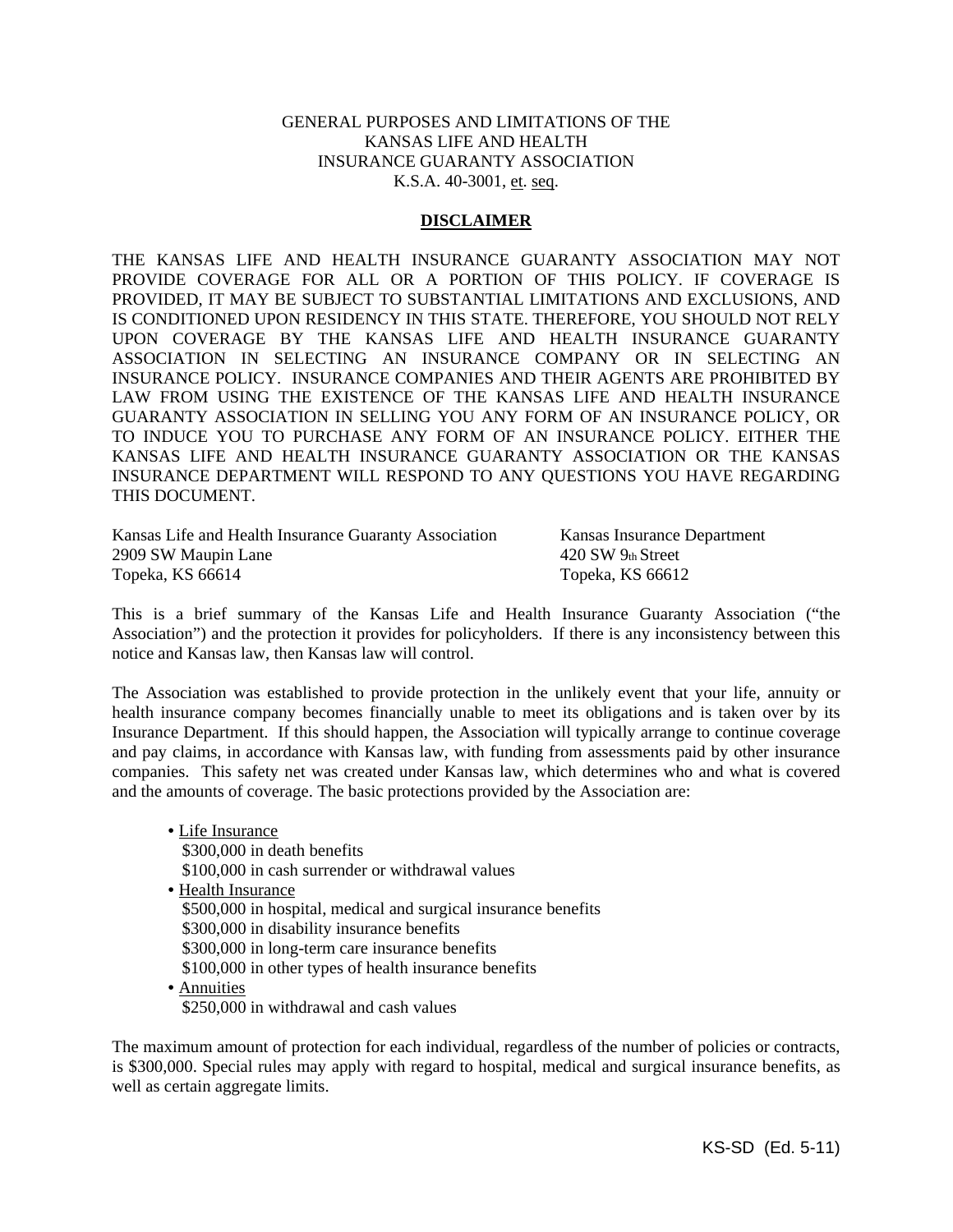## **SUMMARY OF THE LOUISIANA LIFE AND HEALTH INSURANCE GUARANTY ASSOCIATION ACT AND NOTICE CONCERNING COVERAGE LIMITATIONS AND EXCLUSIONS**

Residents of Louisiana who purchase life insurance, annuities or health insurance should know that the insurance companies licensed in this state to write these types of insurance are members of the Louisiana Life and Health Insurance Guaranty Association. The purpose of this association is to assure that policyholders will be protected, within limits, in the unlikely event that a member insurer becomes financially unable to meet its obligations. If this should happen, the Guaranty Association will assess its other member insurance companies for the money to pay the claims of insured persons who live in this state and, in some cases, to keep coverage in force. However, the valuable extra protection provided by these insurers through the Guaranty Association is limited. As noted in the box below, this protection is not a substitute for consumers' care in selecting companies that are well-managed and financially stable.

## **DISCLAIMER**

The Louisiana Life and Health Insurance Guaranty Association provides coverage of certain claims under some types of policies if the insurer becomes impaired or insolvent. *COVERAGE MAY NOT BE AVAILABLE FOR YOUR POLICY*. Even if coverage is provided, there are significant limits and exclusions. Coverage is always conditioned upon residence in this state. Other conditions may also preclude coverage.

Insurance companies and insurance agents are prohibited by law from using the existence of the Association or its coverage to sell you an insurance policy.

You should not rely on the availability of coverage under the Louisiana Life and Health Insurance Guaranty Association when selecting an insurer.

The Louisiana Life and Health Insurance Guaranty Association or the Department of Insurance will respond to any questions you may have which are not answered by this document.

**LLHIGA**  P.O. Drawer 442126 Baton Rouge, Louisiana 70804 **Department of Insurance** P.O. Box 94214 Baton Rouge, Louisiana 70804-9214

The state law that provides for this safety-net coverage is called the Louisiana Life and Health Insurance Guaranty Association Law. The following is a brief summary of this law's coverages, exclusions, and limits. This summary does not cover all provisions of the law; nor does it in any way change any person's rights or obligations under the Act or the rights or obligations of the Association.

## **COVERAGE**

Generally, individuals will be protected by the Life and Health Insurance Guaranty Association if they live in this state and hold a life or health insurance contract, or an annuity, or if they are insured under a group insurance contract, issued by an insurer authorized to conduct business in Louisiana. The beneficiaries, payees or assignees of insured persons are protected as well, even if they live in another state.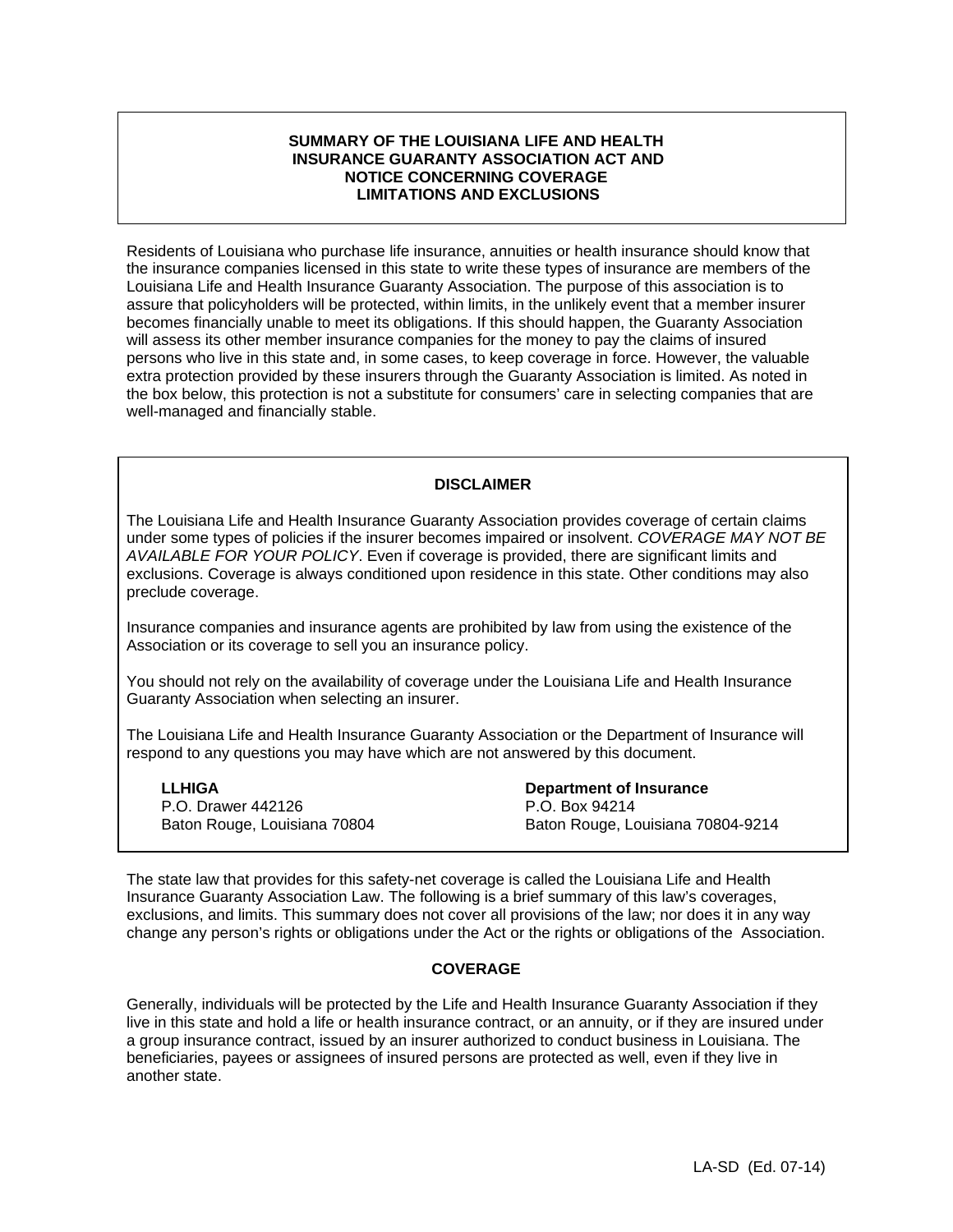# **EXCLUSIONS FROM COVERAGE**

However, persons holding such policies are not protected by this Association, if:

- (1) they are eligible for protection under the laws of another state (this may occur when the insolvent insurer was incorporated in another state whose guaranty association protects insureds who live outside that state.);
- (2) the insurer was not authorized to do business in this state;
- (3) their policy was issued by a nonprofit hospital or medical service organization, an HMO, a fraternal benefit society, a mandatory state pooling plan, a mutual assessment company or similar plan in which the policyholder is subject to future assessments, or by an insurance exchange.

The Association also does not provide coverage for:

- (1) any policy or portion of a policy which is not guaranteed by the insurer or for which the individual has assumed the risk, such as a variable contract sold by prospectus;
- (2) any policy of reinsurance (unless an assumption certificate was issued);
- (3) interest rate yields that exceed an average rate;
- (4) dividends;
- (5) credits given in connection with the administration of a policy by a group contract holder;
- (6) employers' plans to the extent they are self-funded (that is, not insured by an insurance company, even if an insurance company administers them);
- (7) Medicare Part C benefits or Medicare Part D benefits;
- (8) certain unallocated annuity contracts (which give rights to group contract holders, not individuals), and certain structured settlement annuity contracts;
- *(9)* Other exceptions and exclusions may also be applicable depending upon the insurer, the policy itself, the policyholder or policy owner, or other factors. For more information, see the Louisiana Life and Health Guaranty Association Law, Louisiana Revised Statutes R.S. 22:2081 *et seq.*

## **LIMITS ON AMOUNTS OF COVERAGE**

The act also limits the amount the Association is obligated to pay out. The Association cannot pay more than what the insurance company would owe under a policy or contract. Also, for any one insured life, the Association will pay a maximum of \$500,000 no matter how many policies and contracts there were with the same company, even if they provided different types of coverage. Within this overall \$500,000 limit, the Association will not pay more than \$500,000 in health insurance benefits; \$250,000 in present value of annuities (including cash surrender and cash withdrawal values); or \$300,000 in life insurance death benefits (but not more than \$100,000 in cash surrender and cash withdrawal values) – again, no matter how many policies and contracts there were with the same company, and no matter how many different types of coverage. Other conditions, requirements or exclusions may apply.

*Effective Date: August 1, 2014*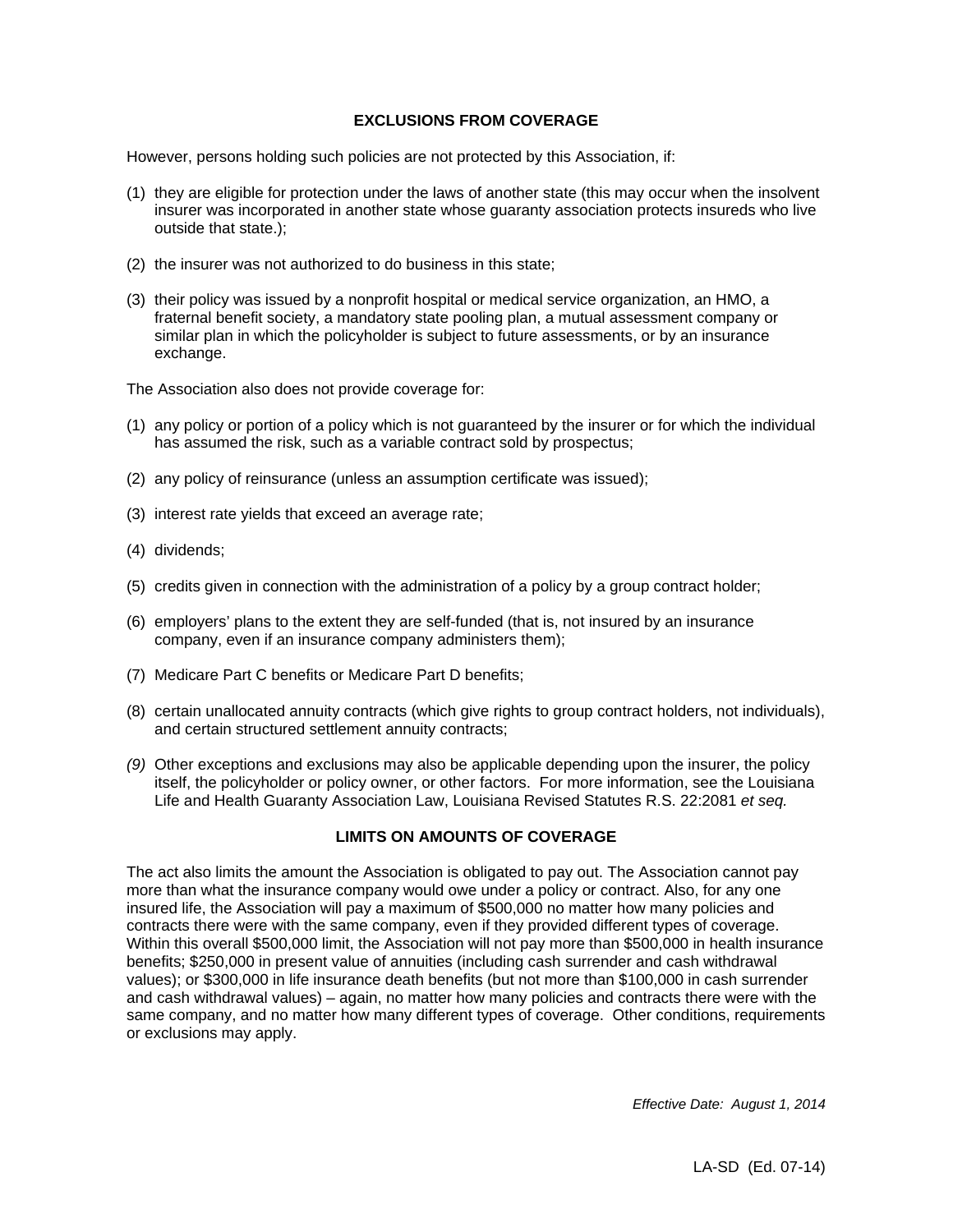# **NOTICE OF PROTECTION PROVIDED BY MARYLAND LIFE AND HEALTH INSURANCE GUARANTY CORPORATION**

This notice provides a brief summary of the Maryland Life and Health Insurance Guaranty Corporation (the Corporation) and the protection it provides for policyholders. This safety net was created under Maryland law, which determines who and what is covered and the amounts of coverage.

The Corporation is not a department or unit of the State of Maryland and the liabilities or debts of the Life and Health Insurance Guaranty Corporation are not liabilities or debts of the State of Maryland.

The Corporation was established to provide protection in the unlikely event that your life, annuity, or health insurance company becomes financially unable to meet its obligations and is taken over by its Insurance Department. If this should happen, the Corporation will typically arrange to continue coverage and pay claims, in accordance with Maryland law, with funding from assessments paid by other insurance companies.

The basic protections provided by the Corporation are:

• Life Insurance

\$300,000 in death benefits

\$100,000 in cash surrender or withdrawal values

Health Insurance

[\$300,000 in health insurance benefits, including net cash surrenders and net cash withdrawal values]

- \$500,000 for basic hospital, medical, and surgical insurance or major medical insurance provided by health benefit plans
- \$300,000 for disability insurance
- \$300,000 for long-term care insurance
- \$100,000 for a type of health insurance not listed above, including any net cash surrender and net cash withdrawal values under the types of health insurance listed above
- **•** Annuities
- \$250,000 in the present value of annuity benefits, including net cash withdrawal values and net cash surrender values
- With respect to each payee under a structured settlement annuity, or beneficiary of the payee, \$250,000 in present value annuity benefits, in the aggregate, including any net cash surrender and net cash withdrawal values

The maximum amount of protection for each individual, regardless of the number of policies or contracts, [are the amounts listed above] is.

- \$300,000 in aggregate for all types of coverage listed above, with the exception of basic hospital, medical, and surgical insurance or major medical insurance
- \$500,000 in aggregate for basic hospital, medical, and surgical insurance or major medical insurance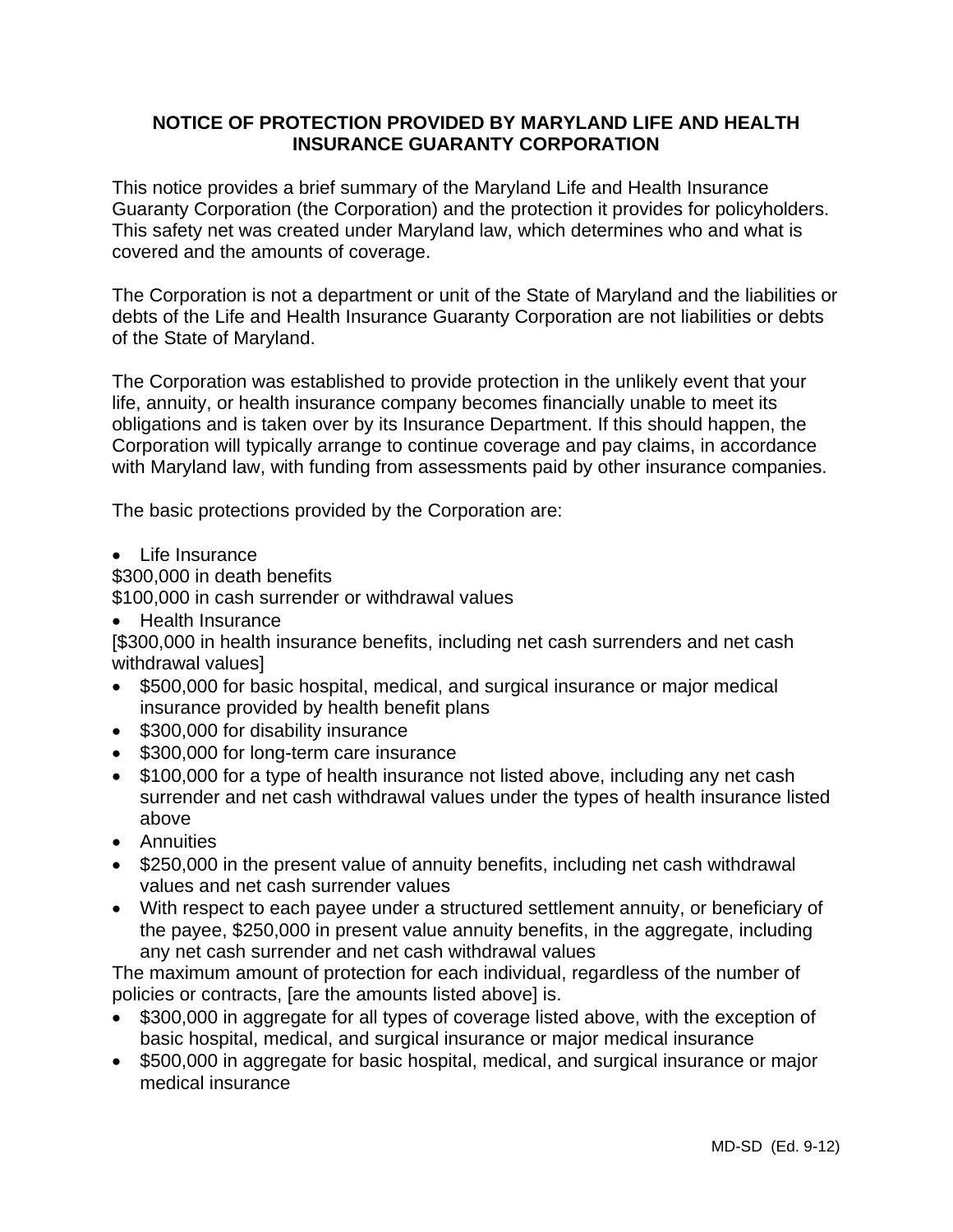**NOTE: Certain policies and contracts may not be covered or fully covered.** For example, coverage does not extend to any portion(s) of a policy or contract that the insurer does not guarantee, such as certain investment additions to the account value of a variable life insurance policy or a variable annuity contract. There are also various residency requirements and other limitations under Maryland law.

To learn more about the above protections, please visit the Corporation's website at *www.mdlifega.org*, or contact:

Maryland Life and Health Insurance Guaranty Corporation 9199 Reisterstown Road P.O. Box 671—Suite 216C Owings Mills, Maryland 21117 410-998-3907

Maryland Insurance Administration 200 St. Paul Place, Suite 2700 Baltimore, Maryland.21202 1-800-492-6116, ext. 2170

**Insurance companies and agents are not allowed by Maryland law to use the existence of the Corporation or its coverage to encourage you to purchase any form of insurance. When selecting an insurance company, you should not rely on Corporation coverage. If there is any inconsistency between this notice and Maryland law, then Maryland law will control.**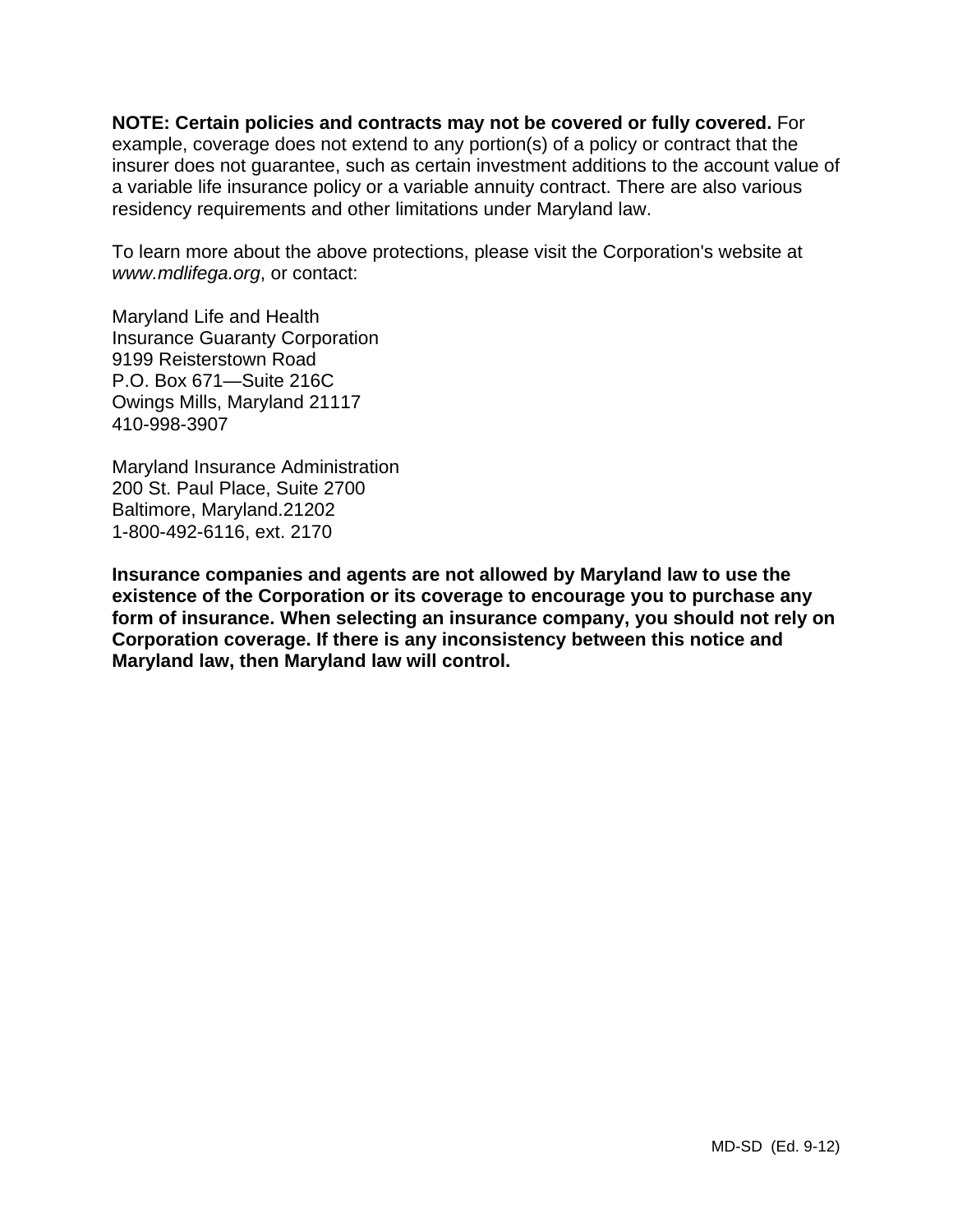#### **The Prudential Insurance Company of America**

#### **751 Broad Street, Newark, New Jersey 07102-3777 1-800-346-3778**

#### NOTICE CONCERNING POLICYHOLDER RIGHTS IN AN INSOLVENCY UNDER THE MINNESOTA LIFE AND HEALTH INSURANCE GUARANTY ASSOCIATION LAW

If the insurer that issued your life, annuity, or health insurance policy becomes impaired or insolvent, you are entitled to compensation for your policy from the assets of that insurer. The amount you recover will depend on the financial condition of the insurer.

In addition, residents of Minnesota who purchase life insurance, annuities, or health insurance from insurance companies authorized to do business in Minnesota are protected, SUBJECT TO LIMITS AND EXCLUSIONS, in the event the insurer becomes financially impaired or insolvent. This protection is provided by the Minnesota Life and Health Insurance Guaranty Association.

#### Minnesota Life and Health Insurance Guaranty Association 4760 White Bear Parkway Suite 101 White Bear Lake, MN 55110

The maximum amount the guaranty association will pay for all policies issued on one life by the same insurer is limited to \$500,000. Subject to this \$500,000 limit, the guaranty association will pay up to \$500,000 in life insurance death benefits, \$130,000 in net cash surrender and net cash withdrawal values for life insurance, \$500,000 in health insurance benefits, including any net cash surrender and net cash withdrawal values, \$250,000 in the present value of annuity benefits, including net cash surrender and net cash withdrawal values, \$410,000 in present value of annuity benefits for annuities which are part of a structured settlement or for annuities in regard to which periodic annuity benefits, for a period of not less than the annuitant's lifetime or for a period certain of not less than ten years, have begun to be paid on or before the date of impairment or insolvency, or if no coverage limit has been specified for a covered policy or benefit, the coverage limit shall be \$500,000 in present value. Unallocated annuity contracts issued to retirement plans, other than defined benefit plans, established under section 401, 403(b), or 457 of the Internal Revenue Code of 1986, as amended through December 31, 1992, are covered up to \$250,000 in net cash surrender and net cash withdrawal values, for Minnesota residents covered by the plan provided, however, that the association shall not be responsible for more than \$10,000,000 in claims from all Minnesota residents covered by the plan. If total claims exceed \$10,000,000, the \$10,000,000 shall be prorated among all claimants. These are the maximum claim amounts. Coverage by the guaranty association is also subject to other substantial limitations and exclusions and requires continued residency in Minnesota. If your claim exceeds the guaranty association's limits, you may still recover a part or all of that amount from the proceeds of the liquidation of the insolvent insurer, if any exist. Funds to pay claims may not be immediately available. The guaranty association assesses insurers licensed to sell life and health insurance in Minnesota after the insolvency occurs. Claims are paid from this assessment.

THE COVERAGE PROVIDED BY THE GUARANTY ASSOCIATION IS NOT A SUBSTITUTE FOR USING CARE IN SELECTING INSURANCE COMPANIES THAT ARE WELL MANAGED AND FINANCIALLY STABLE. IN SELECTING AN INSURANCE COMPANY OR POLICY, YOU SHOULD NOT RELY ON COVERAGE BY THE GUARANTY ASSOCIATION.

THIS NOTICE IS REQUIRED BY MINNESOTA STATE LAW TO ADVISE POLICYHOLDERS OF LIFE, ANNUITY, OR HEALTH INSURANCE POLICIES OF THEIR RIGHTS IN THE EVENT THEIR INSURANCE CARRIER BECOMES FINANCIALLY INSOLVENT. THIS NOTICE IN NO WAY IMPLIES THAT THE COMPANY CURRENTLY HAS ANY TYPE OF FINANCIAL PROBLEMS. ALL LIFE, ANNUITY, AND HEALTH INSURANCE POLICIES ARE REQUIRED TO PROVIDE THIS NOTICE.

ORD 88564-11 MN-SD (Ed. 12-11)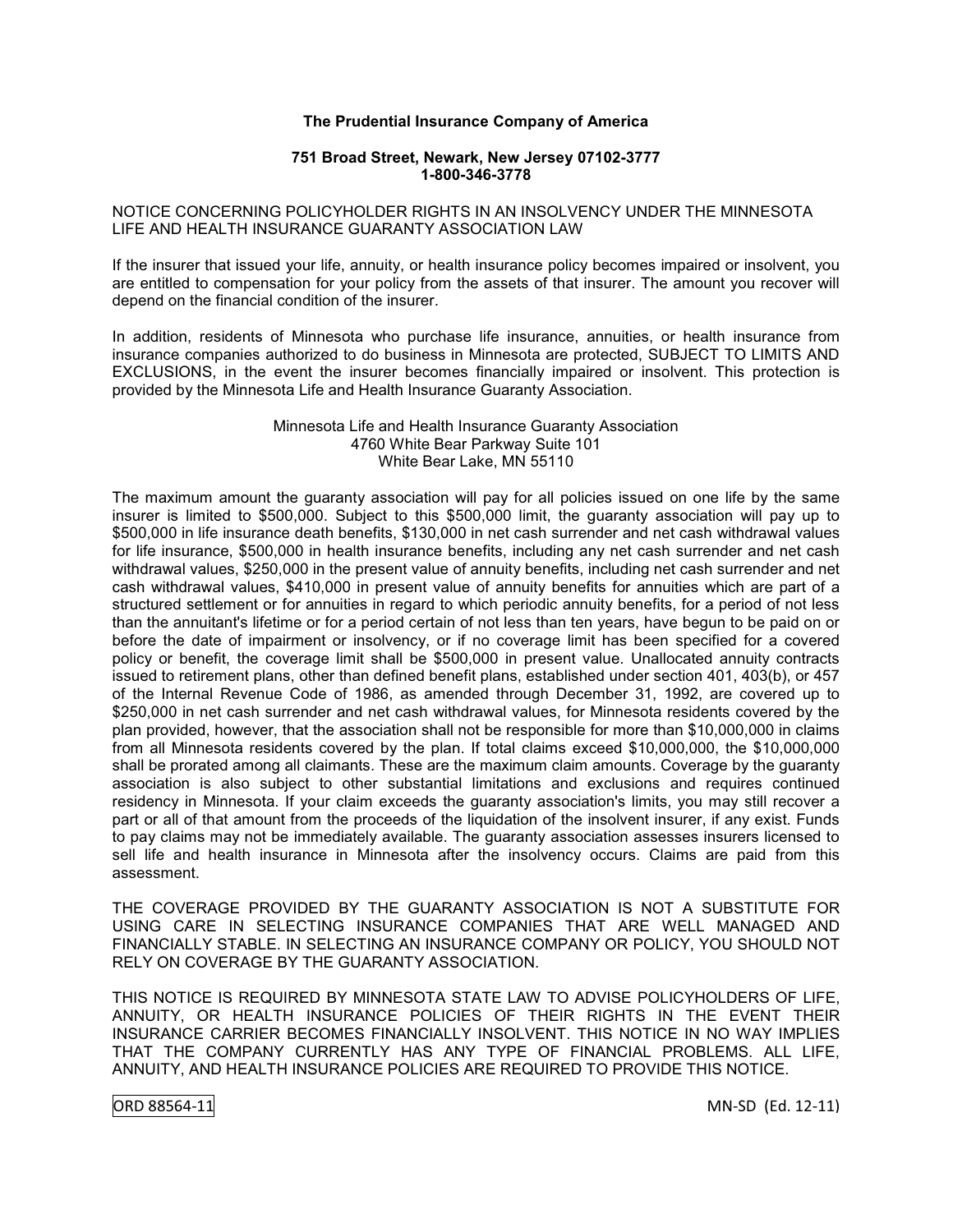# **NOTICE OF PROTECTION PROVIDED BY MISSOURI LIFE AND HEALTH INSURANCE GUARANTY ASSOCIATION**

This notice provides a *brief summary* of the Missouri Life and Health Insurance Guaranty Association ("the Association") and the protection it provides for policyholders. This safety net was created under Missouri law, which determines who and what is covered and the amounts of coverage.

The Association was established to provide protection in the unlikely event that your life, annuity, or health insurance company becomes financially unable to meet its obligations and is taken over by its insurance department. If this should happen, the Association will typically arrange to continue coverage and pay claims, in accordance with Missouri law, with funding from assessments paid by other insurance companies.

The basic protections provided by the Association are as follows:

- Life Insurance
	- \$300,000 in death benefits
	- \$100,000 in cash surrender or withdrawal values
- Health Insurance
	- \$500,000 in hospital, medical, and surgical insurance benefits
	- \$300,000 in disability insurance benefits
	- \$300,000 in long-term care insurance benefits
	- \$100,000 in other types of health insurance benefits
- Annuities
	- \$250,000 in withdrawal and cash values

The maximum amount of protection for each individual, regardless of the number of policies or contracts, is as follows:

- \$300,000 in aggregate for all types of coverage listed above, with the exception of basic hospital, medical, and surgical insurance or major medical insurance
- \$500,000 in aggregate for basic hospital, medical, and surgical insurance or major medical insurance
- \$5,000,000 to one policy owner of multiple nongroup policies of life insurance, whether the policy owner is an individual, firm, corporation, or other person, and whether the persons insured are officers, managers, employees, or other persons

*Note: Certain policies and contracts may not be covered or fully covered*. For example, coverage does not extend to any portion(s) of a policy or contract that the insurer does not guarantee, such as certain investment additions to the account value of a variable life insurance policy or a variable annuity contract. There are also various residency requirements and other limitations under Missouri law.

To learn more about the above protections, as well as protections relating to group contracts or retirement plans, please visit the Association's website at www.mo-iga.org, or contact:

Jefferson City, Missouri 65109 Jefferson City, Missouri 65101 Ph.: 573-634-8455 Ph.: 573-522-6115 Fax: 573-634-8488

Missouri Life and Health Missouri Department of Insurance, Financial Insurance Guaranty Association **Institutions and Professional Registration** 994 Diamond Ridge, Suite 102 301 West High Street, Room 530

Insurance companies and agents are not allowed by Missouri law to use the existence of the Association or its coverage to encourage you to purchase any form of insurance. When selecting an insurance company, you should not rely on Association coverage. If there is any inconsistency between this notice and Missouri law, then Missouri law will control.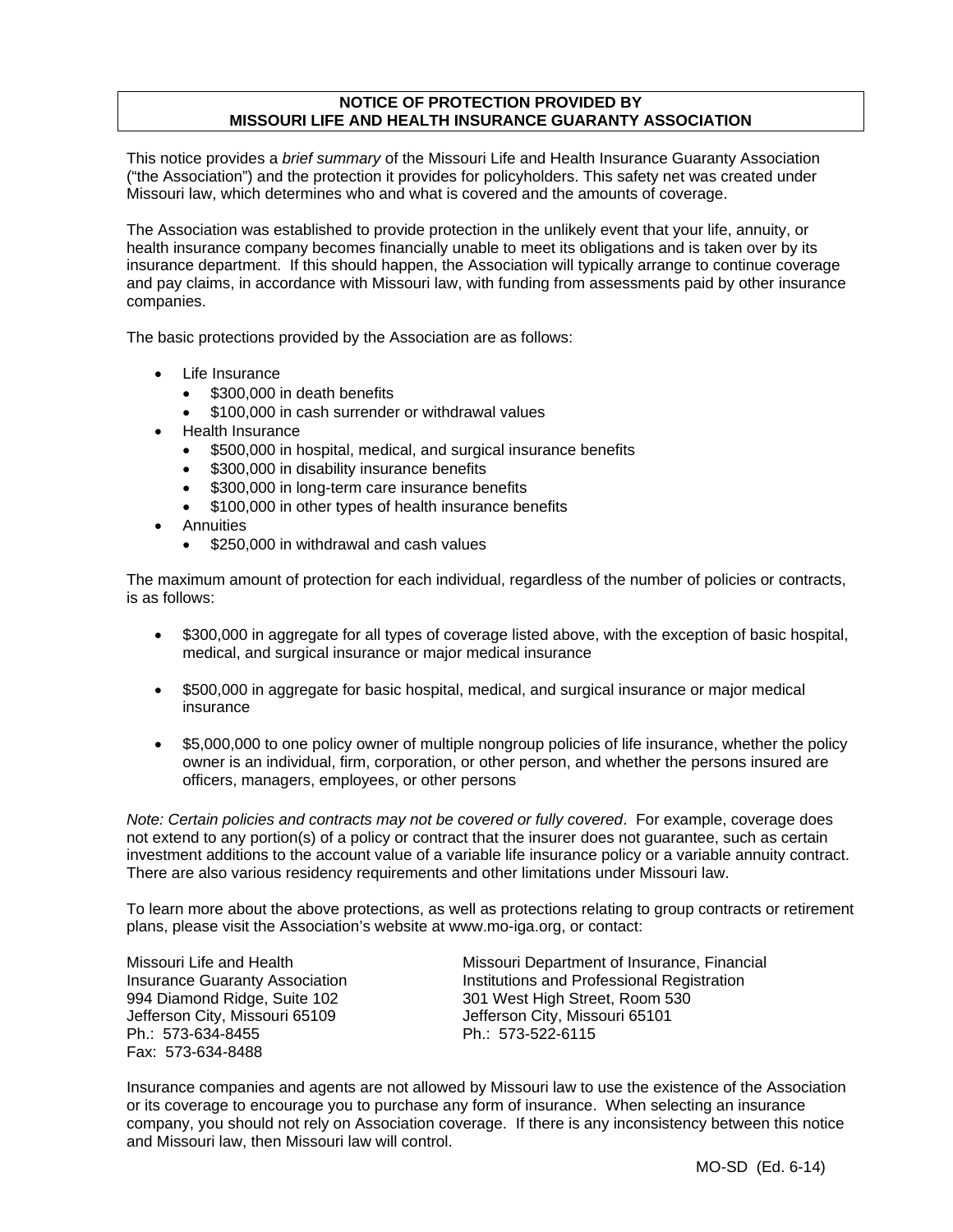# **NOTICE OF PROTECTION PROVIDED BY MISSISSIPPI LIFE AND HEALTH INSURANCE GUARANTY ASSOCIATION**

This notice provides a brief summary of the Mississippi Life and Health Insurance Guaranty Association (the "Association") and the protection it provides for policyholders. This safety net was created by Mississippi law, which determines who and what is covered and the amounts of coverage.

The Association was established to provide protection in the unlikely event that your life, annuity or health insurer becomes financially unable to meet its obligations. If this should happen, the Association will typically arrange to continue coverage and pay claims, in accordance with Mississippi law, with funding from assessments paid by other insurance companies.

The maximum amount of protection with respect to any one (1) life, regardless of the number of policies or contracts, is:

Life Insurance

- \$300,000 in death benefits
- \$100,000 in net cash surrender and net cash withdrawal values

Health Insurance

- \$500,000 in basic hospital, medical and surgical or major medical benefits
- \$300,000 in disability benefits
- \$300,000 in long-term care insurance benefits
- \$100,000 in other types of health insurance benefits

Annuities

• \$250,000 in net cash surrender and net cash withdrawal values

**The Association may not cover this policy.** If coverage is provided, it will be subject to substantial limitations and exclusions, and require continued residency in Mississippi. You should not rely on coverage by the Association when selecting an insurer.

To learn more about the above protections, limitations and exclusions, as well as protections relating to group contracts or retirement plans, please visit the Association's website at *www.mslifega.org*, or contact:

| Mississippi Life and Health Insurance<br><b>Guaranty Association</b><br>330 North Mart Plaza<br>Jackson, MS. 39206-5327 | Mississippi Insurance Department<br><b>Woolfolk Building</b><br>501 N. West Street. Suite 1001<br>Jackson, MS 39201<br>601-359-3569 |
|-------------------------------------------------------------------------------------------------------------------------|-------------------------------------------------------------------------------------------------------------------------------------|
| 601-981-0755                                                                                                            |                                                                                                                                     |

To file a complaint or seek information about the financial condition of an insurer, contact the Mississippi Insurance Department.

Your insurer is required by law to provide you with this notice. However, insurance companies and their agents are prohibited by law from using the existence of the Association for the purpose of sales, solicitation or inducement to purchase any form of insurance.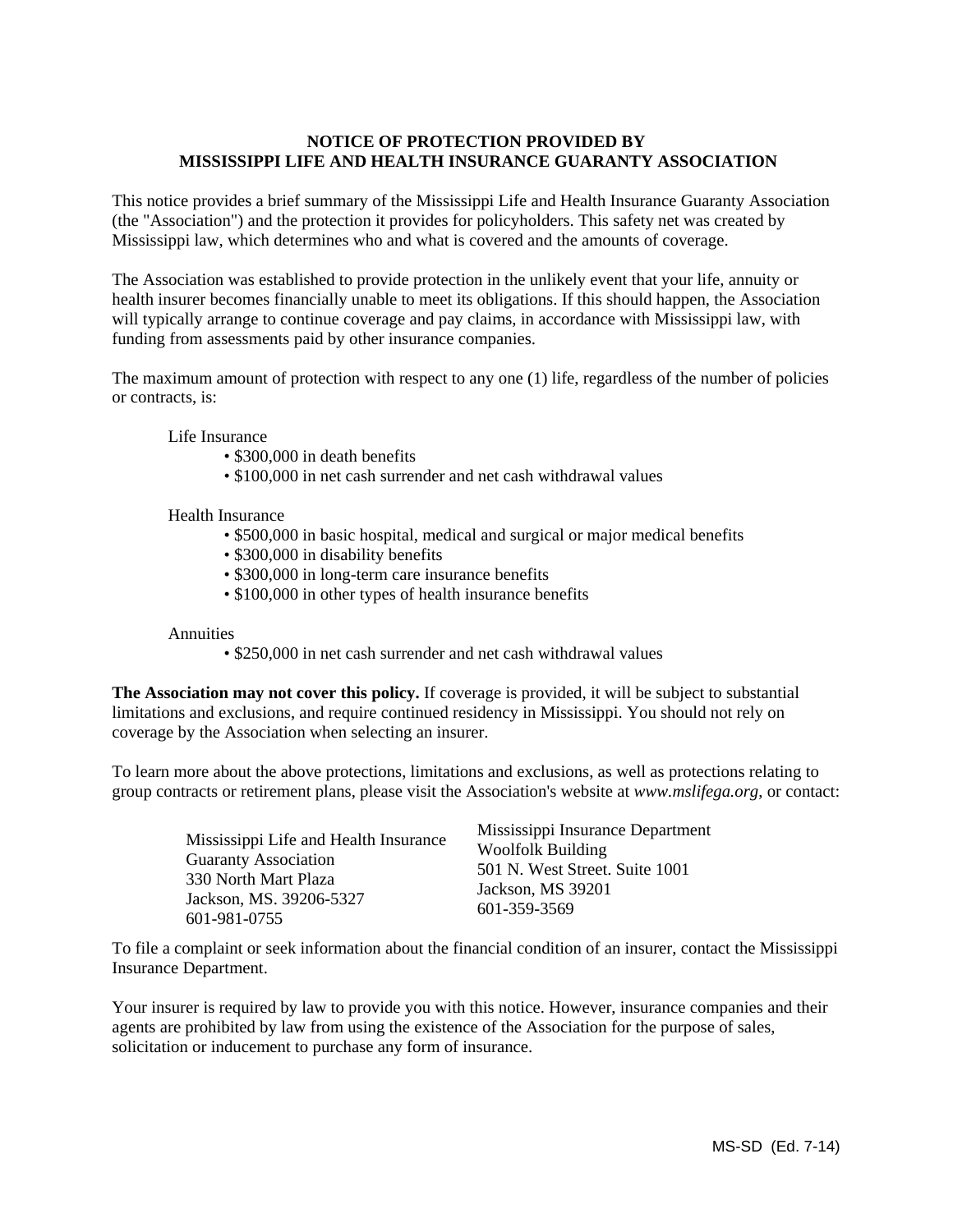# **NOTICE OF PROTECTION PROVIDED BY MONTANA LIFE AND HEALTH INSURANCE GUARANTY ASSOCIATION**

This notice provides a **brief summary** of the Montana Life and Health Insurance Guaranty Association (the Association) and the protection it provides for policyholders. This safety net was created under Montana law, which determines who and what is covered and the amounts of coverage.

The Association was established to provide protection in the unlikely event that your life, annuity or health insurance company becomes financially unable to meet its obligations and is taken over by its Insurance Department. If this should happen, the Association will typically arrange to continue coverage and pay claims, in accordance with Montana law, with funding from assessments paid by other insurance companies.

The basic protections provided by the Association are:

- Life Insurance
	- \$300,000 in death benefits
	- \$100,000 in cash surrender or withdrawal values
- Health Insurance
	- \$500,000 in hospital, medical and surgical insurance benefits
	- \$300,000 in disability income insurance benefits
	- \$300,000 in long-term care insurance benefits
	- \$100,000 in other types of health insurance benefits
- Annuities
	- \$250,000 in withdrawal and cash values

The maximum amount of protection is \$300,000 in benefits with respect to any one life regardless of the number of policies or contracts, except with respect to hospital, medical, and surgical insurance benefits.

**Note: Certain policies and contracts may not be covered or fully covered.** For example, coverage does not extend to any portion(s) of a policy or contract that the insurer does not guarantee, such as certain investment additions to the account value of a variable life insurance policy or a variable annuity contract. There are also various residency requirements and other limitations under Montana law.

To learn more about the above protections, as well as protections relating to group contracts or retirement plans, please visit the Association's web site at www.mtlifega.org or contact:

| Montana Life and Health Insurance          | Montana Department of Insurance |
|--------------------------------------------|---------------------------------|
| <b>Guaranty Association</b>                | <b>State Auditor's Office</b>   |
| PO Box 951                                 | 840 Helena Ave.                 |
| Oconomowoc, WI 53066-0951                  | Helena, MT 59601                |
| 877-678-1048 or administrator@mtlifega.org | 406-444-2040                    |

**Insurance companies and agents are not allowed by Montana law to use the existence of the Association or its coverage to encourage you to purchase any form of insurance. When selecting an insurance company, you should not rely on Association coverage.** 

**If there is any inconsistency between this notice and Montana law, then Montana law will control.**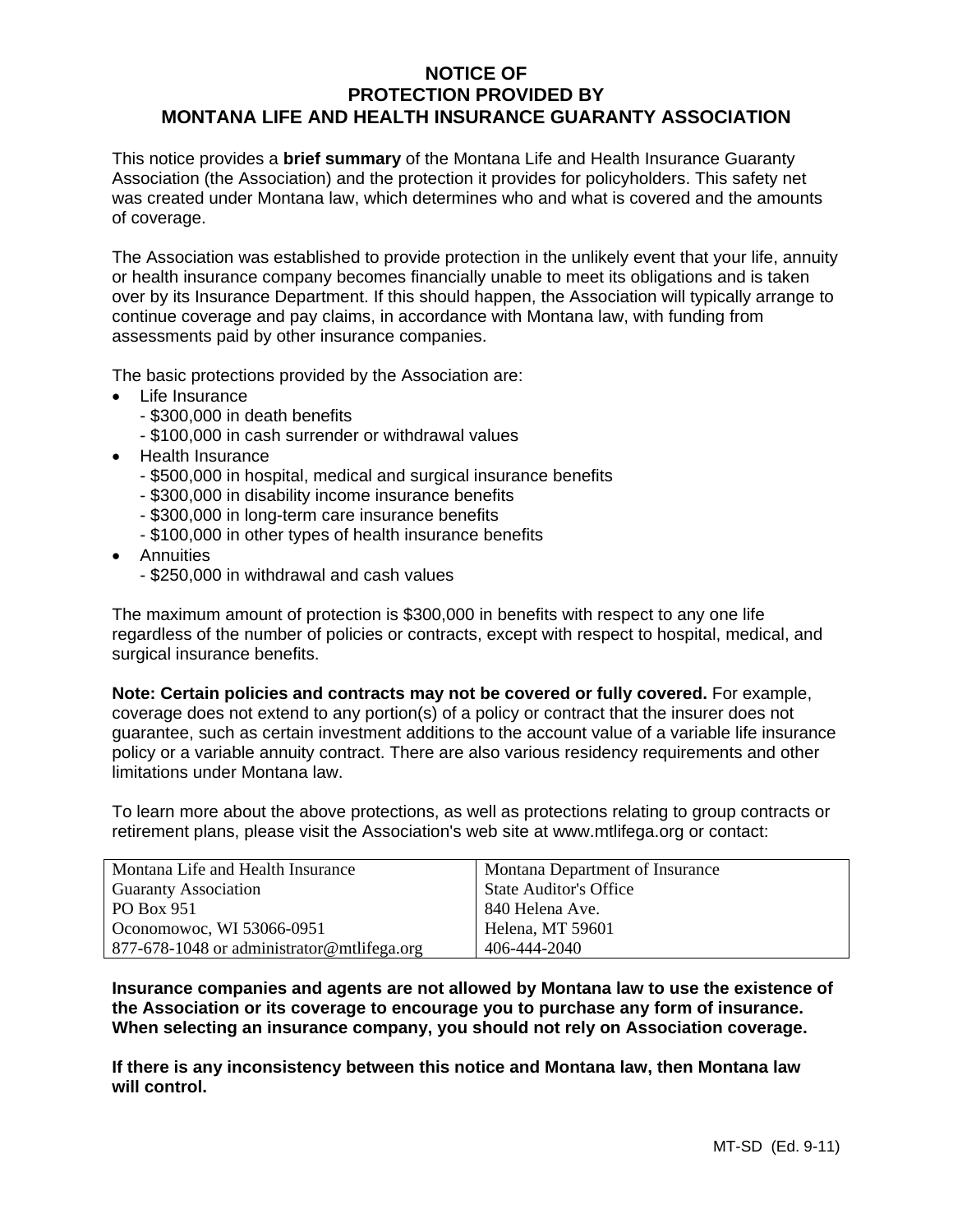# **NOTICE CONCERNING COVERAGE LIMITATIONS AND EXCLUSIONS UNDER THE NORTH CAROLINA LIFE AND HEALTH INSURANCE GUARANTY ASSOCIATION ACT**

Residents of this state who purchase life insurance, annuities or health insurance should know that the insurance companies licensed in this state to write these types of insurance are members of the North Carolina Life and Health Insurance Guaranty Association. The purpose of this association is to assure that policyholders will be protected, within limits, in the unlikely event that a member insurer becomes financially unable to meet its obligations. If this should happen, the guaranty association will assess its other member insurance companies for the money to pay the claims of the insured persons who live in this state and, in some cases, to keep coverage in force. The valuable extra protection provided by these insurers through the guaranty association is not unlimited, however. And, as noted in the box below, this protection is not a substitute for consumers' care in selecting companies that are well-managed and financially stable.

The North Carolina Life and Health Insurance Guaranty association may not provide coverage for this policy. If coverage is provided, it may be subject to substantial limitations or exclusions, and require continued residency in North Carolina. You should not rely on coverage by the North Carolina Life and Health Insurance Guaranty Association in selecting an insurance company or in selecting an insurance policy.

Coverage is NOT provided for your policy or any portion of it that is not guaranteed by the insurer or for which you have assumed the risk, such as a variable contract sold by prospectus.

Insurance companies or their agents are required by law to give or send you this notice. However, insurance companies and their agents are prohibited by law from using the existence of the guaranty association to induce you to purchase any kind of insurance policy.

# The North Carolina Life and Health Insurance Guaranty Association Post Office Box 10218 Raleigh, North Carolina 27605

North Carolina Department of Insurance, Consumer Services Division 1201 Mail Service Center Raleigh, NC 27699-1201

The state law that provides for this safety-net coverage is called the North Carolina Life and Health Insurance Guaranty Association Act. Below is a brief summary of this law's coverages, exclusions and limits. This summary does not cover all provisions of the law; nor does it in any way change anyone's rights or obligations under the act or the rights or obligations of the guaranty association.

# **COVERAGE**

Generally, individuals will be protected by the life and health guaranty association if they live in this state and hold a life or health insurance contract, or an annuity, or if they are insured under a group insurance contract, issued by a member insurer. The beneficiaries, payees or assignees of insured persons are protected as well, even if they live in another state.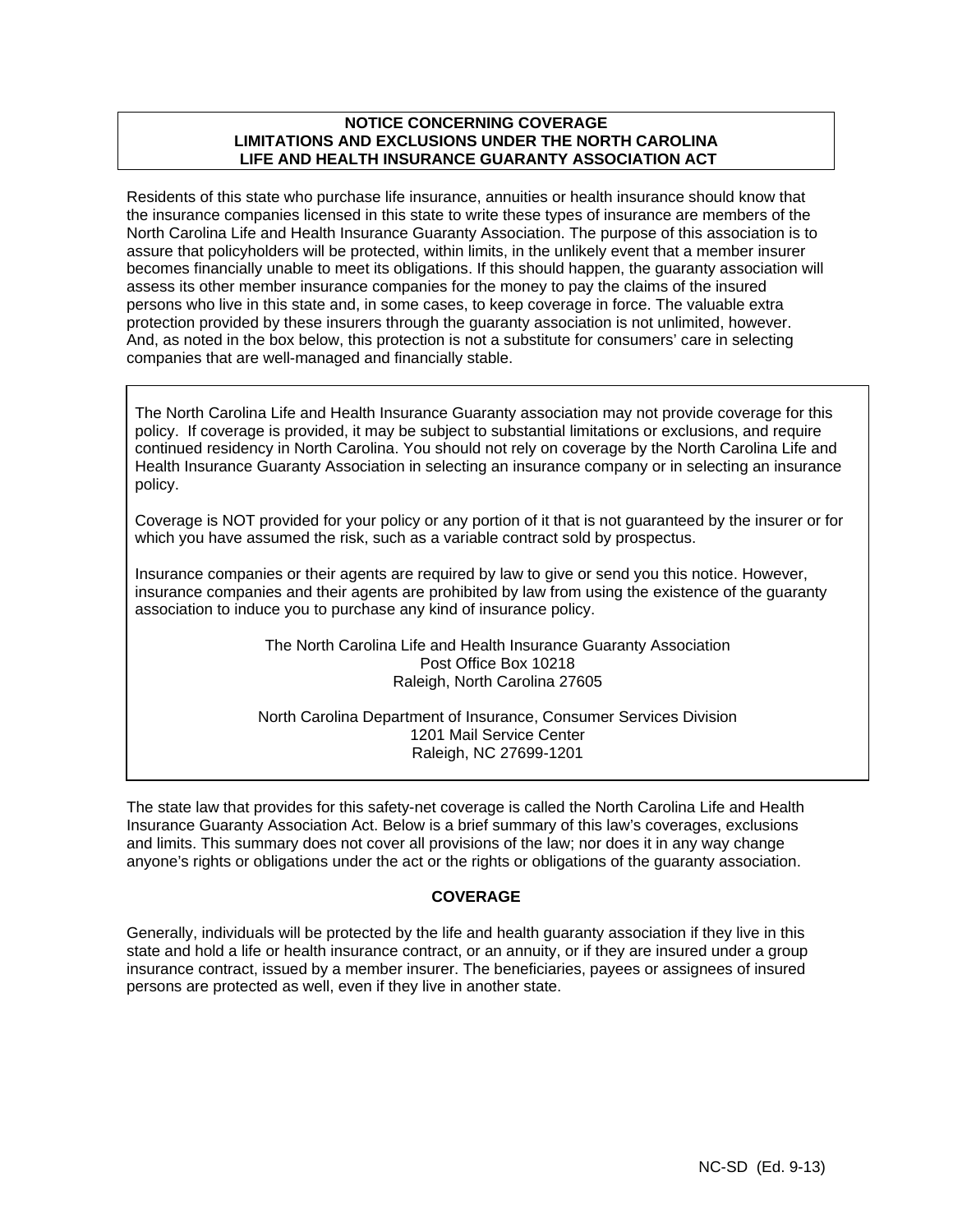# **EXCLUSIONS FROM COVERAGE**

However, persons holding such policies are not protected by this association if:

- They are eligible for protection under the laws of another state (this may occur when the insolvent insurer was incorporated in another state whose guaranty association protects insureds who live outside that state);
- The insurer was not authorized to do business in this state;
- Their policy was issued by an HMO, a fraternal benefit society, a mandatory state pooling plan, a mutual assessment company or similar plan in which the policyholder is subject to future assessments, or by an insurance exchange.

The association also does not provide coverage for:

- Any policy or portion of a policy which is not guaranteed by the insurer or for which the individual has assumed the risk, such as a variable contract sold by prospectus;
- Any policy of reinsurance (unless an assumption certificate was issued);
- Interest rate yields that exceed the average rate specified in the law;
- Dividends;
- Experience or other credits given in connection with the administration of a policy by a group contractholder;
- Employers' plans to the extent they are self-funded (that is, not insured by an insurance company, even if an insurance company administers them);
- Unallocated annuity contracts (which give rights to group contractholders, not individuals), unless they fund a government lottery or a benefit plan of an employer, association or union, except that unallocated annuities issued to employee benefit plans protected by the Federal Pension Benefit Guaranty Corporation are not covered.
- A policy or contract commonly known as Medicare Part C or Part D or any regulations issued pursuant thereto.

# **LIMITS ON AMOUNT OF COVERAGE**

The act also limits the amount the association is obligated to pay out as follows:

- (1) The guaranty association cannot pay out more than the insurance company would owe under the policy or contract.
- (2) Except as provided in (3) (4) and (5) below, the guaranty association will pay a maximum of \$300,000 per individual, per insolvency, no matter how many policies or types of policies issued by the insolvent company.
- (3) The guaranty association will pay a maximum of \$500,000 with respect to basic hospital, medical and surgical insurance and major medical insurance.
- (4) The guaranty association will pay a maximum of \$1,000,000 with respect to the payee of a structured settlement annuity.
- (5) The guaranty association will pay a maximum of \$5,000,000 to any one unallocated annuity contract holder.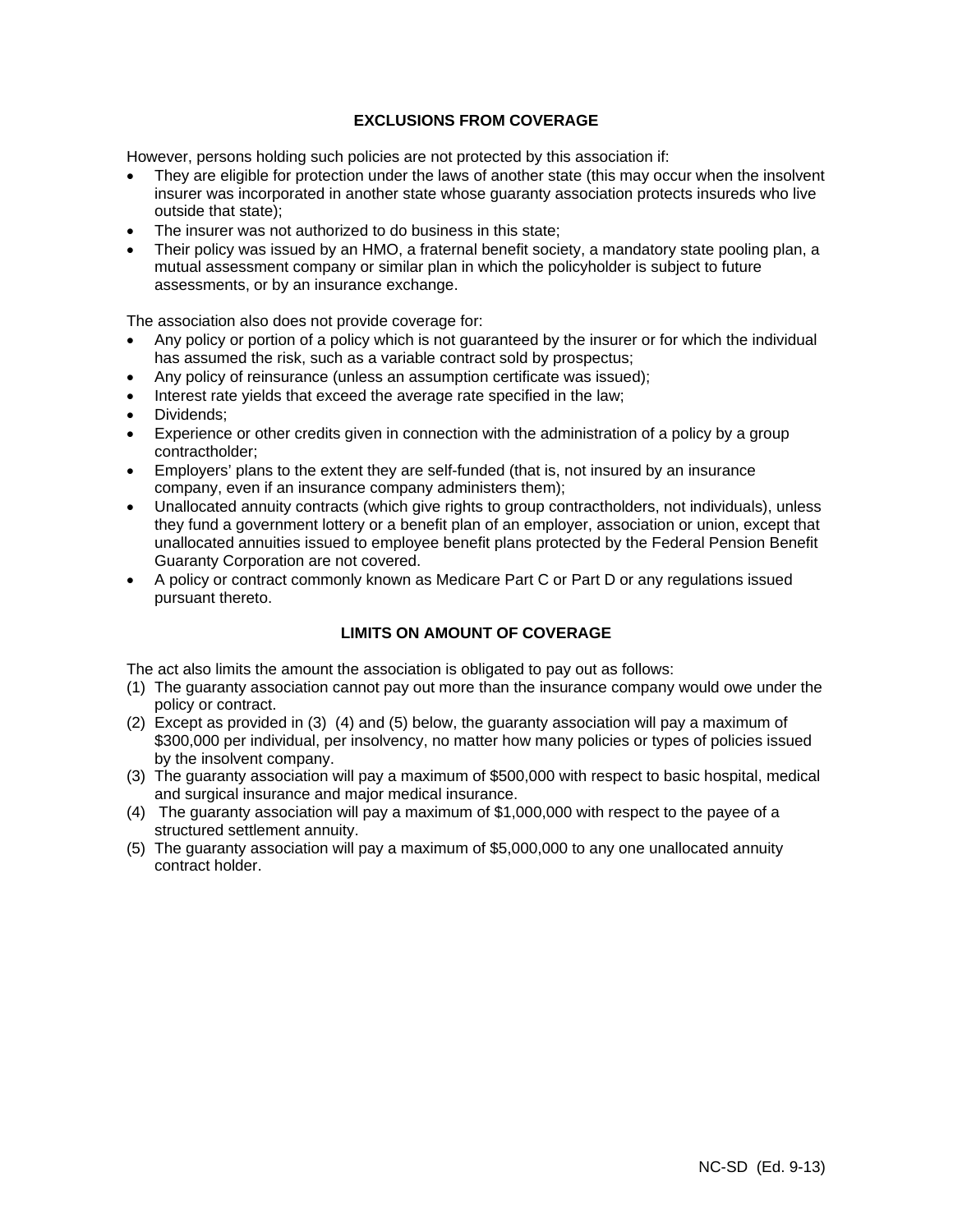# **NOTICE OF PROTECTION PROVIDED BY THE NORTH DAKOTA LIFE AND HEALTH INSURANCE GUARANTY ASSOCIATION**

This notice provides a **brief summary** of the North Dakota Life and Health Insurance Guaranty Association ("the Association") and the protection it provides for policyholders. This safety net was created under North Dakota law, which determines who and what is covered and the amounts of coverage.

The Association was established to provide protection in the unlikely event that your life, annuity or health insurance company becomes financially unable to meet its obligations and is taken over by its Insurance Department. If this should happen, the Association will typically arrange to continue coverage and pay claims, in accordance with North Dakota law, with funding from assessments paid by other insurance companies.

The protections provided by the Association are based on contract obligations up to the following amounts:

- Life Insurance
	- o \$300,000 in death benefits
	- o \$100,000 in cash surrender or withdrawal values
- Health Insurance
	- o \$500,000 in hospital, medical and surgical insurance benefits
	- o \$300,000 in disability income insurance benefits
	- o \$300,000 in long-term care insurance benefits
	- o \$100,000 in other types of health insurance benefits
- Annuities
	- o \$250,000 in withdrawal and cash values

The maximum amount of protection for each individual, regardless of type of coverage is \$300,000; however, may be up to \$500,000 with regard to hospital, medical and surgical insurance benefits.

**Note: Certain policies and contracts may not be covered or fully covered.** For example, coverage does not extend to any portion(s) of a policy or contract that the insurer does not guarantee, such as certain investment additions to the account value of a variable life insurance policy or a variable annuity contract. If coverage is available, it will be subject to substantial limitations. There are also various residency requirements and other limitations under North Dakota law. To learn more about the above protections, as well as protections relating to group contracts or retirement plans, please visit the Association's website at www.ndlifega.org or contact:

North Dakota Life and Health Insurance North Dakota Insurance Department Guaranty Association 600 East Boulevard Avenue, Dept. 401 P.O. Box 2422 **Bismarck, ND 58505** Fargo, North Dakota 58108

# **COMPLAINTS AND COMPANY FINANCIAL INFORMATION**

A written complaint to allege a violation of any provision of the Life and Health Insurance Guaranty Association Act must be filed with the North Dakota Insurance Department, 600 East Boulevard Avenue, Dept. 401, Bismarck, North Dakota 58505; telephone (701) 328-2440. Financial information for an insurance company, if the information is not proprietary, is available at the same address and telephone number and on the Insurance Department website at www.nd.gov/ndins.

**Insurance companies and agents are not allowed by North Dakota law to use the existence of the Association or its coverage to sell, solicit or induce you to purchase any form of insurance. When selecting an insurance company, you should not rely on Association coverage. If there is any inconsistency between this notice and North Dakota law, then North Dakota law will control.**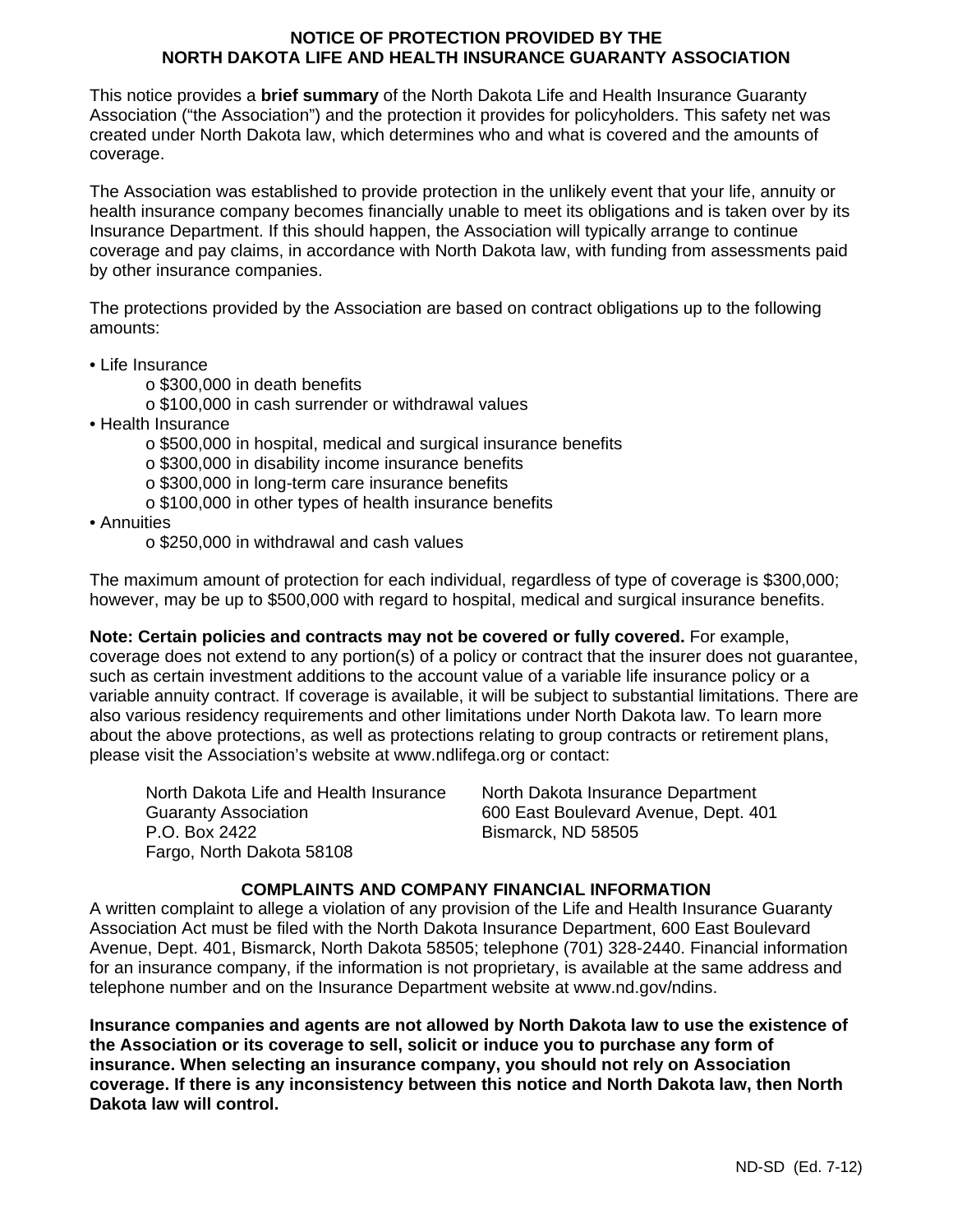# SUMMARY OF THE 1996 NEW HAMPSHIRE LIFE AND HEALTH INSURANCE GUARANTY ASSOCIATION ACT (RSA 408-B) AND NOTICE CONCERNING COVERAGE LIMITATIONS AND EXCLUSIONS

Residents of New Hampshire who purchase life insurance, health insurance, and annuities should know that the insurance companies licensed in New Hampshire to write these types of insurance are members of the New Hampshire Life and Health Insurance Guaranty Association. The purpose of this Association is to assure that policyholders will be protected, within limits, in the unlikely event that a member insurer becomes financially unable to meet its policy obligations. If this should happen, the Association will assess its other member insurance companies for the money to pay the covered claims of policyholders who live in New Hampshire and, in some cases, to keep coverage in force. This protection is not a substitute for consumers' care in selecting companies that are well managed and financially stable. The valuable extra protection provided by these insurers through the Guaranty Association is not unlimited, however, as noted below.

# **IMPORTANT DISCLAIMER**

The New Hampshire Life and Health Insurance Guaranty Association may not provide coverage for this policy. If coverage is provided, it may be subject to substantial limitations or exclusions, and require continued residency in New Hampshire. Other conditions may preclude coverage.

Coverage is NOT provided for your policy or any portion of it that is not guaranteed by the insurer or for which you have assumed the risk, such as a variable contract sold by prospectus.

Insurance companies or their agents are required by law to give or send you this notice. **However, insurance companies and their agents are prohibited by law from using the existence of the Association to induce you to purchase any kind of insurance policy.**

This information is provided by:

New Hampshire Life and Health Insurance Guaranty Association 10Chestnut Drive, Unit B Bedford, NH 03110 (603) 472-3734

> New Hampshire Department of Insurance 21 South Fruit Street, Suite 14 Concord, NH 03301 (603) 271-2261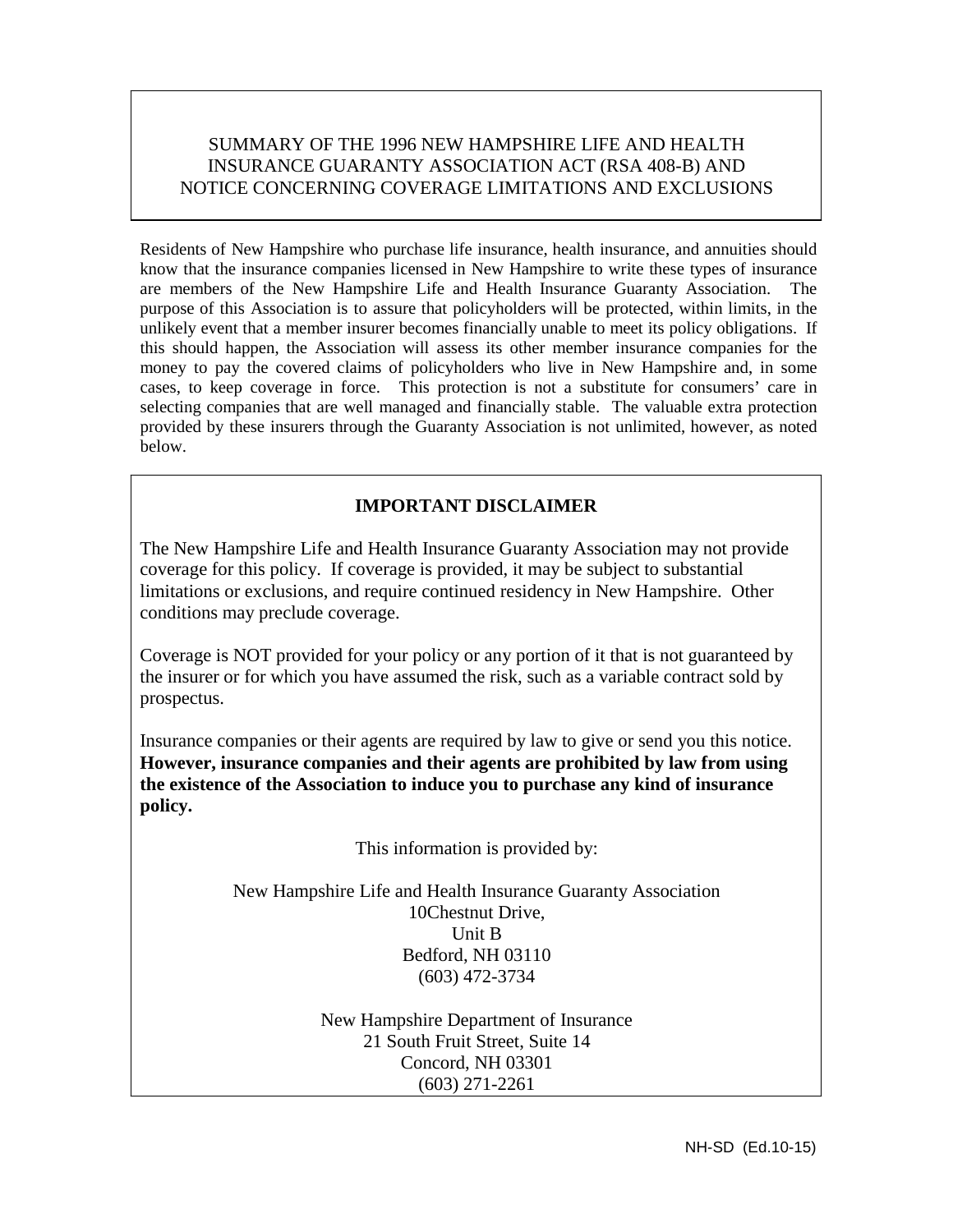# **SUMMARY:**

The 1996 state law that provides for this safety-net coverage is called the New Hampshire Life and Health Insurance Guaranty Association Act. Below is a brief summary of this law's coverage, exclusions and limits. This summary does not cover all provisions of the lawand it does not in any way change one's rights or obligations under the Act or the rights or obligations of the Association.

# **COVERAGE:**

Generally, individuals will be protected by the New Hampshire Life and Health Insurance Guaranty Association if they live in this state and hold a life or health insurance policy or an annuity contract, or if they are insured under a group insurance contract, issued by a member insurer. The beneficiaries, assignees or payees of insured persons are protected as well, even if they live in another state.

Coverage provided under the current, amended Act may be different from coverage provided prior to 1996, as coverage is determined by the governing Act in effect on the date that the Association becomes obligated.

# **EXCLUSIONS FROM COVERAGE:**

Persons holding such policies or contracts are NOT protected by this Association if:

- they are not residents of the state of New Hampshire, except under certain very specific circumstances;
- they are eligible for protection under the laws of another state;
- their policy was issued by a nonprofit hospital or medical service organization, an HMO, a fraternal benefit society, a mandatory state pooling plan, a mutual assessment company or any entity that operates on an assessment basis, an insurance exchange, or any entity similar to any of the above.

The Association also does NOT provide coverage for:

- any policy or portion of a policy or contract not guaranteed by the insurer or under which the risk is borne by the policy holder or contract holder;
- any policy or contract of reinsurance, unless assumption certificates have been issued;
- interest rate guarantees that exceed certain statutory limitations;
- any plan or program of an employer, association, or similar entity to provide life, health , or annuity benefits to its employees or members to the extent that the plan or program is self-funded or uninsured, including, but not limited to, benefits payable by an employer, association, or similar entity;
- dividends, experience rating credits, or fees for services in connection with an insurance policy;
- any policy or contract issued in this state by an insurer at a time when it was not licensed or authorized to do business in New Hampshire;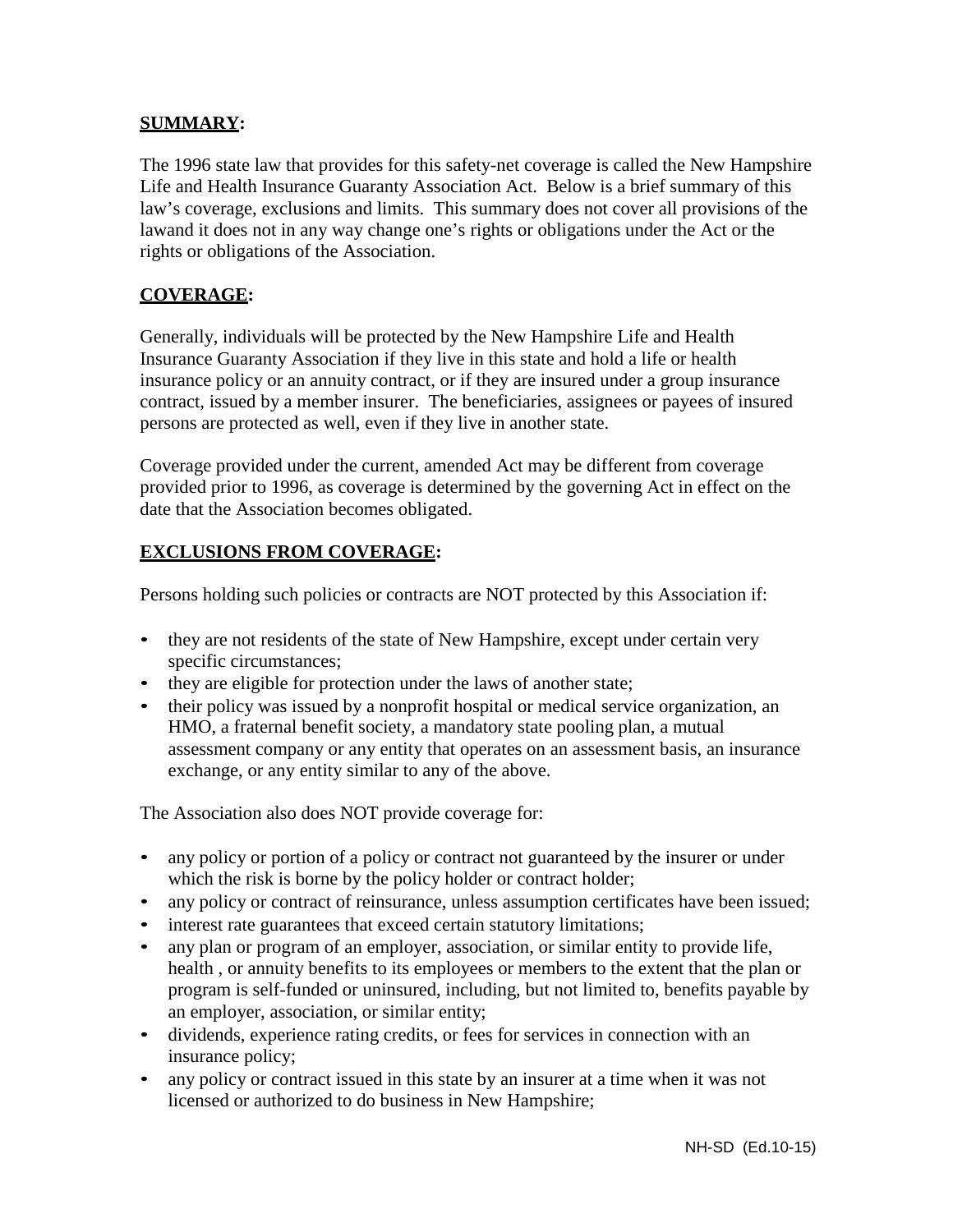- any unallocated annuity contract issued to an employee benefit plan protected under the federal Pension Benefit Guaranty Corporation;
- any portion of any unallocated annuity contract which is not issued to or in connection with a specific employee, union, or association of natural persons benefit plan or a government lottery; or
- any portion of a policy or contract to the extent that the required assessments are preempted by federal or state law.
- a portion of a policy or contract to the extent it provides for interest or other changes in value to be determined by the use of an index or other external reference stated in the policy or contract, but which have not been credited to the policy or contract, or as to which the policy or contract owner's rights are subject to forfeiture, as of the date the member insurer becomes an impaired or insolvent insurer under this chapter, whichever is earlier.
- a policy or contract providing any hospital, medical, prescription drug or other health care benefits pursuant to Part C or Part D of subchapter XVIII, chapter 7 of Title 42 of the United States Code, commonly known as Medicare Part C and D, or any regulations issued pursuant thereto.

# **LIMITS ON AMOUNT OF COVERAGE:**

The Act also limits the amount the Association is obligated to pay. The Association cannot pay more than what the insurance company would owe under a policy or contract.

With respect to any one life, the Association will pay a maximum of \$300,000 – no matter how many policies and contracts there were with the same company, even if they provided different types of coverages, except with respect to benefits for basic hospital, medical and surgical insurance and major medical insurance in which case the aggregate liability of the Association shall not exceed \$500,000 with respect to any one individual. For life insurance benefits the Association will not pay more than \$300,000 in life insurance death benefits and will not pay more than \$100,000 in net cash surrender or withdrawal values. For health insurance benefits the Association will not pay more than\$100,000 in health insurance benefits not defined as disability insurance or basic hospital, medical and surgical insurance or long-term care insurance, \$300,000 in disability coverage, \$300,000 in long-term care benefits, and \$500,000 for basic hospital medical and surgical insurance or major medical insurance. For annuity benefits the Association will not pay more than \$250,000 in present value of annuity benefits, including net cash surrender or withdrawal values.

The limit of coverage to one owner of multiple non-group policies of life insurance is \$5,000,000.

With respect to any one contract holder of an unallocated annuity contract, not including a governmental retirement plan established under Section 401, 403(b) or 457 of the U.S. Internal Revenue Code, the Association will pay a maximum of \$5,000,000 in benefits, irrespective of the number of such contracts held by that contract holder.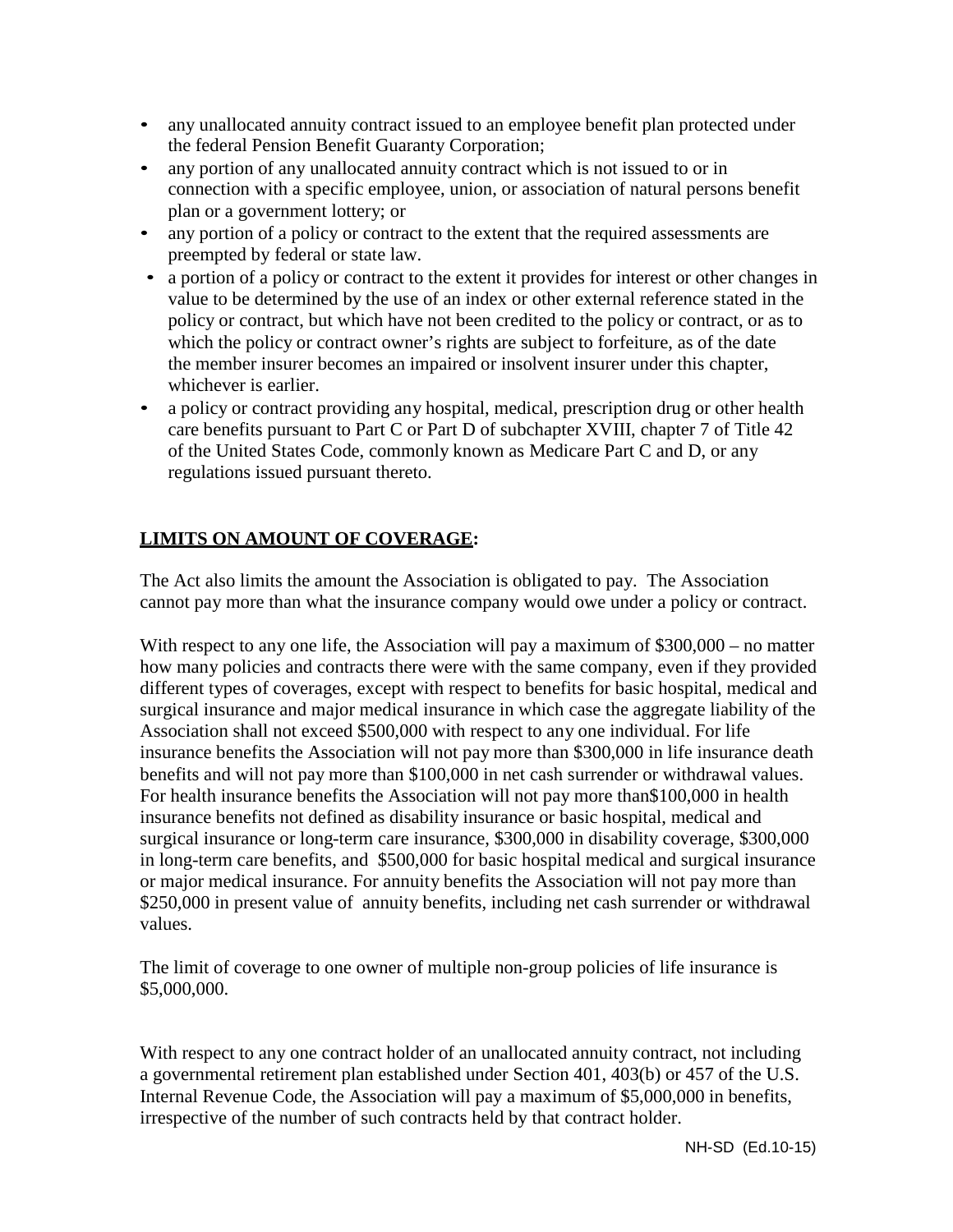# **ADDITIONAL INFORMATION:**

Policyholders should contact the New Hampshire Insurance Department with questions they may have with regard to concerns about their rights under the Act and procedures for filing a complaint to allege a violation of the Act.

Policyholders may contact the New Hampshire Insurance Department for sources of information about the financial condition of insurers.

\*\*\*\*\*\*\*\*\*\*\*\*\*\*\*\*\*\*\*\*\*\*\*\*\*\*\*\*\*\*\*\*\*\*\*\*\*\*\*\*\*\*\*\*\*\*\*\*\*\*\*\*\*\*\*\*\*\*\*\*\*\*\*\*\*\*\*\*\*\*\*\*

August 2015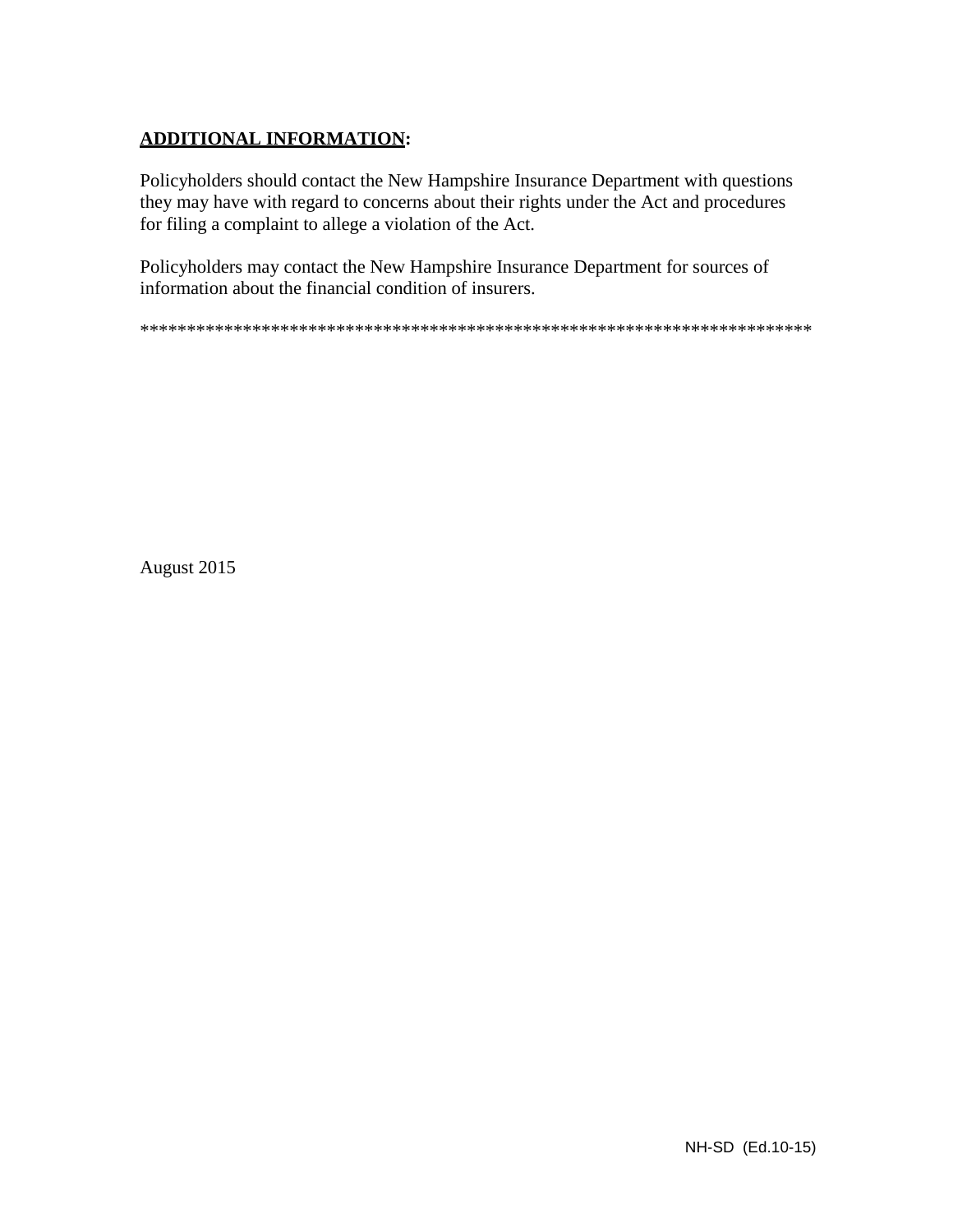#### **NOTICE NEW JERSEY LIFE AND HEALTH INSURANCE GUARANTY ASSOCIATION ACT**

Residents of New Jersey who purchase life insurance, annuities or health insurance should know that the insurance companies licensed in this state to write these types of insurance are members of the New Jersey Life and Health Insurance Guaranty Association.

The purpose of this association is to assure that policyholders will be protected, within limits, in the unlikely event that a member insurer becomes financially unable to meet its obligations. If this should happen, the Guaranty Association will assess its other member insurance companies for the money to pay the claims of insured persons who live in this state and, in some cases, to keep coverage in force.

The valuable extra protection provided by these insurers through the Guaranty Association is not unlimited, however. And, as noted in the box below, this protection is not a substitute for consumers' care in selecting companies that are well-managed and financially stable.

## **DISCLAIMER**

The New Jersey Life and Health Insurance Guaranty Association may not provide coverage for this policy. If coverage is provided, it may be subject to substantial limitations or exclusions, and require continued residency in New Jersey. You should not rely on coverage by the New Jersey Life and Health Insurance Guaranty Association in selecting an insurance company or in selecting an insurance policy.

Coverage is NOT provided for your policy or any portion of it that is not guaranteed by the insurer or for which you have assumed the risk, such as a variable contract sold by prospectus.

Insurance companies or their agents are required by law to give or send you this notice. However, insurance companies and their agents are prohibited by law from using the existence of the guaranty association to induce you to purchase any kind of insurance policy.

> The New Jersey Life and Health Insurance Guaranty Association One Gateway Center, 9<sup>th</sup> Floor Newark, NJ 07102

> > State of New Jersey Department of Banking and Insurance 20 West State Street P.O. Box-325 Trenton, NJ 08625-0325

The state law that provides for this safety-net coverage is called the New Jersey Life and Health Insurance Guaranty Association Act, N.J.S.A. 17B:32A-1, et seq. (the "Act").

## **COVERAGE**

Following is a brief summary of this law's coverages, exclusions and limits. This summary does not cover all provisions of the law; nor does it in any way change anyone's rights or obligations under the act or the rights or obligations of the guaranty association.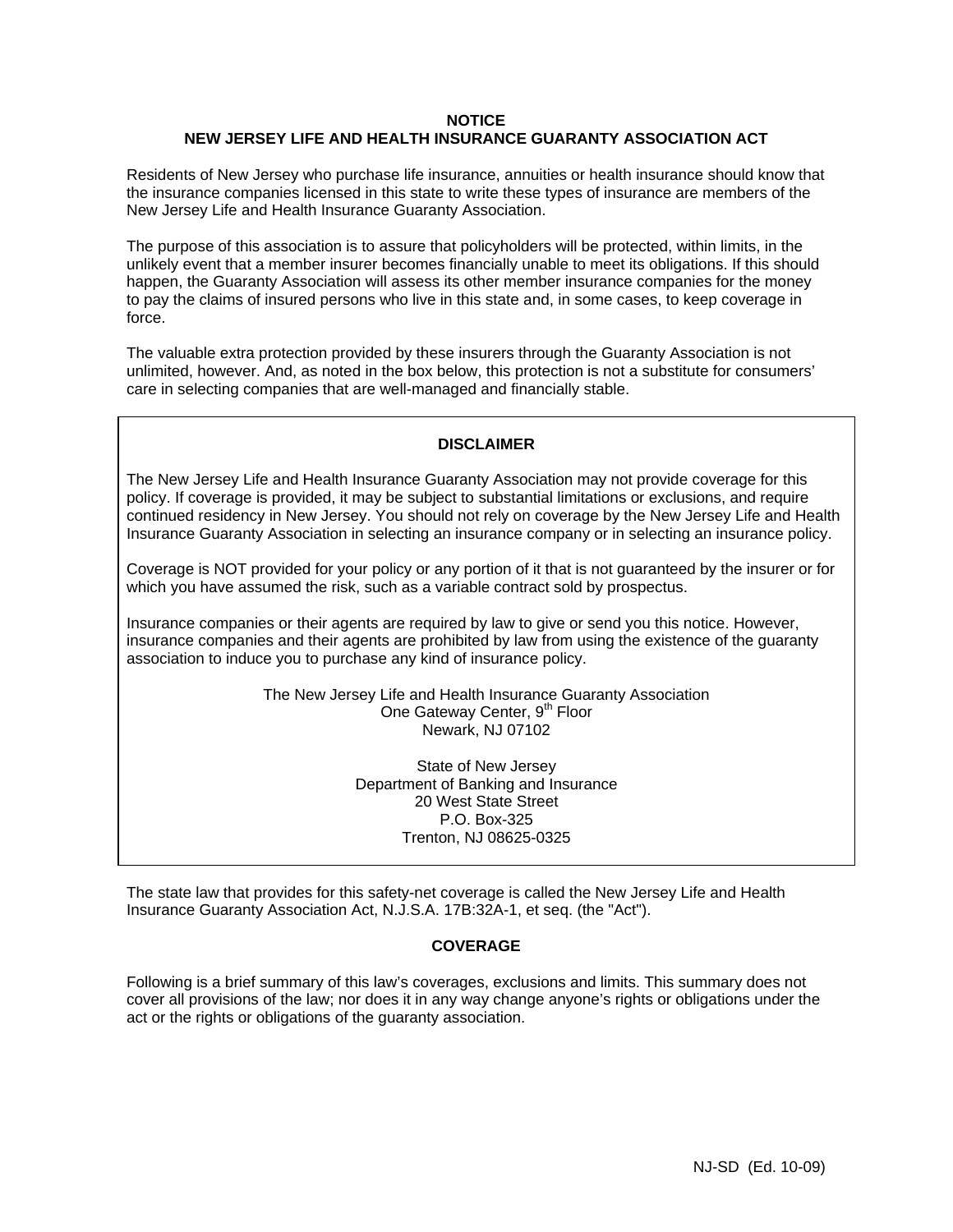Generally, individuals will be protected by the Life and Health Insurance Guaranty Association if they live in New Jersey and hold a life, health or long-term care insurance contract, annuity contract, or if they are insured under a group insurance contract, issued by a member insurer.

The beneficiaries, payees or assignees of insured persons are protected as well, even if they live in another state.

# **EXCLUSIONS FROM COVERAGE**

However, persons holding such policies are not protected by this Association if:

- they are eligible for protection under the laws of another state (this may occur when the insolvent insurer was incorporated in another state whose guaranty association protects insureds who live outside that state);
- the insurer was not authorized to do business in this state;
- the policy is issued by an organization which is not a member of the New Jersey Life and Health Insurance Guaranty Association.

The Association also does not provide coverage for:

- any policy or portion of a policy which is not guaranteed by the insurer or for which the individual has assumed the risk, such as a variable contract sold by prospectus;
- any policy of reinsurance (unless an assumption certificate was issued);
- interest rate yields that exceed an average rate as more fully described in Section 3 of the Act;
- dividends:
- credits given in connection with the administration of a policy by a group contractholder;
- employers' plans to the extent they are self-funded (that is, not insured by an insurance company, even if an insurance company administers them).

# **LIMITS ON AMOUNT OF COVERAGE**

The act also limits the amount the Association is obligated to pay out. The Association cannot pay more than what the insurance company would owe under a policy or contract.

With respect to any one insured individual, regardless of the number of policies or contracts, the Association will pay not more than \$500,000 in life insurance death benefits and present value annuity benefits, including net cash surrender and net cash withdrawal values. Within this overall limit, the Association will not pay more than \$100,000 in cash surrender values for annuity benefits, \$500,000 in life insurance death benefits or \$500,000 in present value of annuities -- again no matter how many policies and contracts that were with the same company, and no matter how many different types of coverages.

The Association will not pay more than \$2,000,000 in benefits to any one contractholder under any one unallocated annuity contract.

There are no limits on the benefits the Association will pay with respect to any one group, blanket or individual accident and health insurance policy.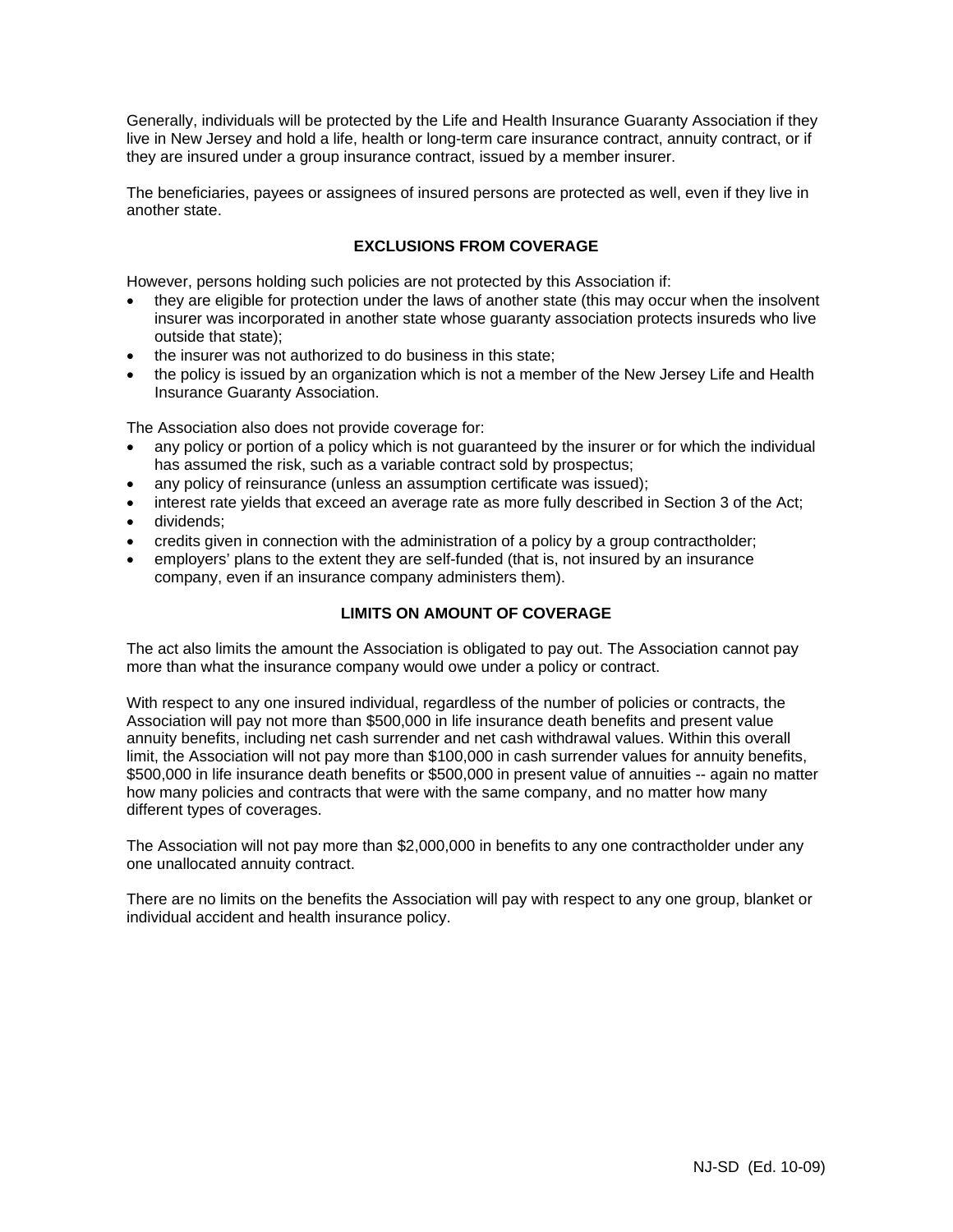# **NOTICE OF PROTECTION PROVIDED BY NEW MEXICO LIFE INSURANCE GUARANTY ASSOCIATION**

This notice provides a **brief summary** of the New Mexico Life Insurance Guaranty Association ("the Association") and the protection it provides for policyholders. This safety net was created under New Mexico law, which determines who and what is covered and the amounts of coverage.

The Association was established to provide protection in the unlikely event that your life, annuity or health insurance company becomes financially unable to meet its obligations and is taken over by its Insurance Department. If this should happen, the Association will typically arrange to continue coverage and pay claims, in accordance with New Mexico law, with funding from assessments paid by other insurance companies.

The basic protections provided by the Association are:

- Life Insurance
	- o \$300,000 in death benefits
	- o \$100,000 in cash surrender or withdrawal values
- Health Insurance
	- o \$500,000 in hospital, medical and surgical insurance benefits
	- o \$300,000 in disability income insurance benefits
	- o \$300,000 in long-term care insurance benefits
	- o \$100,000 in other types of health insurance benefits
- Annuities
	- o \$250,000 in present value of annuity benefits

The maximum amount of protection for each individual, regardless of the number of policies or contracts, is \$300,000 (\$500,000 for hospital, medical and surgical insurance policies).

*Note to benefit plan trustees or other holders of unallocated annuities covered under the act:* For unallocated annuities that fund certain governmental retirement plans, the limit is \$250,000 in present value of annuity benefits per plan participant. For covered unallocated annuities that fund other plans, a special limit of \$5,000,000 applies to each contract holder, regardless of the number of contracts held or number of persons covered.

**Note: Certain policies and contracts may not be covered or fully covered.** For example, coverage does not extend to any portion(s) of a policy or contract that the insurer does not guarantee, such as certain investment additions to the account value of a variable life insurance policy or a variable annuity contract. There are also various residency requirements and other limitations under New Mexico law.

To learn more about the above protections, please visit the Association's website at www.nmlifega.org, or contact:

| New Mexico Life Insurance   | Insurance Division                  |
|-----------------------------|-------------------------------------|
|                             |                                     |
| <b>Guaranty Association</b> | <b>Public Regulation Commission</b> |
| PO Box 2880                 | PO Box 1269                         |
| Santa Fe. NM 87504-2880     | Santa Fe, NM 87504-1269             |
| 505-820-7355                | 888-427-5772                        |

**Insurance companies and agents are not allowed by New Mexico law to use the existence of the Association or its coverage to encourage you to purchase any form of insurance. When selecting an insurance company, you should not rely on Association coverage. If there is any inconsistency between this notice and New Mexico law, then New Mexico law will control.**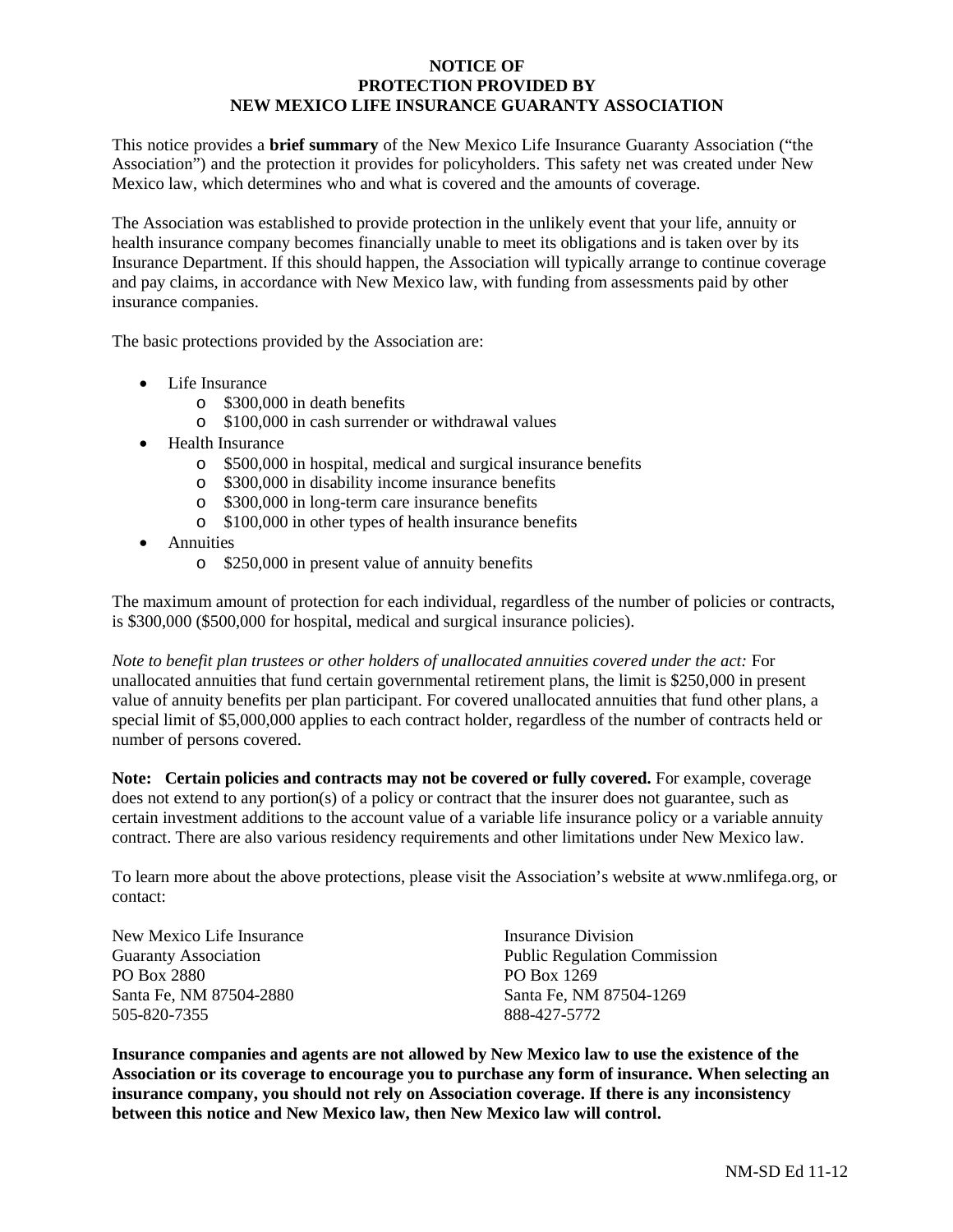# **NEVADA LIFE AND HEALTH INSURANCE GUARANTY ASSOCIATION**

# **GUARANTY ASSOCIATION ACT SUMMARY DOCUMENT Effective October 1, 2013**

Residents of Nevada who purchase life insurance, annuities or health insurance should know that the insurance companies licensed in the state to write these types of insurance are members of the Nevada Life and Health Insurance Guaranty Association (Association). The purpose of the Association is to assure that policyholders will be protected, within limits, in the unlikely event that a member insurer becomes financially unable to meet its obligations. If this should happen, the Association assesses its other member insurance companies for the money to pay the claims of the insured persons who live in this state and, in some cases, to keep coverage in force. The valuable extra protection provided by these insurers through the Association is not unlimited, however, and, as noted in the box below, this protection is not a substitute for consumers' care in selecting companies that are wellmanaged and financially stable.

**The Nevada Life and Health Insurance Guaranty Association may not provide coverage for a policy. If coverage is provided, it will be subject to substantial limitations and exclusions, and require continued residency in Nevada. A person should not rely on coverage by the Association when selecting an insurance company or when selecting an insurance policy.** 

Coverage is NOT provided for a policy or any portion of it that is not guaranteed by the Insurer or for which the policyholder has assumed the risk, such as a variable contract sold by prospectus.

Insurance companies are required by law to deliver this notice to you. **However, insurance companies and their agents are prohibited by law from using the existence of the Association for sales, solicitation or to induce the purchase of any kind of insurance policy.** 

The state law that provides for this safety-net coverage is called the Nevada Life and Health Insurance Guaranty Association. Below is a brief summary of this law's coverages, exclusions and limits. The summary does not cover all provisions of the law, nor does it in any way change anyone's rights or obligations under the act, or the rights or obligations of the Association. **Anyone may obtain additional information from the Association or file a complaint with the Commissioner of Insurance, at the applicable address listed below, to allege a violation of any provision of the Nevada Life and Health Insurance Guaranty Association Act.**

> **The Nevada Life and Health Insurance Guaranty Association P. O. Box 3302 Reno, Nevada 89505**

> **Commissioner of Insurance, State of Nevada Department of Business and Industry, Division of Insurance 1818 E. College Parkway, Suite 103 Carson City, Nevada 89706**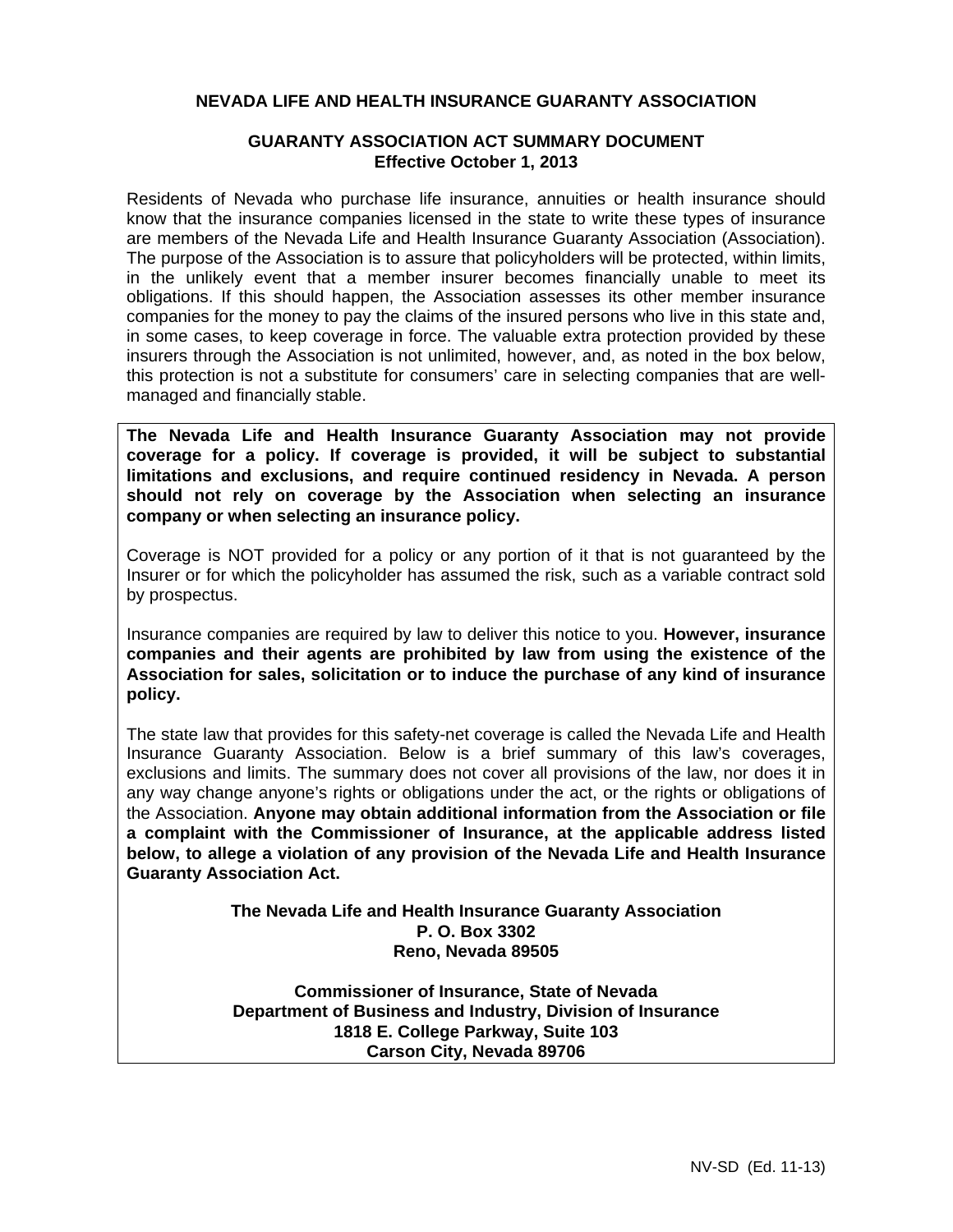# **COVERAGE**

Generally, individuals will be protected by the Association if they live in this state and **hold a life or health insurance contract, or an annuity, or if they are insured under a group insurance contract issued by a member insurer.** The beneficiaries, payees or assignees of the insured persons are protected as well, even if they live in another state.

# **EXCLUSIONS FROM COVERAGE**

However, persons holding such policies are **NOT** protected by this Association if:

- They are eligible for protection under the law of another state (this may occur when the insolvent insurer was incorporated in another state whose guaranty association protects insureds who live outside the state);
- the insurer was not authorized to do business in this state; or
- their policy was insured by a nonprofit hospital or medical service organization, a health maintenance organization (HMO), a fraternal benefit society, a mandatory state pooling plan, a mutual assessment company or similar plan in which the policyholder is subject to future assessments, or by an insurance exchange.

The Association also does **NOT** provide coverage for:

- any policy or portion of a policy which is not guaranteed by the insurer or for which the individual has assumed the risk, such as a variable contract sold by prospectus;
- interest rate yields that exceed an average rate;
- dividends:
- credits given in connection with the administration of a policy by a group contract holder;
- employers' plans to the extent they are self-funded (that is, not insured by an insurance company, even if an insurance company administers them);
- unallocated annuity contracts (which give rights to group contract holders, not individuals) other than an annuity owned by a governmental retirement plan established under section 401, 403(b) or 457 of the Internal Revenue Code 26 U.S.C. §§ 401, 403(b) and 457, respectively, or trustees of such a plan; or
- Medicare or Medicare Advantage contracts

# **LIMITS ON AMOUNT OF COVERAGE**

The act also limits the amount the Association is obligated to pay. The Association cannot pay more than what the insurance company would owe under a policy or contract.

With respect to life insurance policies on any one insured life, the Association will pay a maximum of \$300,000, regardless of how many policies and contracts there are with the same company, and even if they provide different types of coverage. Within this overall \$300,000 limit, the Association will not pay more than \$100,000 in cash surrender values, or \$300,000 in life insurance death benefits. Again, no matter how many policies and contracts there were with the same company, and no matter how many different types of coverage. With respect to annuities, the Association will not pay more than \$250,000 in the present value of benefits, including net cash surrender and withdrawal.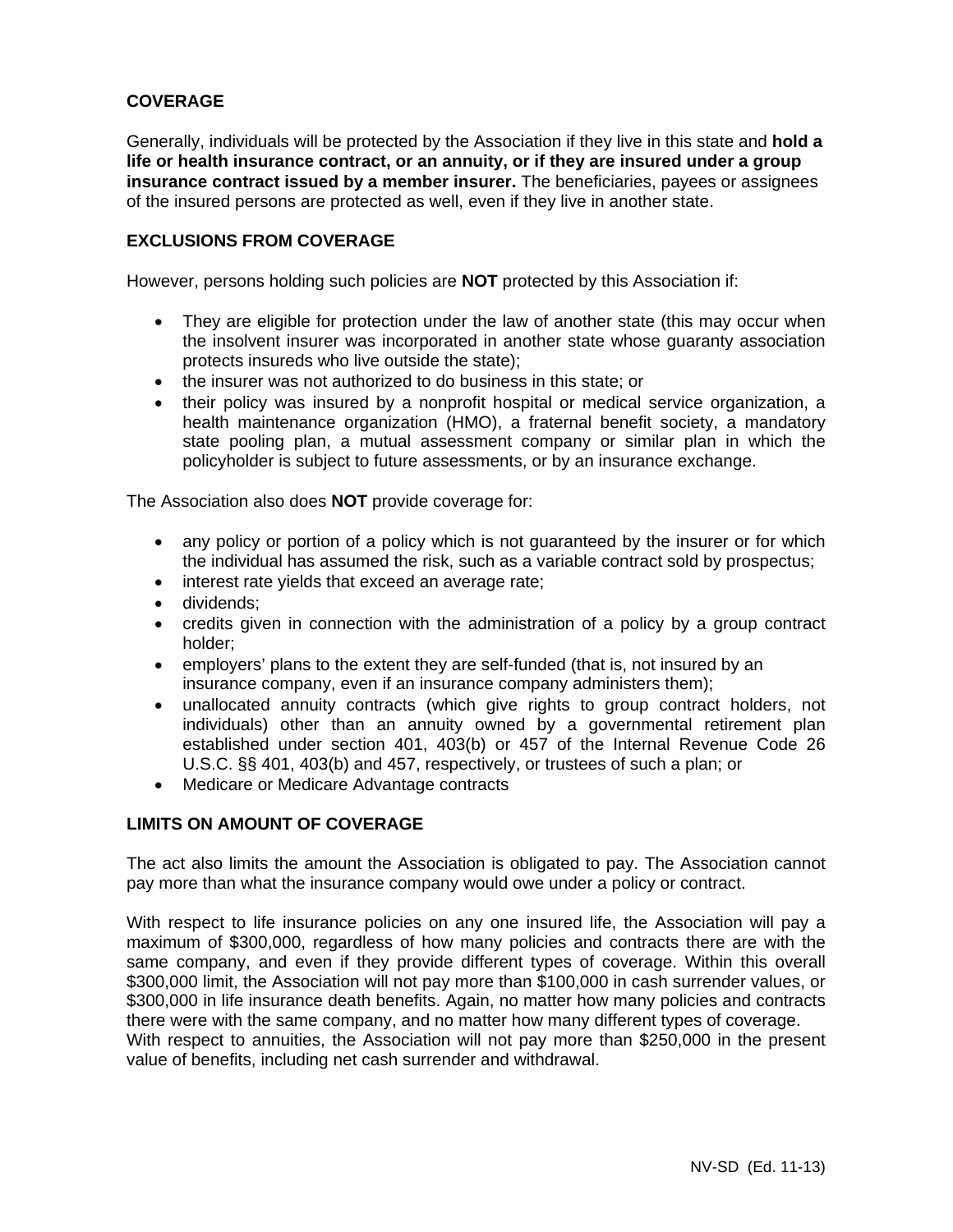With respect to health insurance for any one life, the Association will not pay more than: 1) \$100,000 for coverage other than disability insurance, basic hospital, medical and surgical insurance or major medical insurance, including any net cash for surrender or withdrawal; 2) \$300,000 for disability insurance or long term care insurance; or 3) \$500,000 for basic hospital, medical and surgical insurance or major medical insurance.

With respect to each payee of a structured settlement annuity, or beneficiary or beneficiaries of the payee if deceased, the Association will not pay more than \$250,000 in present values of benefits from the annuity in the aggregate, including any net cash for surrender or withdrawal.

With respect to each participant in a governmental retirement plan covered by an unallocated annuity contract as described in NRS 686C, the maximum coverage allowed is an aggregate of \$250,000 in present-value annuity benefits including the value of net cash for surrender and net cash for withdrawal, regardless of the number of contracts issued by any one member company.

With respect to any one life or person, in no event will the Association be obligated to cover more than: 1) an aggregate of \$300,000 in benefits, excluding benefits for basic hospital, medical and surgical insurance or major medical insurance; or 2) an aggregate of \$500,000 in benefits, including benefits for basic hospital, medical or surgical insurance or major medical insurance.

With respect to one owner of several non-group policies of life insurance, whether the owner is a natural person or an organization and whether the persons insured are officers, managers, employees or other persons, the Association will not pay more than \$5,000,000 in benefits, regardless of the number of policies and contracts held by the owner.

# **FOR MORE INFORMATION AND ANSWERS TO THE MOST FREQUENTLY ASKED QUESTIONS, PLEASE VISIT THE ASSOCIATION'S WEB SITE:**

# **www.nvlifega.org**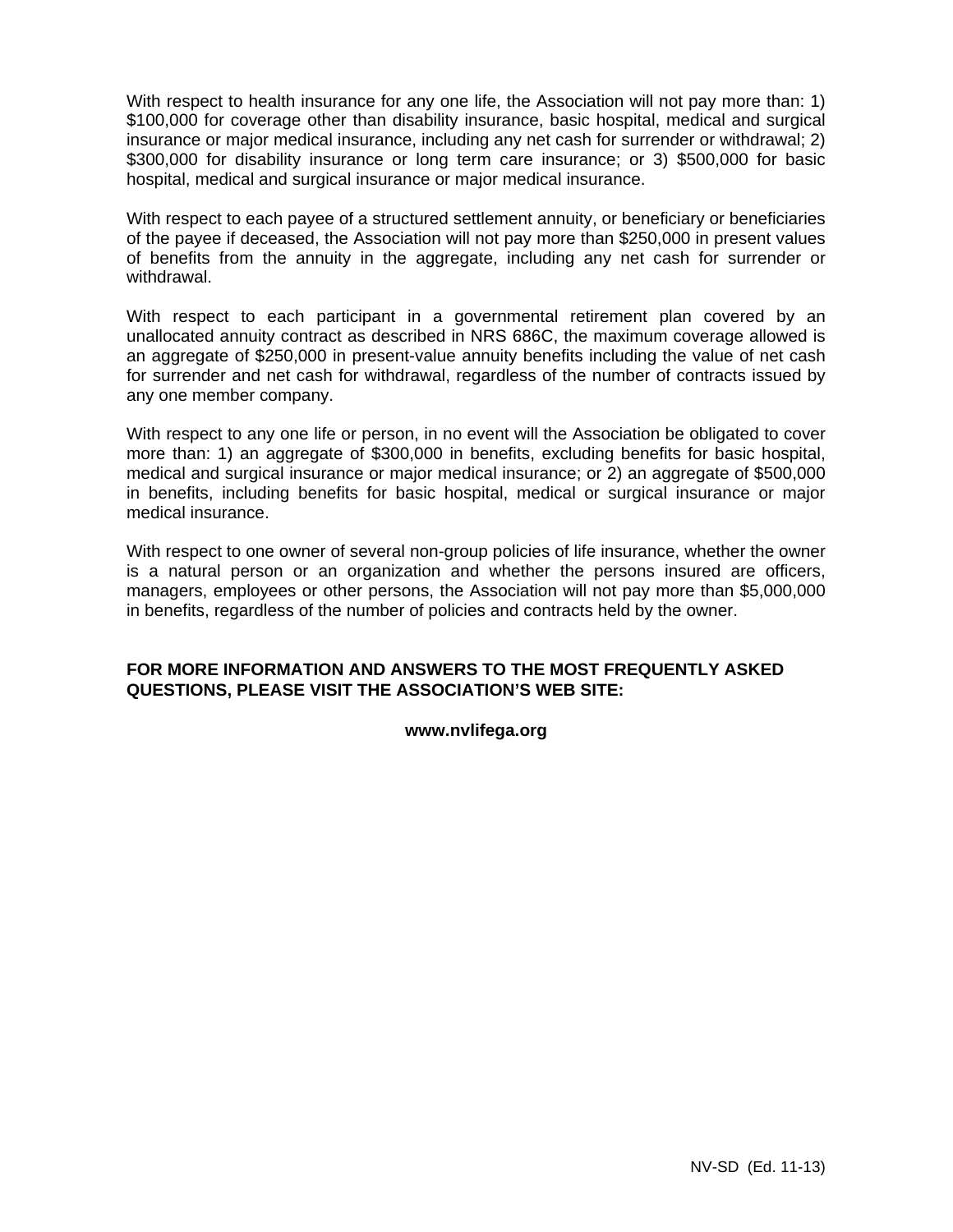# **NOTICE CONCERNING COVERAGE LIMITATIONS AND EXCLUSIONS UNDER THE OHIO LIFE AND HEALTH INSURANCE GUARANTY ASSOCIATION ACT**

Residents of Ohio who purchase life insurance, annuities or health insurance should know that the insurance companies licensed in this state to write these types of insurance are members of the Ohio Life and Health Insurance Guaranty Association. The purpose of this association is to assure that policyholders will be protected, within limits, in the unlikely event that a member insurer becomes financially unable to meet its obligations. If this should happen, the guaranty association will assess its other member insurance companies for the money to pay the claims of insured persons who live in this state and, in some cases, to keep coverage in force. The valuable extra protection provided by these insurers through the guaranty association is not unlimited, however. And, as noted in the box below, this protection is not a substitute for consumers' care in selecting companies that are wellmanaged and financially stable.

The Ohio Life and Health Insurance Guaranty Association may not provide coverage for this policy. If coverage is provided, it may be subject to substantial limitations or exclusions, and require continued residency in Ohio. You should not rely on coverage by the Ohio Life and Health Insurance Guaranty Association in selecting an insurance company or in selecting an insurance policy.

Coverage is *NOT* provided for your policy or any portion of it that is not guaranteed by the insurer or for which you have assumed the risk, such as a variable contract sold by prospectus. You should check with your insurance company representative to determine if you are only covered in part or not covered at all.

Insurance companies or their agents are required by law to give or send you this notice. *However, insurance companies and their agents are prohibited by law from using the existence of the guaranty association to induce you to purchase any kind of insurance policy.*

## **Ohio Life and Health Insurance Guaranty Association 1840 Mackenzie Drive Columbus, OH 43220**

**Ohio Department of Insurance 50 West Town Street Third Floor – Suite 300 Columbus, OH 43215**

The state law that provides for this safety-net coverage is called the Ohio Life and Health Insurance Guaranty Association Act. Below is a brief summary of this law's coverages, exclusions and limits. This summary does not cover all provisions of the law nor does it in any way change anyone's rights or obligations under the act or the rights or obligations of the guaranty association.

# **COVERAGE**

Generally, individuals will be protected by the life and health insurance guaranty association if they live in Ohio and hold a life or health insurance contract, annuity contract, unallocated annuity contract; if they are insured under a group insurance contract, issued by a member insurer; or if they are the payee or beneficiary of a structured settlement annuity contract. The beneficiaries, payees or assignees of insured persons are protected as well, even if they live in another state.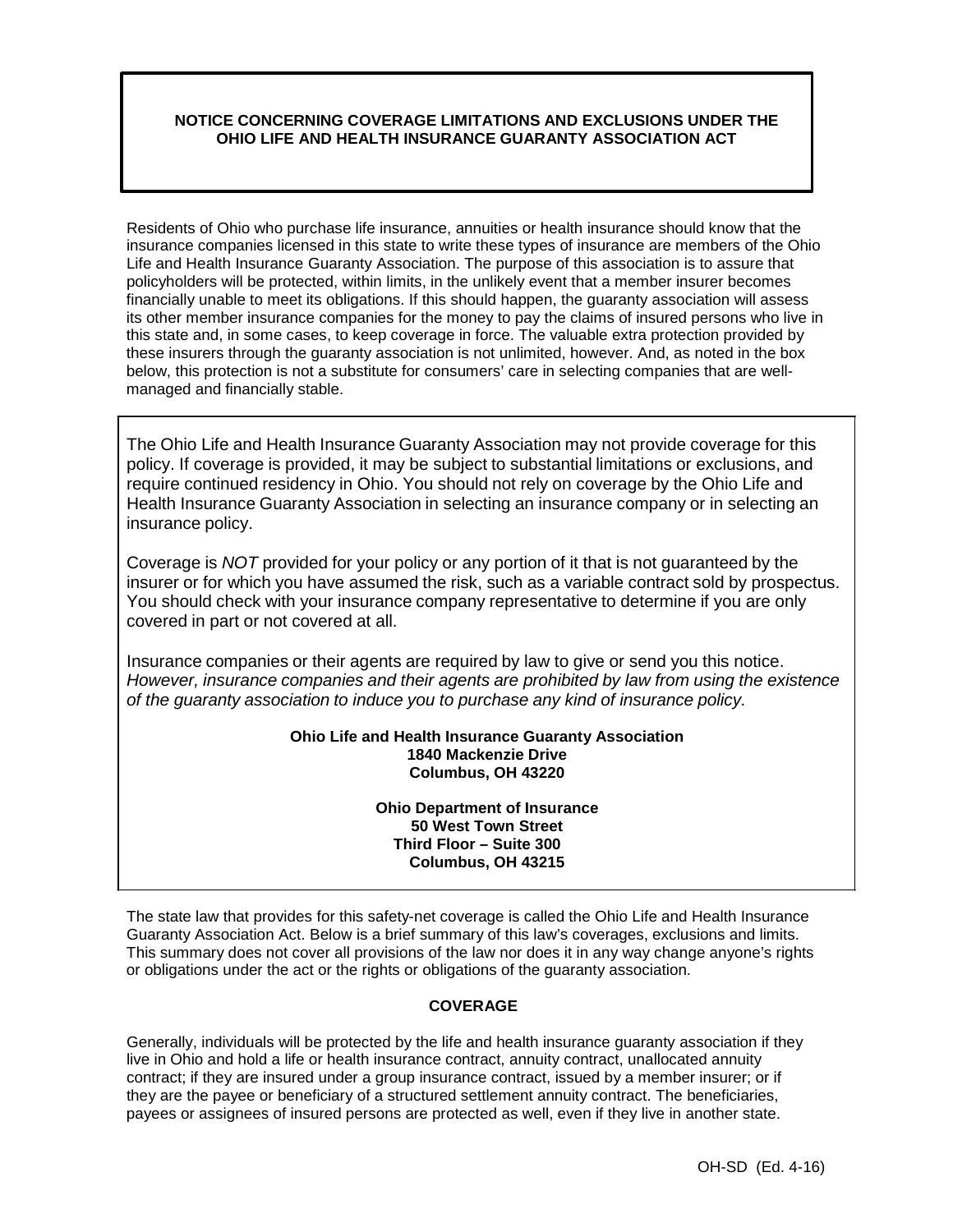# **EXCLUSIONS FROM COVERAGE**

However, persons holding such policies are **not** protected by this association if:

- they are eligible for protection under the laws of another state (this may occur when the insolvent insurer was incorporated in another state whose guaranty association protects insureds who live outside that state);
- the insurer was not authorized to do business in this state;
- their policy was issued by a medical, health or dental care corporation, an HMO, a fraternal benefit society, a mutual protective association or similar plan in which the policyholder is subject to future assessments, or by an insurance exchange.

The association also does **not** provide coverage for:

- any policy or portion of a policy which is not guaranteed by the insurer or for which the individual has assumed the risk, such as a variable contract sold by prospectus;
- any policy of reinsurance (unless an assumption certificate was issued);
- interest rate yields that exceed an average rate;
- dividends:
- credits given in connection with the administration of a policy by a group contract holder;
- employers' plans to the extent they are self-funded (that is, not insured by an insurance company, even if an insurance company administers them).

## **LIMITS ON AMOUNT OF COVERAGE**

The act also limits the amount the association is obligated to pay out: The association cannot pay more than what the insurance company would owe under a policy or contract. Also, for any one insured life, the association will pay a maximum of \$300,000, except as specified below, no matter how many policies and contracts there were with the same company, even if they provided different types of coverages. The association will not pay more than \$100,000 in cash surrender values, \$500,000 in major medical insurance benefits, \$300,000 in disability or long-term care insurance benefits, \$100,000 in other health insurance benefits, \$250,000 in present value of annuities, or \$300,000 in life insurance death benefits. Again, no matter how many policies and contracts there were with the same company, and no matter how many different types of coverages, the association will pay a maximum of \$300,000, except for coverage involving major medical insurance benefits, for which the maximum of all coverages is \$500,000.

*Note to benefit plan trustees or other holders of unallocated annuities (GICs, DACs, etc.) covered by the act:* For unallocated annuities that fund governmental retirement plans under sections 401, 403(b) or 457 of the Internal Revenue Code, the limit is \$250,000 in present value of annuity benefits including net cash surrender and net cash withdrawal per participating individual. In no event shall the association be liable to spend more than \$300,000 in the aggregate per individual. For covered unallocated annuities that fund other plans, a special limit of \$1,000,000 applies to each contract holder, regardless of the number of contracts held with the same company or number of persons covered. In all cases, of course, the contract limits also apply.

**For more information about the Ohio Life & Health Insurance Guaranty Association, visit our website at: www. olhiga.org.**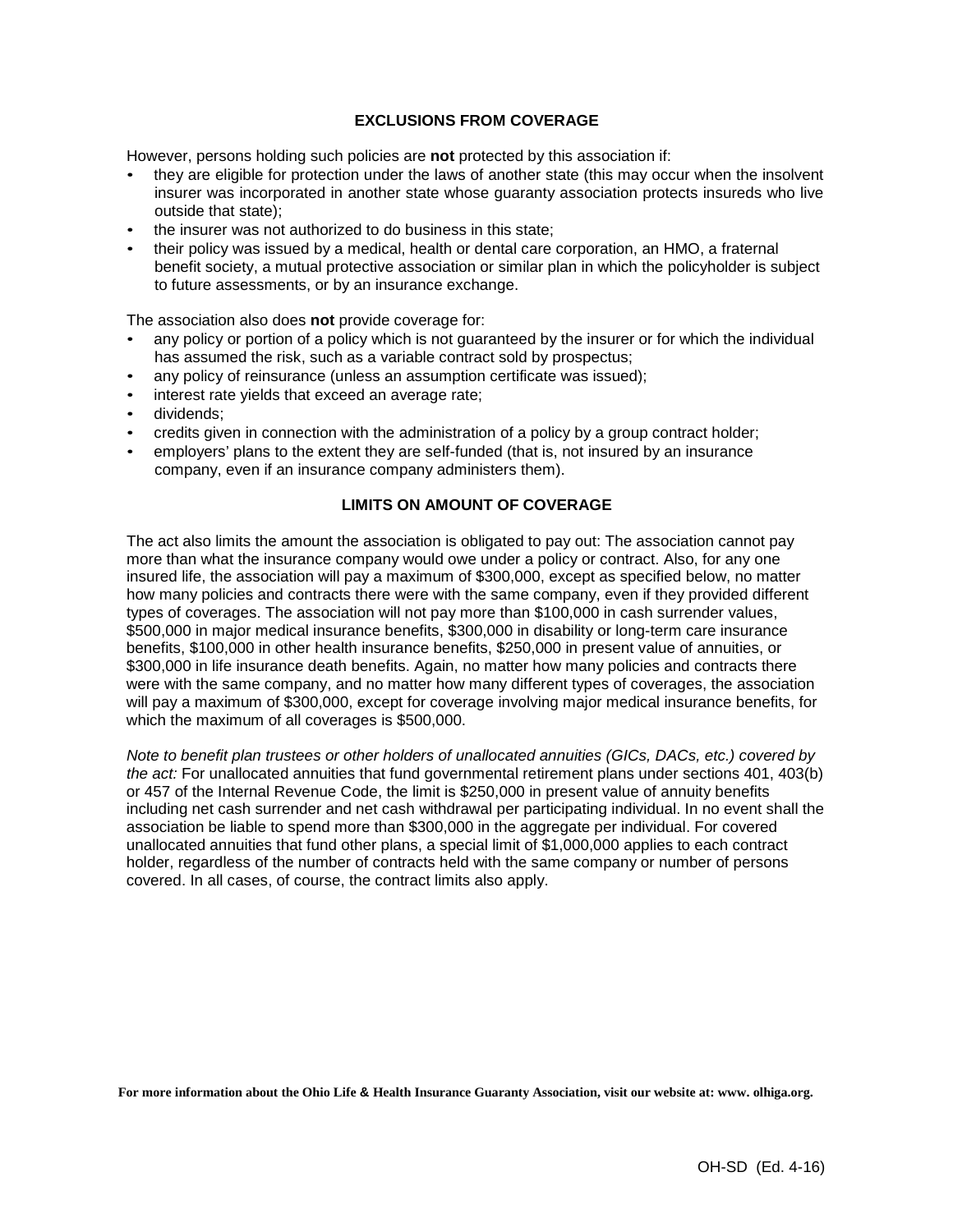#### **NOTICE OF PROTECTION PROVIDED BY OKLAHOMA LIFE AND HEALTH INSURANCE GUARANTY ASSOCIATION**

This notice provides a brief summary of the Oklahoma Life and Health Insurance Guaranty Association ("the Association") and the protection it provides for policyholders. This safety net was created under Oklahoma law, which determines who and what is covered and the amounts of coverage. The Association was established to provide protection in the unlikely event that your life, annuity or health insurance company becomes financially unable to meet its obligations and is taken over by its Insurance Department. If this should happen, the Association will typically arrange to continue coverage and pay claims, in accordance with Oklahoma law, with funding from assessments paid by other insurance companies.

The basic protections provided by the Association are:

- Life Insurance
	- o \$300,000 in death benefits
	- o \$100,000 in cash surrender or withdrawal values
- Health Insurance
	- o \$500,000 in hospital, medical and surgical insurance benefits
	- o \$300,000 in disability income insurance benefits
	- o \$300,000 in long-term care insurance benefits
	- o \$100,000 in other types of health insurance benefits
- Annuities
	- o \$300,000 in withdrawal and cash values

\_\_\_\_\_\_\_\_\_\_\_\_\_\_\_\_\_\_\_\_\_\_\_\_\_\_\_\_\_\_\_\_\_\_\_\_\_\_\_\_\_\_\_\_

The maximum amount of protection for each individual, regardless of the number of policies or contracts, is \$300,000, except that with regard to hospital, medical and surgical insurance benefits, the maximum amount that will be paid is \$500,000.

**Note: Certain policies and contracts may not be covered or fully covered.** For example, coverage does not extend to any portion(s) of a policy or contract that the insurer does not guarantee, such as certain investment additions to the account value of a variable life insurance policy or a variable annuity contract. There are also various residency requirements and other limitations under Oklahoma law.

To learn more about the above protections, please visit the Association's website at www.oklifega.org, or contact:

201 Robert S. Kerr, Suite 600 3625 NW 56th Street, Suite 100 Oklahoma City, OK 73102 Oklahoma City, OK 73112

Oklahoma Life & Health Insurance Guaranty Association Oklahoma Department of Insurance Phone: (405) 272-9221 1-800-522-0071 or (405) 521-2828

**Insurance companies and agents are not allowed by Oklahoma law to use the existence of the Association or its coverage to encourage you to purchase any form of insurance. When selecting an insurance company, you should not rely on Association coverage. If there is any inconsistency between this notice and Oklahoma law, then Oklahoma law will control.**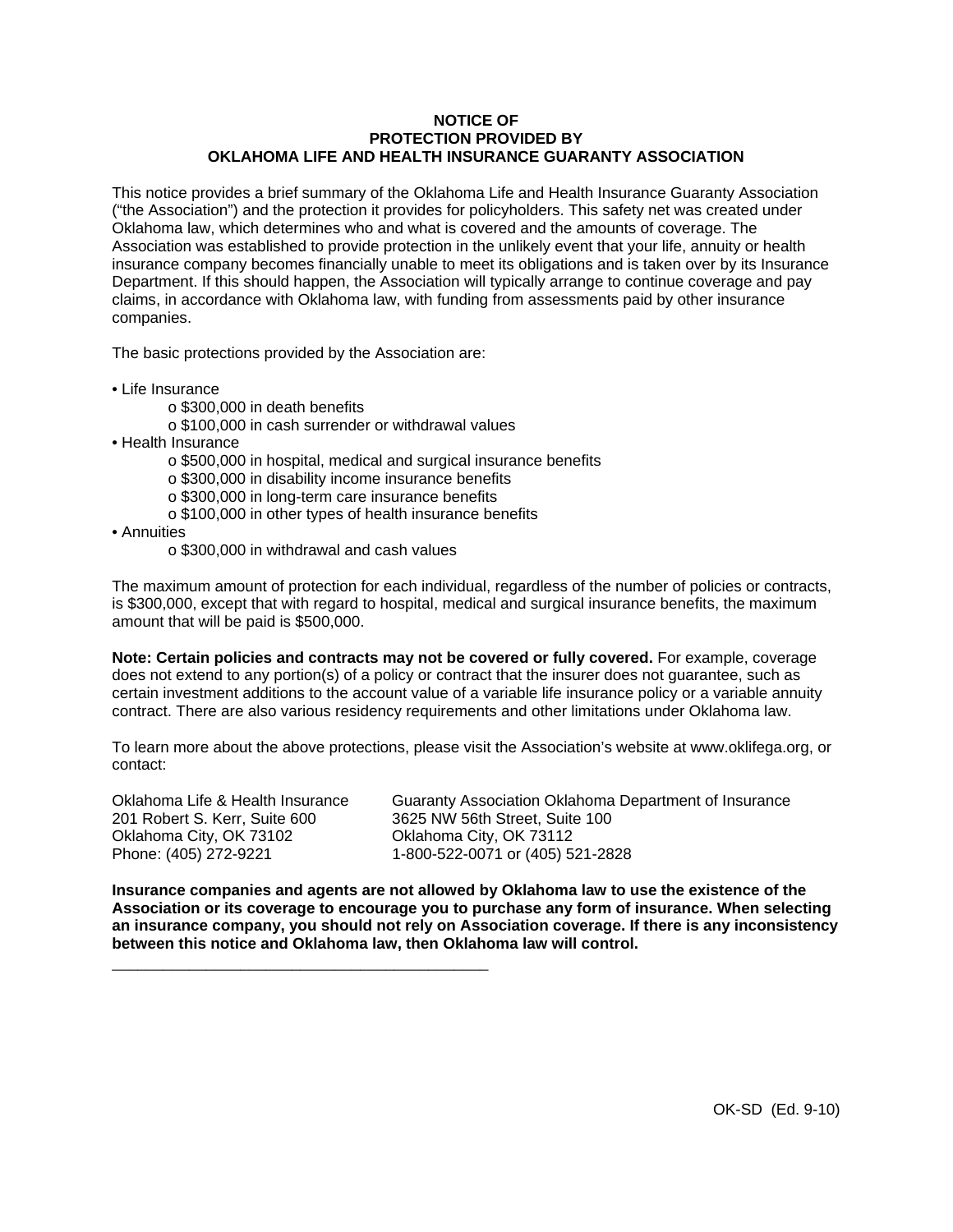## The Prudential Insurance Company of America

## SUMMARY

# COVERAGE, LIMITATIONS and EXCLUSIONS UNDER RHODE ISLAND LIFE AND HEALTH INSURANCE GUARANTY ASSOCIATION ACT ("Act")

A resident of Rhode Island who purchases life insurance, annuities, long-term care or accident and health insurance should know that an insurance company licensed in Rhode Island to write these types of insurance is a member of the Rhode Island Life and Health Insurance Guaranty Association ("Association"). The purpose of the Association is to assure that a policyholder will be protected within the statutory limits, if a member insurer becomes financially unable to meet its obligations. If this should happen, the Association will, within the statutory limits, pay the claims of insured persons who live in this state, and, in some cases, keep coverage in force. However, the protection provided through the Association is not unlimited. This protection is not a substitute for your care in selecting a company that is well managed and financially stable.

## **LIFE AND HEALTH INSURANCE GUARANTY ASSOCIATION DISCLAIMER**

**The Rhode Island Life and Health Insurance Guaranty Association provides coverage of claims under some types of policies if the insurer becomes impaired or insolvent. COVERAGE MAY NOT BE AVAILABLE FOR YOUR POLICY. Even if coverage is provided, there are significant limits and exclusions. Coverage is always conditioned on residence in this state. Other conditions may also preclude coverage.** 

**The Life and Health Insurance Guaranty Association will respond to any questions you may have which are not answered by this document. Your insurer and agent are prohibited by law from using the existence of the association or its coverage to sell you an insurance policy.** 

**You should not rely on availability of coverage under the Life and Health Insurance Guaranty Association when selecting an insurer.** 

> Rhode Island Life and Health Insurance Guaranty Association 235 Promenade Street, # 426 Providence, RI 02908 Tel. (401) 273-2921

> > Rhode Island Division of Insurance 1511 Pontiac Avenue Cranston, RI 02920 Tel. (401) 462-9520

The full text of the state law that provides for this safety net coverage, Rhode Island Life and Health Insurance Guaranty Association Act, ("the Act") can be found beginning at R.I. Gen. Laws section 27- 34.3-3. A brief summary of the Act is provided below. This summary does not cover all provisions of the law, nor does it in any way change your rights or obligations or those of the Association under the Act.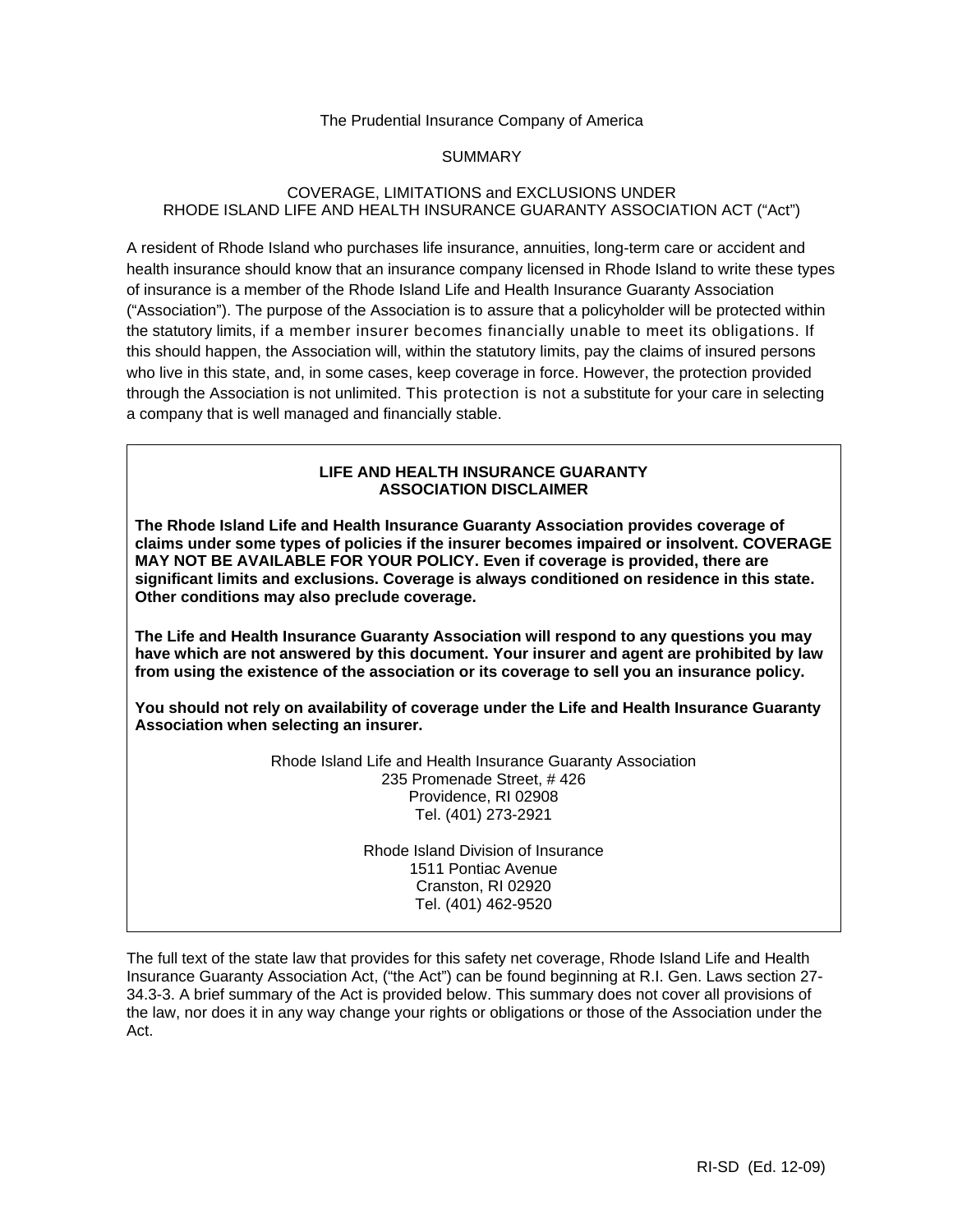# **COVERAGE**

Generally, individuals will be protected by the Association if the individual lives in Rhode Island and: Holds a life or health insurance contract, long-term care contract or annuity contract; or is insured under a group insurance contract issued by a member insurer. The beneficiaries, payees, or assignees of insured persons are protected as well, even if they live elsewhere.

# **EXCLUSIONS FROM COVERAGE**

The Association does **NOT** protect a person holding a policy if:

- **•** the individual is eligible for protection under a similar law of another state;
- **•** the insurer was not authorized to do business in this state;
- **•** the policy is issued by an organization that is not a member of the Association;
- **•** the policy was issued by a nonprofit hospital or medical service organization (such as, the "Blues"), an HMO, a fraternal benefit society, a mandatory state pooling plan, a mutual assessment company or similar plan in which the policyholder is subject to future assessments or by an insurance exchange.

The Association does not provide coverage for:

- **•** a policy or portion of a policy not guaranteed by the insurer or for which the individual has assumed the risk, such as a variable contract sold by prospectus; a policy of reinsurance (unless an assumption certificate was issued);
- **•** interest rate yields that exceed a rate specified by statute;
- **•** dividends;
- **•** credits given in connection with the administration of a policy by a group contract holder;
- **•** an employer's plan to the extent that it is self-funded (that is, not insured by an insurance company, even if an insurance company administers the plan);
- **•** an unallocated annuity contract issued to an employee benefit plan protected under the United States Pension Benefit Guaranty Corporation;
- that part of an unallocated annuity contract not issued to a specific employee, union, association of natural persons benefit plan, or a government lottery;
- **•** certain contracts which establish benefits by reference to a portfolio of assets not owned by the insurer;
- any portion of a policy or contract to the extent that the required assessments are preempted by federal or state law;
- **•** an obligation that does not arise under the express written terms of the policy or contract issued by the insurer.
- a policy or contract providing any hospital, medical, prescription drug or other health care benefits pursuant to Part C or Part D of Subchapter XVIII, Chapter 7 of Title 42 of the United States Code (commonly known as Medicare Part C & D) or any regulations issued pursuant thereto.

# **LIMITATIONS ON COVERAGE**

The Act limits the amount the Association is obligated to pay. The Association cannot pay more than what the insurer would have owed under a policy or contract. Also for any one insured life, no matter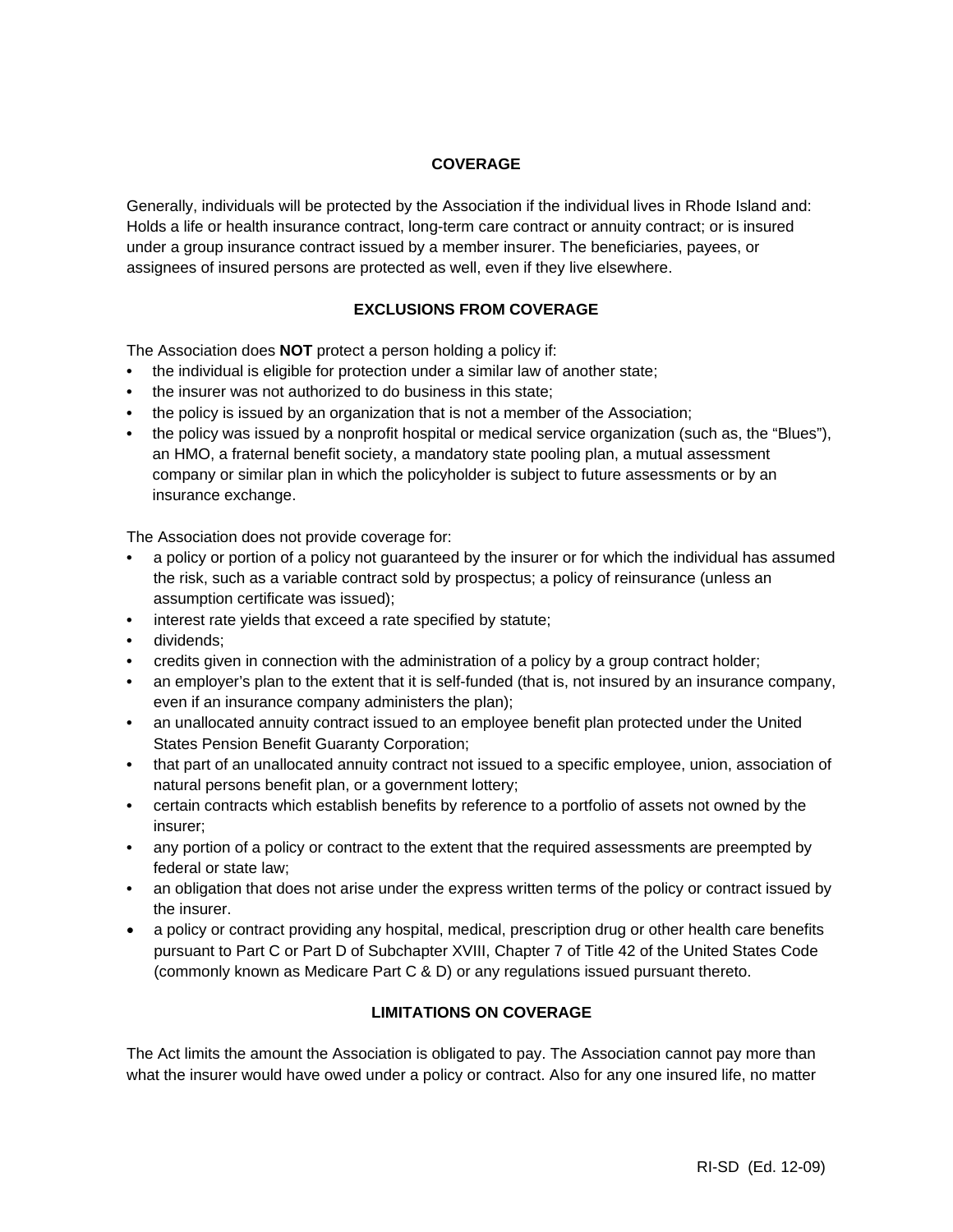how many policies or contracts were in force with the same insurer, the Association will pay no more than:

- **•** \$300,000 in life insurance death benefits and no more than \$100,000 in net cash surrender and net cash withdrawal values for life insurance;
- **•** \$100,000 for health insurance benefits, coverages not defined as disability, basic hospital, medical, and surgical, major medical insurance, or long-term care insurance including any net cash surrender and net cash withdrawal values;
- **•** \$300,000 for disability insurance
- **5300,000 for long-term care insurance**
- **•** \$500,000 for basic hospital, medical, and surgical insurance;
- **•** \$250,000 in the present value of annuity benefits, including net cash surrender and net cash withdrawal value;
- **•** \$250,000 in present value per payee with respect to a structured settlement annuity benefits, in the aggregate, including net cash surrender and net cash withdrawal values;
- **•** \$250,000, in the aggregate, in present value of annuity benefits, including net cash surrender and net cash withdrawal values, with respect to an individual participating in a governmental retirement plan established under 26 U.S.C. Sections 401, 403(b), or 457 covered by an unallocated annuity contract, or the beneficiaries of the each such individual if deceased;
- **•** \$5,000,000 in unallocated annuity contract benefits, irrespective of the number of contracts with respect to the contract owner or plan sponsor whose plan owns, directly or in trust, one or more unallocated annuity contracts.

Note to benefit plan trustees or other holders of unallocated annuities (GICs, DACs, etc.) covered by the Act: for unallocated annuities that fund government retirement plans under sections 401, 403(b), or 457 of the Internal Revenue Code, the limit is \$250,000 in present value of annuity benefits including net cash surrender and net cash withdrawal per participating individual. In no event shall the Association be liable to spend more than \$300,000 in the aggregate per individual except hospital insurance up to \$500,000 per individual. For covered unallocated annuities that fund other plans, a special limit of \$5,000,000 applies to each contract holder, regardless of the number of contracts held with the same company or number of persons covered. In all cases, the contract limits also apply.

These general statements as to Limitations on Coverage are only summaries of the law. The actual limitations are set forth in R.I. Gen. Laws section 27-34.3-3.

Any alleged violations of the provisions of the Rhode Island Life and Health Insurance Guaranty Association Act may be reported to the Rhode Island Division of Insurance at the address and telephone number above.

This information is provided by: The Association and by the Division of Insurance, whose respective addresses are provided in the Disclaimer, above.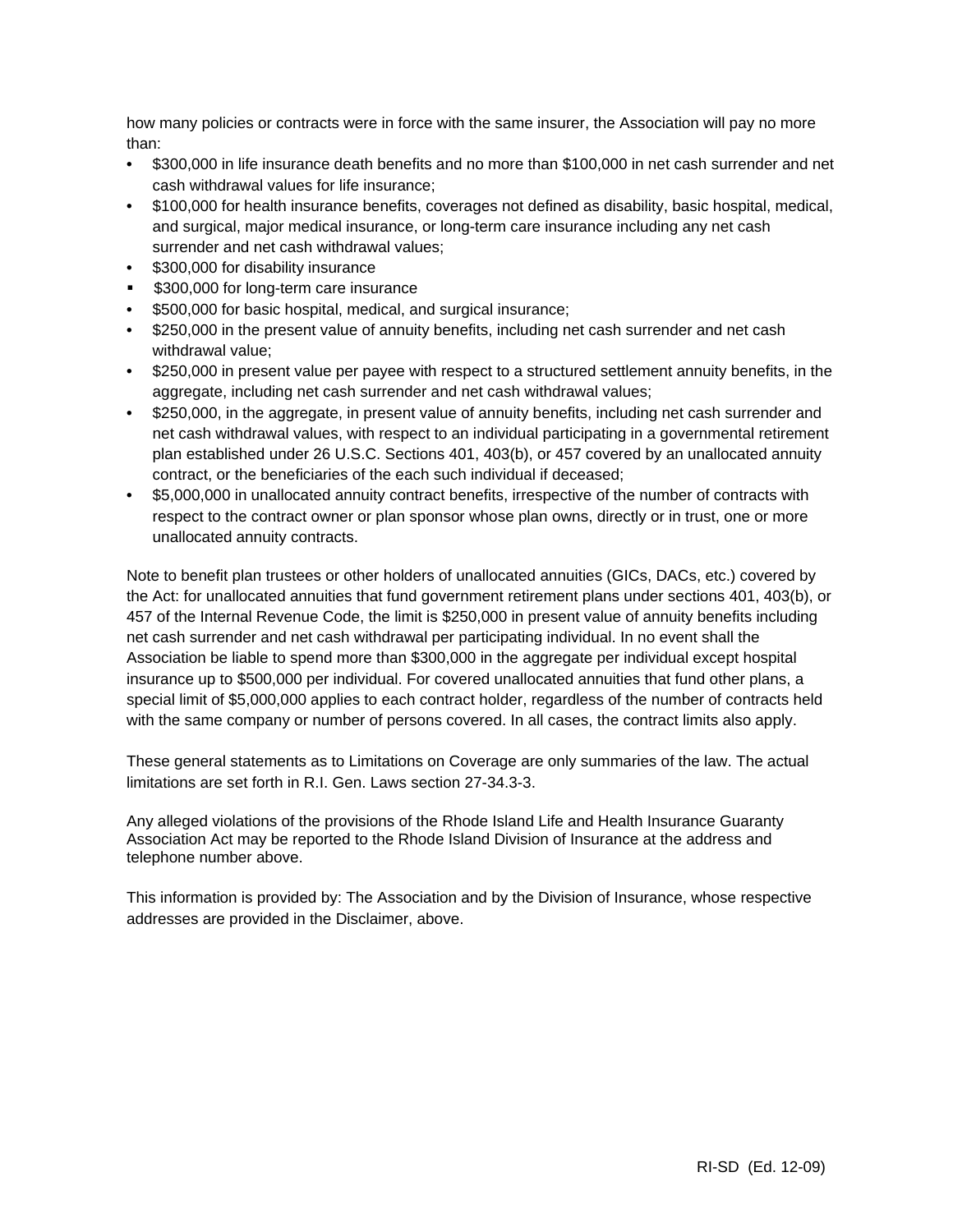# NOTICE CONCERNING COVERAGE LIMITATIONS AND EXCLUSIONS UNDER THE SOUTH DAKOTA LIFE AND HEALTH INSURANCE GUARANTY ASSOCIATION ACT

Residents of South Dakota who purchase life insurance, annuities or health insurance should know that the insurance companies licensed in this state to write these types of insurance are members of the South Dakota Life and Health Insurance Guaranty Association. The purpose of this association is to assure that policyholders will be protected, within limits, in the unlikely event that a member insurer becomes financially unable to meet its obligations. If this should happen, the Guaranty Association will assess its other member insurance companies for the money to pay the claims of insured persons who live in this state and, in some cases, to keep coverage in force. The valuable extra protection provided by these insurers through the Guaranty Association is not unlimited, however. And, as noted in the box below, this protection is not a substitute for consumers' care in selecting companies that are well-managed and financially stable.

**The Guaranty Association does not provide coverage for all types of life, health, or annuity benefits, and the Guaranty Association may not provide coverage for this policy. If coverage is provided, it may be subject to substantial limitations or exclusions, and require continued residency in South Dakota. You should not rely on coverage by the South Dakota Life and Health Insurance Guaranty Association in selecting an insurance company or in selecting an insurance policy.** 

**Coverage is NOT provided for your policy or any portion of it that is not guaranteed by the insurer or for which you have assumed the risk, such as a variable contract sold by prospectus.** 

**Insurance companies or their agents are required by law to give or send you this notice. However, insurance companies and their agents are prohibited by law from using the existence of the Guaranty Association for the purpose of sales, solicitation, or inducement to purchase any kind of insurance policy.**

> South Dakota Life and Health Insurance Guaranty Association Charles D. Gullickson, Executive Director 206 West 14th Street Sioux Falls, South Dakota 57104 Tel. (605) 336-0177 www.sdlifega.org

> > South Dakota Division of Insurance 124 S. Euclid Avenue, 2nd Floor Pierre, South Dakota 57501 Tel. (605) 773-3563 www.dlr.sd.gov/insurance

**(please turn to back of page)**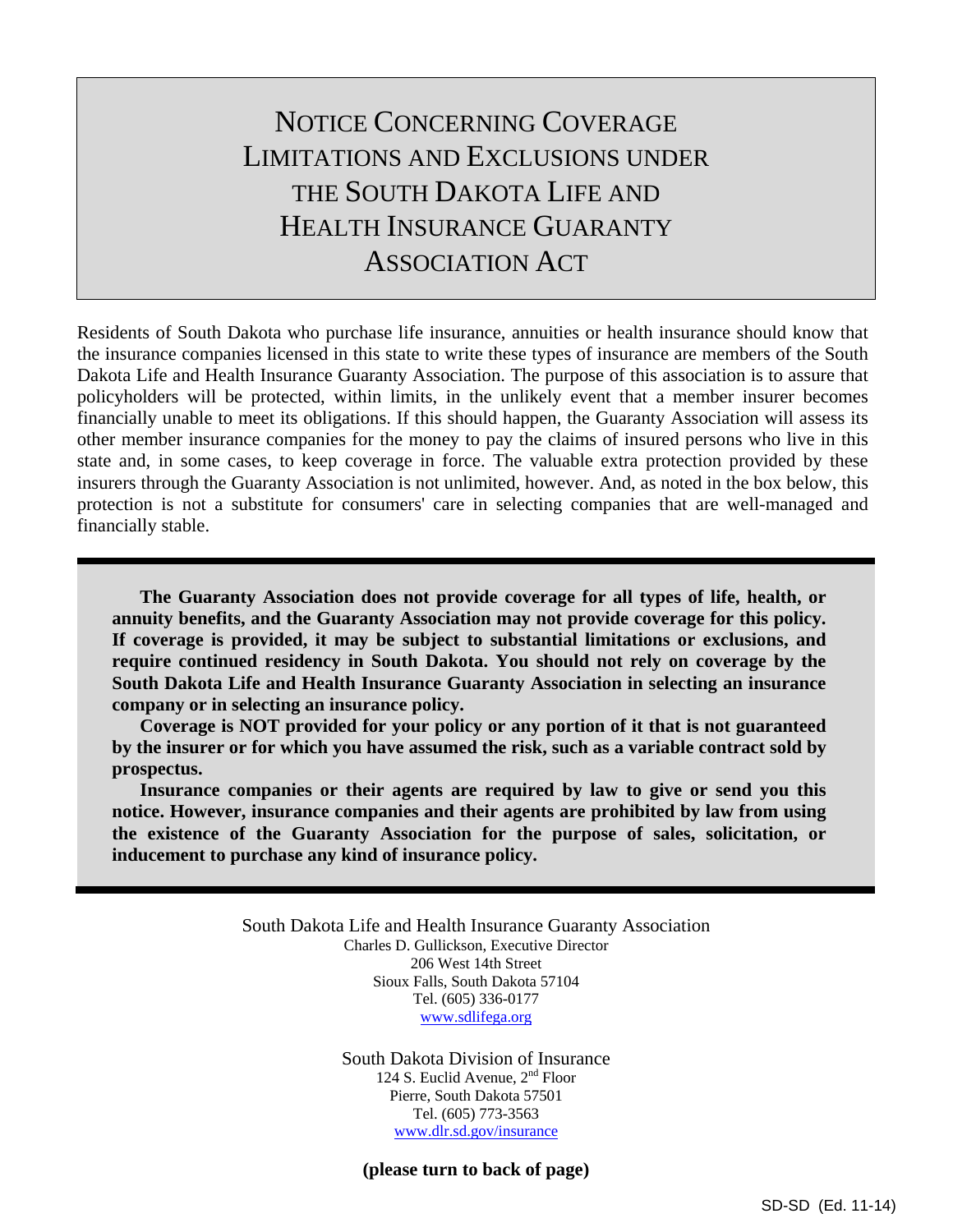The state law that provides for this safety-net coverage is called the South Dakota Life and Health Insurance Guaranty Association Act. Below is a brief summary of this law's coverages, exclusions and limits. This summary does not cover all provisions of the law, nor does it in any way change anyone's rights or obligations under the act or the rights or obligations of the Guaranty Association.

# **COVERAGE**

Generally, individuals will be protected by the Guaranty Association if they live in this state and hold a life or health insurance contract, or an annuity, or if they are an insured certificateholder under a group insurance contract, issued by a member insurer. The beneficiaries, payees or assignees of insured persons are protected as well, even if they live in another state. Coverage is also provided by the Guaranty Association to persons eligible to receive payment under structured settlement annuities who are residents of this state and, under certain conditions, such persons even if they are not a resident of this state.

## **EXCLUSIONS FROM COVERAGE**

However, persons holding such policies are **not** protected by the Guaranty Association if:

- they are eligible for protection under the laws of another state (this may occur when the insolvent insurer was incorporated in another state whose guaranty association protects insureds who live outside that state);
- the insurer was not authorized to do business in this state;
- their policy was issued by an HMO, a fraternal benefit society, a mandatory state pooling plan, a mutual assessment company or similar plan in which the policyholder is subject to future assessments, or by an insurance exchange.

The Guaranty Association also does **not** provide coverage for:

- any policy or portion of a policy which is not guaranteed by the insurer or for which the individual has assumed the risk, such as a variable contract sold by prospectus;
- claims based on marketing materials or other documents which are not approved policy forms, claims based on misrepresentations of policy benefits, and other extra-contractual claims;
- any policy of reinsurance (unless an assumption certificate was issued);
- interest rate yields that exceed an average rate specified by statute;
- dividends;
- credits given in connection with the administration of a policy by a group contractholder;
- employers' plans to the extent they are self-funded (that is, not insured by an insurance company, even if an insurance company administers them);
- unallocated annuity contracts (which give rights to group contractholders, not individuals);
- certain contracts which establish benefits by reference to a portfolio of assets not owned by the insurer; or
- policies providing health care benefits for Medicare Parts C or D coverage.

## **LIMITS ON AMOUNT OF COVERAGE**

The Guaranty Association in no event will pay more than what an insurance company would owe under a policy or contract. In addition, state law limits the amount of benefits the guaranty association will pay for any one insured life, and no matter how many policies or contracts there are with the same company, as follows: (i) for life insurance, not more than \$300,000 in death benefits and not more than \$100,000 in net cash surrender and net cash withdrawal values; (ii) for health insurance, not more than \$500,000 for basic hospital, medical and surgical insurance, not more than \$300,000 for disability insurance and long term care insurance, and not more than \$100,000 for other types of health insurance; and (iii) for annuities, not more than \$250,000 in the present value of annuity benefits, including net cash surrender and net cash withdrawal values. However, in no event will the Guaranty Association be obligated to cover more than an aggregate of \$300,000 in benefits with respect to any one life except with respect to benefits for basic hospital, medical and surgical insurance, for which the aggregate liability of the guaranty association may not exceed \$500,000. These general statements of the limits on coverage are only summaries and the actual limitations are set forth in South Dakota law.

## **ADDITIONAL INFORMATION**

The statutes which govern the Guaranty Association are contained in SDCL Chapter 58-29C. Additional information about the Guaranty Association may be found at www.sdlifega.org, which contains a link to SDCL Chapter 58-29C.

Information about the financial condition of insurers is available from a variety of sources, including financial rating agencies such as A.M. Best Company, Fitch Ratings, Moody's Investors Service, Inc., and Standard & Poor's. Additional information about financial rating agencies may be obtained by clicking on "Useful Links" on the website of the South Dakota Division of Insurance at www.dlr.sd.gov/insurance.

The Guaranty Association is subject to supervision and regulation by the director of the South Dakota Division of Insurance. Persons who desire to file a complaint to allege a violation of the statutes governing the Guaranty Association may contact the Division of Insurance. State law provides that any suit against the Guaranty Association shall be brought in Hughes County, South Dakota.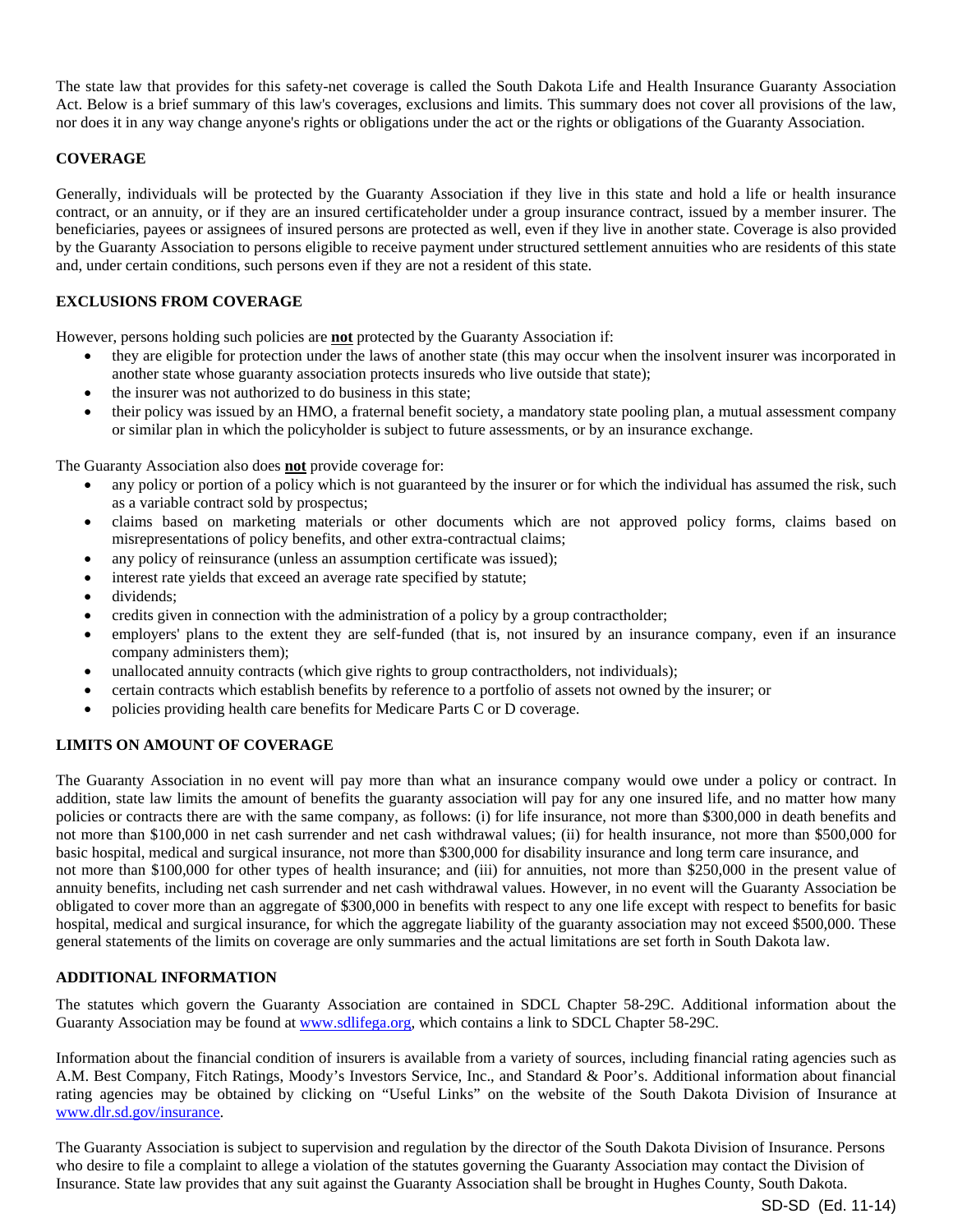## **NOTICE CONCERNING COVERAGE LIMITATIONS AND EXCLUSIONS UNDER THE TENNESSEE LIFE AND HEALTH INSURANCE GUARANTY ASSOCIATION ACT**

Residents of Tennessee who purchase life insurance, annuities or health insurance should know that the insurance companies licensed in this state to write these types of insurance are members of the Tennessee Life and Health Insurance Guaranty Association. The purpose of this association is to assure that policyholders will be protected, within limits, in the unlikely event that a member insurer becomes financially unable to meet its obligations. If this should happen, the guaranty association will assess its other member insurance companies for the money to pay the claims of insured persons who live in this state and, in some cases, to keep coverage in force. The valuable extra protection provided by these insurers through the guaranty association is not unlimited, however. And, as noted in the box below, this protection is not a substitute for consumers' care in selecting companies that are well-managed and financially stable.

The state law that provides for this safety-net coverage is called the Tennessee Life and Health Insurance Guaranty Association Act. The following is a brief summary of this law's coverages, exclusions and limits. This summary does not cover all provisions of the law; nor does it in any way change anyone's rights or obligations under the act or the rights or obligations of the guaranty association.

# **COVERAGE**

Generally, individuals will be protected by the life and health guaranty association if they live in this state and hold a life or health insurance contract, or an annuity, or if they are insured under a group insurance contract, issued by an insurer authorized to conduct business in Tennessee. The beneficiaries, payees or assignees of insured persons are protected as well, even if they live in another state.

## **EXCLUSIONS FROM COVERAGE**

However, persons holding such policies are not protected by this association if:

- (1) they are eligible for protection under the laws of another state (this may occur when the insolvent insurer was incorporated in another state whose guaranty association protects insureds who live outside that state);
- (2) the insurer was not authorized to do business in this state;
- (3) their policy was issued by an HMO, a fraternal benefit society, a mandatory state pooling plan, a mutual assessment company or similar plan in which the policyholder is subject to future assessments, or by an insurance exchange.

The association also does not provide coverage for:

- (1) any policy or portion of a policy which is not guaranteed by the insurer or for which the individual has assumed the risk, such as a variable contract sold by prospectus;
- (2) any policy of reinsurance (unless an assumption certificate was issued);
- (3) interest rate yields that exceed an average rate;
- (4) dividends;
- (5) credits given in connection with the administration of a policy by a group contractholder;
- (6) employers' plans to the extent they are self-funded (that is, not insured by an insurance company, even if an insurance company administers them);
- (7) unallocated annuity contracts (which give rights to group contractholders, not individuals), unless qualified under Section 403(b) of the Internal Revenue Code, except that, even if qualified under Section 403(b), unallocated annuities issued to employee benefit plans protected by the federal Pension Benefit Guaranty Corporation are not covered.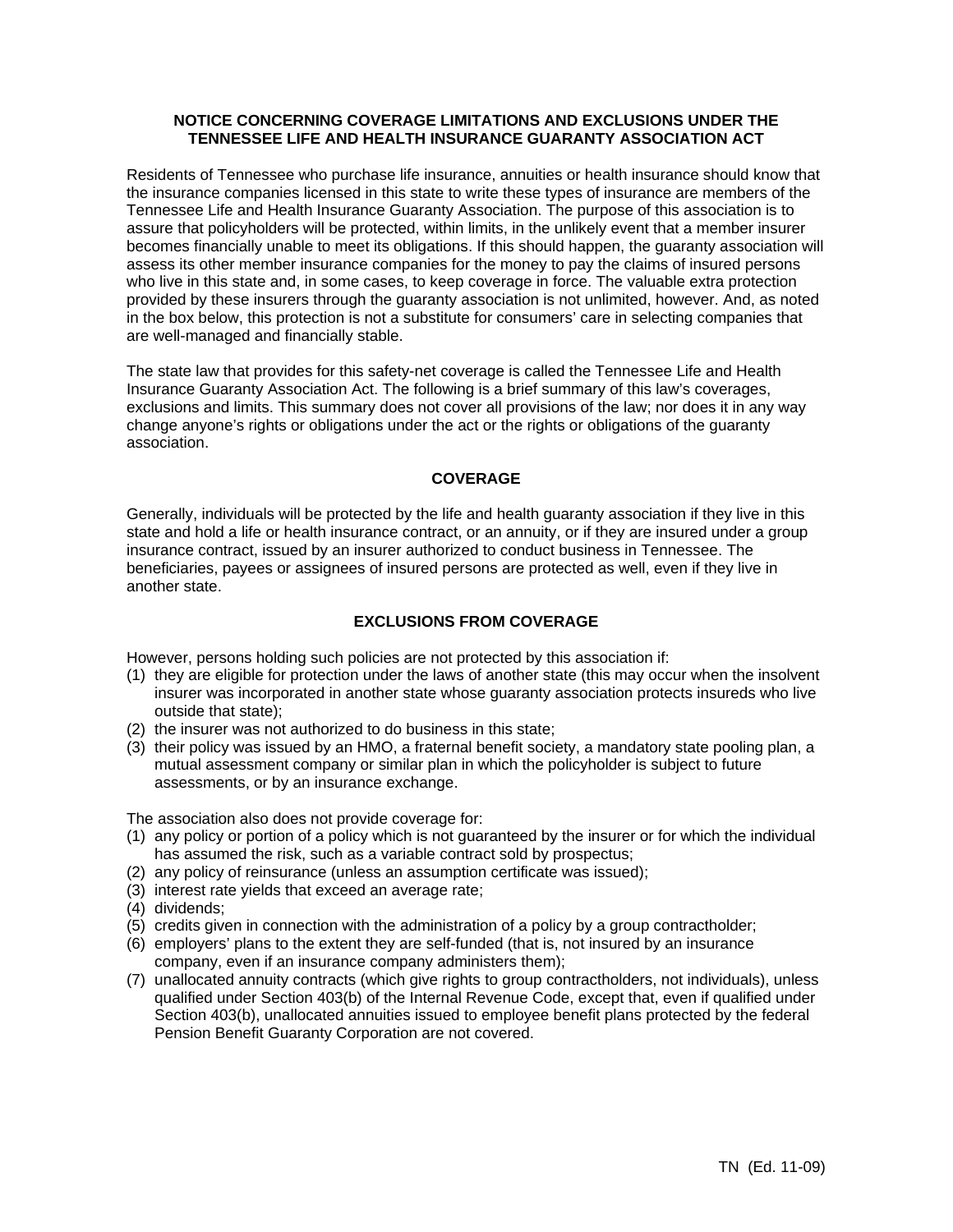# **LIMITS ON AMOUNT OF COVERAGE**

The act also limits the amount the association is obligated to pay out: The association cannot pay more than what the insurance company would owe under a policy or contract. Also, for any one insured life, the association will pay a maximum of \$300,000 no matter how many policies and contracts there were with the same company, even if they provided different types of coverage. Within this overall \$300,000 limit, the association will not pay more than \$100,000 in cash surrender values, \$100,000 in health insurance benefits, \$100,000 in present value of annuities, or \$300,000 in life insurance death benefits - again, regardless of the number of policies and contracts there were with the same company, and no matter how many different types of coverages.

The Tennessee Life and Health Insurance Guaranty Association may not provide coverage for this policy. If coverage is provided, it may be subject to substantial limitations or exclusions, and require continued residency in Tennessee. You should not rely on coverage by the Tennessee Life and Health Insurance Guaranty Association in selecting an insurance company or in selecting an insurance policy.

Coverage is NOT provided for your policy or any portion of it that is not guaranteed by the insurer or for which you have assumed the risk, such as a variable contract sold by prospectus.

Insurance companies or their agents are required by law to give or send you this notice. However, insurance companies and their agents are prohibited by law from using the existence of the guaranty association to induce you to purchase any kind of insurance policy.

> Tennessee Life and Health Insurance Guaranty Association 1200 One Nashville Place 150 4<sup>th</sup> Avenue North Nashville, Tennessee 37219-2433

Tennessee Department of Commerce and Insurance 500 James Robertson Parkway Nashville, Tennessee 37243-0565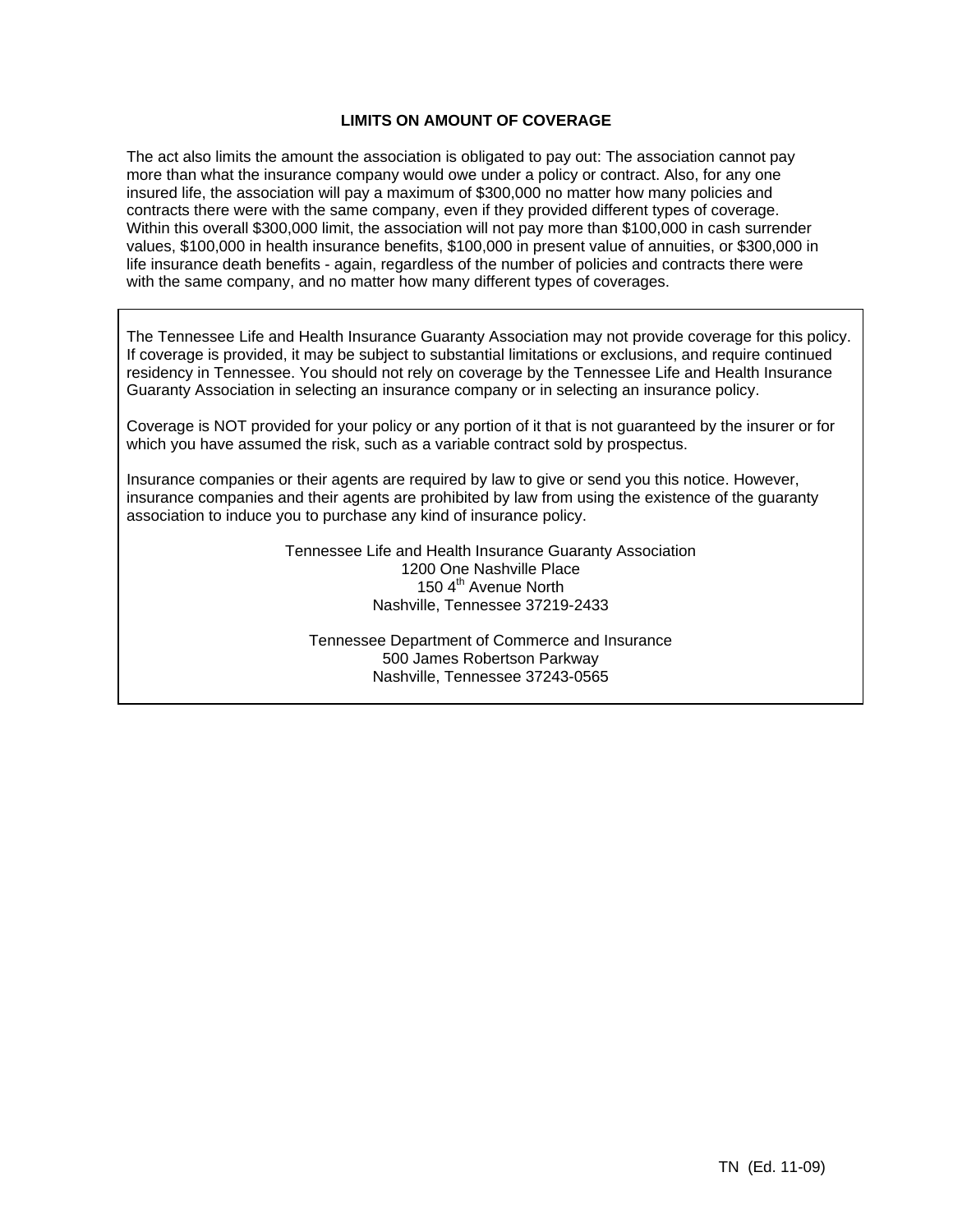## *IMPORTANT INFORMATION ABOUT COVERAGE UNDER THE TEXAS LIFE AND HEALTH INSURANCE GUARANTY ASSOCIATION (For insurers declared insolvent or impaired on or after September 1, 2011)*

Texas law establishes a system to protect Texas policyholders if their life or health insurance company fails. The Texas Life and Health Insurance Guaranty Association ("the Association") administers this protection system. Only the policyholders of insurance companies that are members of the Association are eligible for this protection which is subject to the terms, limitations, and conditions of the Association law. (The law is found in the *Texas Insurance Code*, Chapter 463.)

## **It is possible that the Association may not protect all or part of your policy because of statutory limitations.**

## **Eligibility for Protection by the Association**

When a member insurance company is found to be insolvent and placed under an order of liquidation by a court or designated as impaired by the Texas Commissioner of Insurance, the Association provides coverage to policyholders who are:

- Residents of Texas **(regardless of where the policyholder lived when the policy was issued)**
- Residents of other states, ONLY if the following conditions are met:
	- 1. The policyholder has a policy with a company domiciled in Texas;
	- 2. The policyholder's state of residence has a similar guaranty association; and
	- 3. The policyholder is *not eligible* for coverage by the guaranty association of the policyholder's state of residence.

## **Limits of Protection by the Association**

# **Accident, Accident and Health, or Health Insurance:**

 For each individual covered under one or more policies: up to a total of \$500,000 for basic hospital, medical-surgical, and major medical insurance, \$300,000 for disability or long term care insurance, or \$200,000 for other types of health insurance.

#### **Life Insurance:**

- Net cash surrender value or net cash withdrawal value up to a total of \$100,000 under one or more policies on a single life; or
- Death benefits up to a total of \$300,000 under one or more policies on a single life; or
- Total benefits up to a total of \$5,000,000 to any owner of multiple non-group life policies.

## **Individual Annuities:**

Present value of benefits up to a total of \$250,000 under one or more contracts on any one life.

## **Group Annuities:**

- Present value of allocated benefits up to a total of \$250,000 on any one life; or
- Present value of unallocated benefits up to a total of \$5,000,000 for one contractholder regardless of the number of contracts.

## **Aggregate Limit:**

• \$300,000 on any one life with the exception of the \$500,000 health insurance limit, the \$5,000,000 multiple owner life insurance limit, and the \$5,000,000 unallocated group annuity limit.

These limits are applied for each insolvent insurance company.

**Insurance companies and agents are prohibited by law from using the existence of the Association for the purpose of sales, solicitation, or inducement to purchase any form of insurance. When you are selecting an insurance company, you should not rely on Association coverage. For additional questions on Association protection or general information about an insurance company, please use the following contact information.** 

Texas Life and Health Insurance Texas Department of Insurance Guaranty Association **P.O. Box 149104** 515 Congress Avenue, Suite 1875 Austin, Texas 78714-9104 800-982-6362 or www.txlifega.org

Austin, Texas 78701 800-252-3439 or www.tdi.texas.gov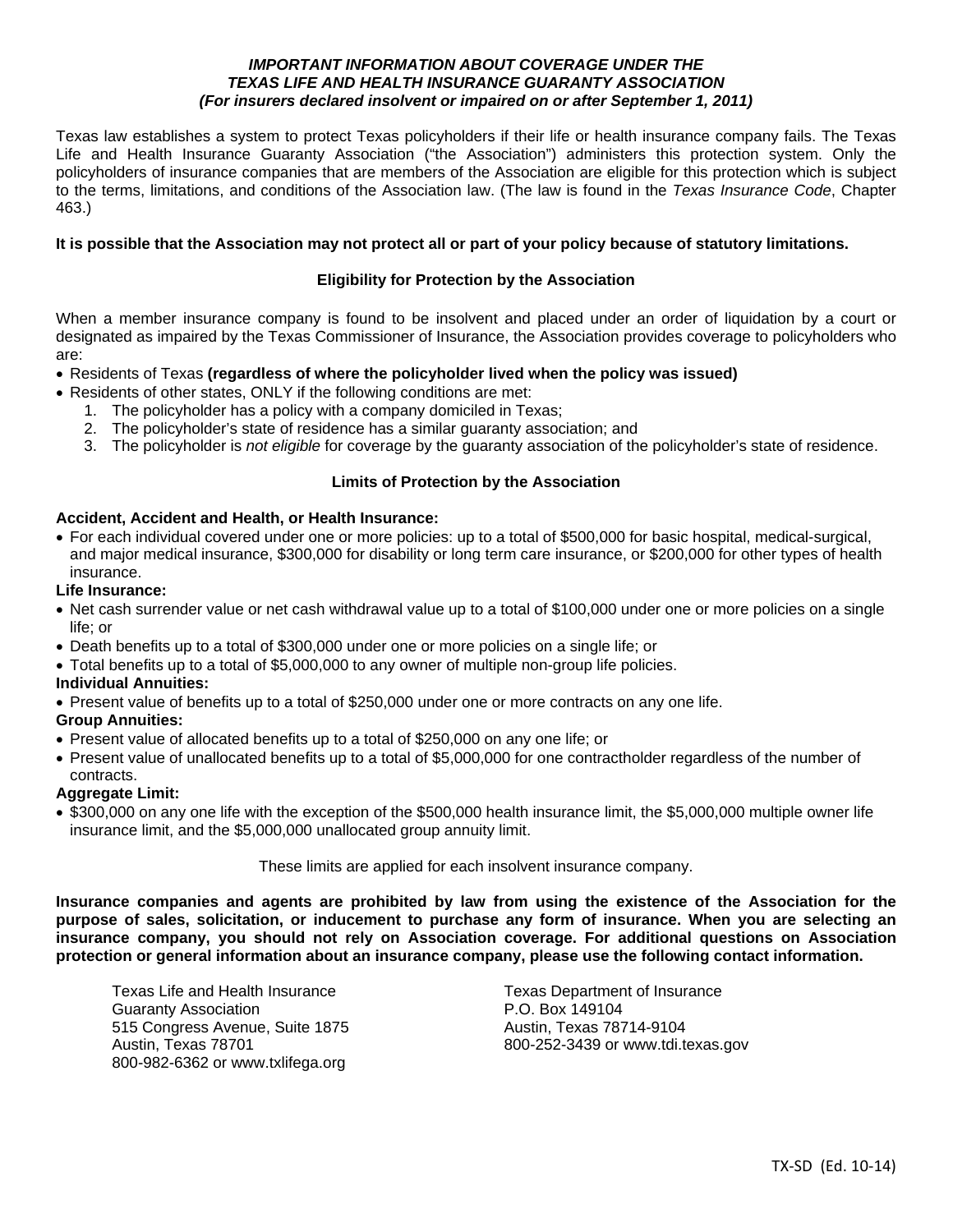# **Notice of Protection Provided by Utah Life and Health Insurance Guaranty Association**

This notice provides a brief summary of the Utah Life and Health Insurance Guaranty Association ("the Association") and the protection it provides for policyholders. This safety net was created under Utah law, which determines who and what is covered and the amounts of coverage.

The Association was established to provide protection in the unlikely event that your life, health, or annuity insurance company becomes financially unable to meet its obligations and is taken over by its insurance regulatory agency. If this should happen, the Association will typically arrange to continue coverage and pay claims, in accordance with Utah law, with funding from assessments paid by other insurance companies.

The basic protections provided by the Association are:

- Life Insurance o \$500,000 in death benefits o \$200,000 in cash surrender or withdrawal values
- Health Insurance
	- o \$500,000 in hospital, medical and surgical insurance benefits
	- o \$500,000 in long-term care insurance benefits
	- o \$500,000 in disability income insurance benefits
	- o \$500,000 in other types of health insurance benefits
- Annuities o \$250,000 in withdrawal and cash values

The maximum amount of protection for each individual, regardless of the number of policies or contracts, is \$500,000. Special rules may apply with regard to hospital, medical and surgical insurance benefits.

**Note: Certain policies and contracts may not be covered or fully covered.** For example, coverage does not extend to any portion of a policy or contract that the insurer does not guarantee, such as certain investment additions to the account value of a variable life insurance policy or a variable annuity contract. Coverage is conditioned on residency in this state and there are substantial limitations and exclusions. For a complete description of coverage, consult Utah Code, Title 31A, Chapter 28.

**Insurance companies and agents are prohibited by Utah law to use the existence of the Association or its coverage to encourage you to purchase insurance. When selecting an insurance company, you should not rely on Association coverage. If there is any inconsistency between Utah law and this notice, Utah law will control.** 

To learn more about the above protections, as well as protections relating to group contracts or retirement plans, please visit the Association's website at www.utlifega.org or contact:

Utah Life and Health Insurance Guaranty Assoc. Utah Insurance Department 60 East South Temple, Suite 500 3110 State Office Building Salt Lake City UT 84111 Salt Lake City UT 84114-6901 (801) 320-9955 (801) 538-3800

A written complaint about misuse of this Notice or the improper use of the existence of the Association may be filed with the Utah Insurance Department at the above address.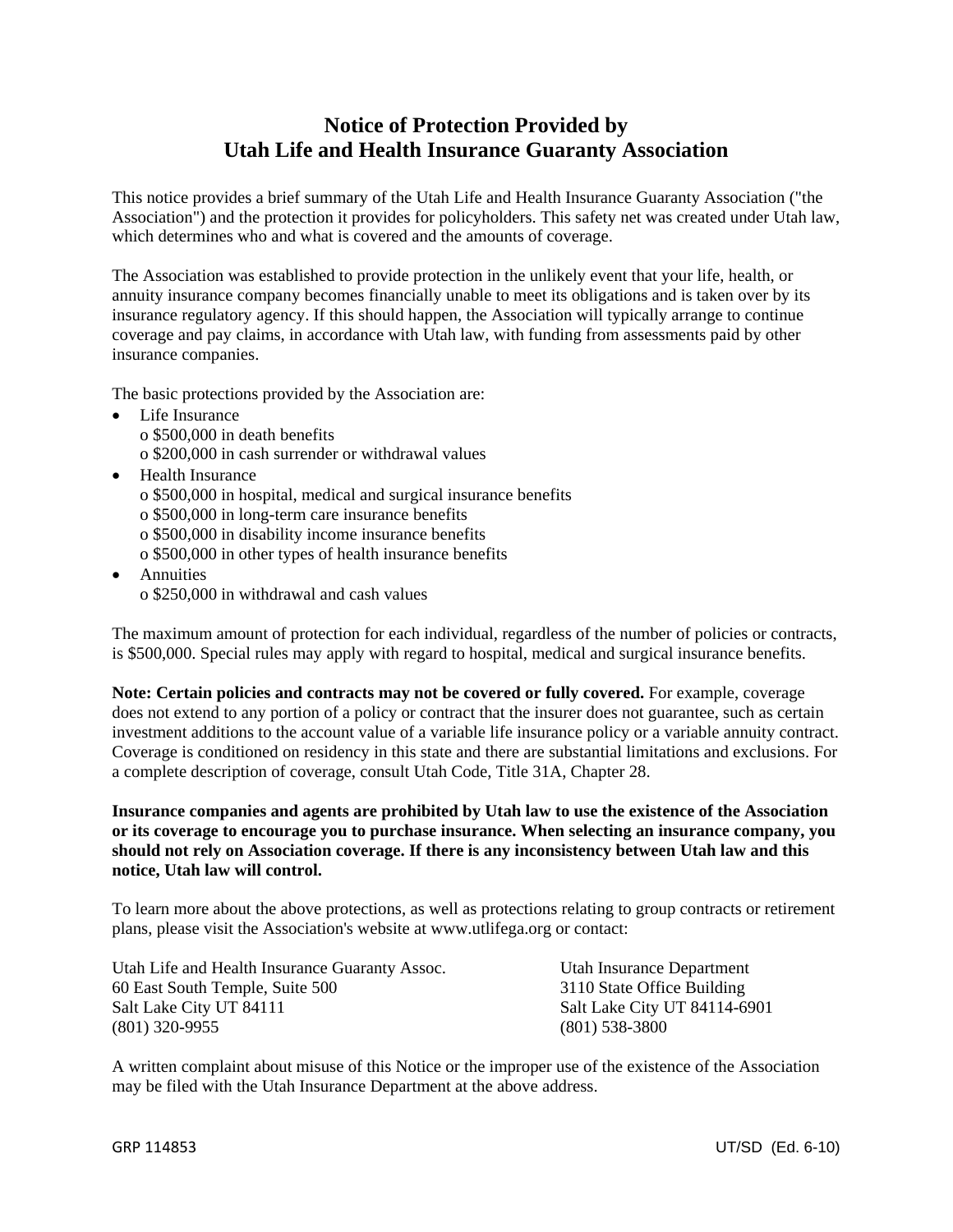# **NOTICE OF PROTECTION PROVIDED BY VIRGINIA LIFE, ACCIDENT AND SICKNESS INSURANCE GUARANTY ASSOCIATION**

This notice provides a **brief summary** of the Virginia Life, Accident and Sickness Insurance Guaranty Association ("the Association") and the protection it provides for policyholders. This safety net was created under Virginia law, which determines who and what is covered and the amounts of coverage.

The Association was established to provide protection in the unlikely event that a life, annuity or health insurance company licensed in the Commonwealth of Virginia becomes financially unable to meet its obligations and is taken over by its Insurance Department. If this should happen, the Association will typically arrange to continue coverage and pay claims, in accordance with Virginia law, with funding from assessments paid by other life and health insurance companies licensed in the Commonwealth of Virginia.

The basic protections provided by the Association are:

- Life Insurance
	- o \$300,000 in death benefits
	- o \$100,000 in cash surrender or withdrawal values
- Health Insurance
	- o \$500,000 in hospital, medical and surgical insurance benefits
	- o \$300,000 in disability [income] insurance benefits
	- o \$300,000 in long-term care insurance benefits
	- o \$100,000 in other types of health insurance benefits
- Annuities
	- o \$250,000 in withdrawal and cash values

The maximum amount of protection for each individual, regardless of the number of policies or contracts, is \$350,000, except for hospital, medical and surgical insurance benefits, for which the limit is increased to \$500,000.

**Note: Certain policies and contracts may not be covered or fully covered.** For example, coverage does not extend to any portion(s) of a policy or contract that the insurer does not guarantee, such as certain investment additions to the account value of a variable life insurance policy or a variable annuity contract. There are also various residency requirements and other limitations under Virginia law.

To learn more about the above protections, please visit the Association's website at www.valifega.org or contact: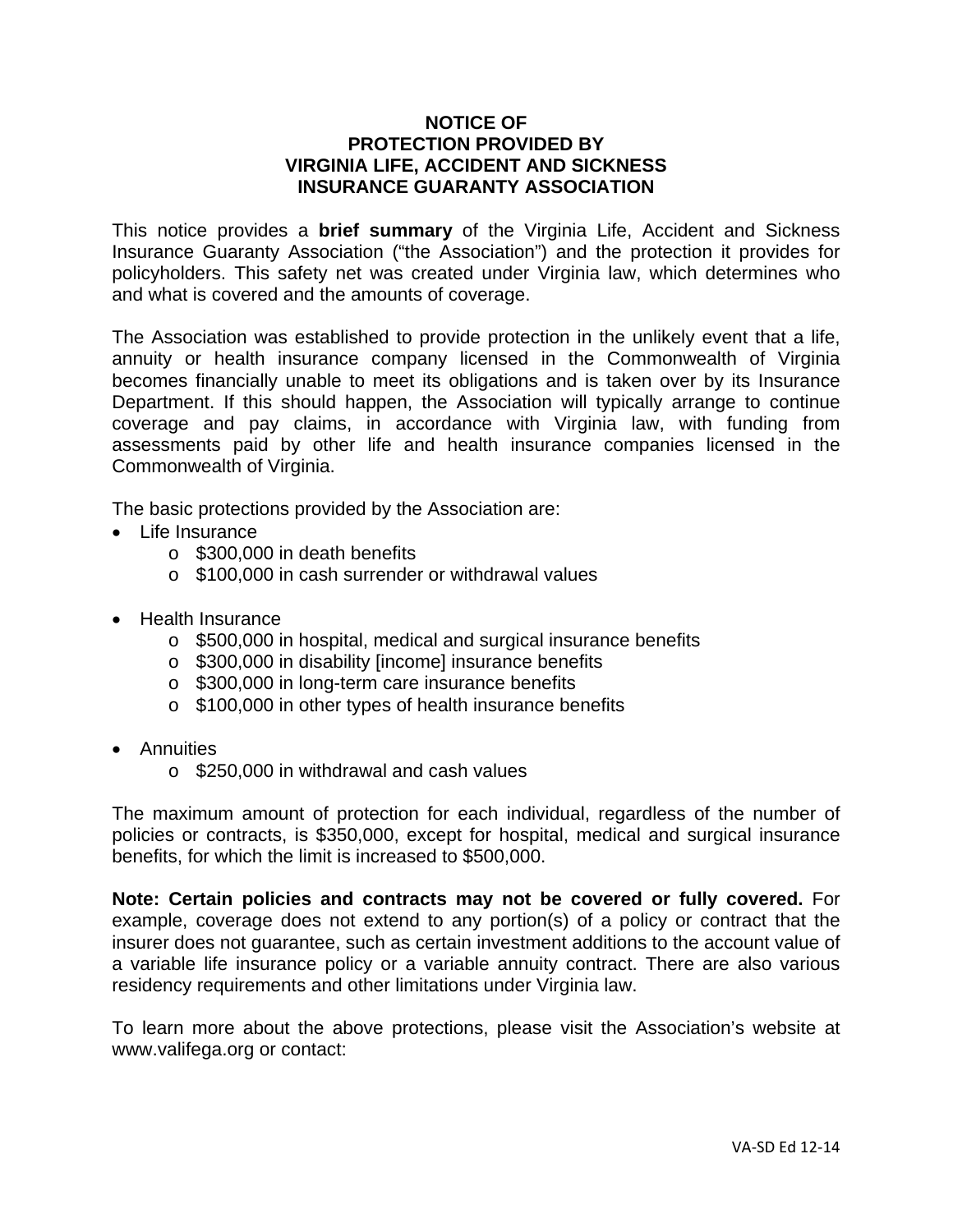VIRGINA LIFE, ACCIDENT AND SICKNESS INSURANCE GUARANTY ASSOCIATION c/o APM Management Services, Inc. 1503 Santa Rosa Road, Suite 101 Henrico, VA 23229-5105 804-282-2240

STATE CORPORATION COMMISSION Bureau of Insurance P. O. Box 1157 Richmond, VA 23218 804-371-9741 Toll Free Virginia only: 1-800-552-7945 http://scc.virginia.gov/boi/index.aspx

**Insurance companies and agents are not allowed by Virginia law to use the existence of the Association or its coverage to encourage you to purchase any form of insurance. When selecting an insurance company, you should not rely on Association coverage. If there is any inconsistency between this notice and Virginia law, then Virginia law will control.**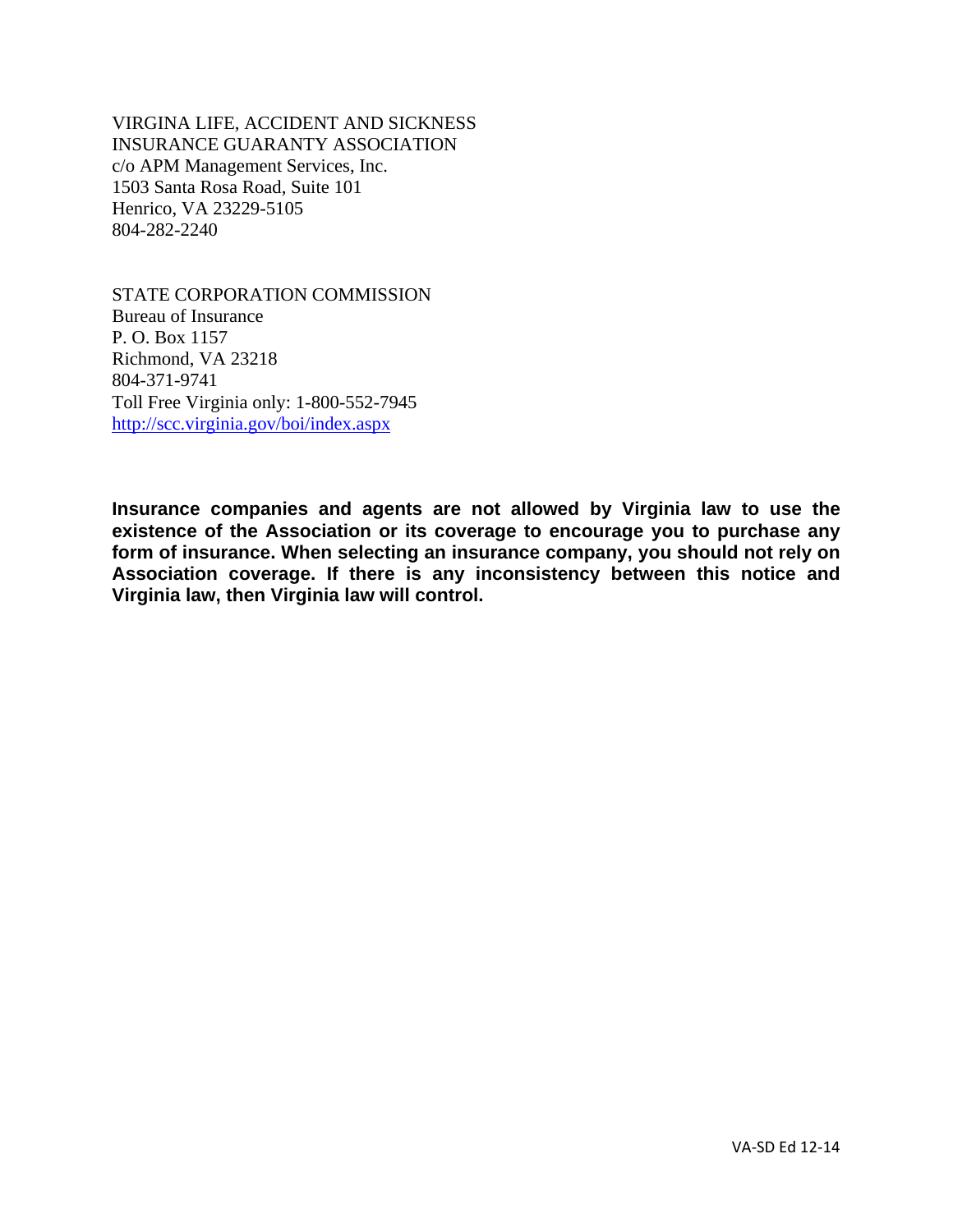# PROTECTION FOR YOU AND YOUR INSURANCE POLICY THE WASHINGTON LIFE AND DISABILITY INSURANCE GUARANTY ASSOCIATION

## **PREFACE**

This brochure briefly describes the coverage provided through the Washington Life & Disability Insurance Guaranty Association ("Association").

The Association is a nonprofit unincorporated legal entity created by the Washington Life and Disability Insurance Guaranty Association Act, Chapter 48.32A RCW ("Act"). Every life and disability insurance company authorized to do business in Washington is a member of the Association. A Board of Directors ("Board"), composed of representatives from member insurers, and the Insurance Commissioner, ex officio, oversee the operation of the Association.

The expenses of the Association are paid by assessments made against each member insurer. Persons covered by the Act are not charged for the expenses of the Association or the protection provided under the Act.

Coverage is provided for certain life and disability insurance. However, the Association does not cover all such insurance. Coverage that is provided is subject to the limitations and exclusions provided by the Act.

The purpose of this brochure is to help you understand the general nature and the conditions of the protection provided under the Act. It is only a summary, however, and if you have specific questions that are not discussed here you may contact either the Association or the Office of the Insurance Commissioner.

Washington Life and Disability Insurance Guaranty Association P.O. Box 2292 Shelton, WA 98584 360-426-6744

Company Supervision Division Office of the Insurance Commissioner P.O. Box 40256 Olympia, WA 98504-0259 360-725-7214

# **QUESTIONS AND ANSWERS**

1. WHAT INSURANCE POLICIES ARE COVERED UNDER THE ACT?

The Act applies to life insurance policies, disability insurance policies, and annuity contracts issued by an insurance company authorized to do business in Washington. The term "disability insurance," as used in the Act, includes not only disability income insurance, but also policies commonly referred to as "health insurance." Together, all of these policies and contracts are sometimes referred to as "covered policies," a term used in this brochure.

## 2. ARE THERE POLICIES OR INSURERS NOT COVERED BY THE ACT?

 The Act specifically excludes certain types of policies or portions of policies, including, but not limited to: The portion of a policy not guaranteed by the insurer; the portion of a policy to the extent the interest rate or crediting rate exceeds the limits in the Act; policies of reinsurance, unless assumption certificates have been issued; policies issued in Washington by an insurer at a time when the insurer was not licensed or did not have a certificate of authority; policies issued to a self-insured plan or program; certain unallocated employee benefit plan annuities protected by federal law; and unallocated annuity contracts not issued to or in connection with a benefit plan or a government lottery.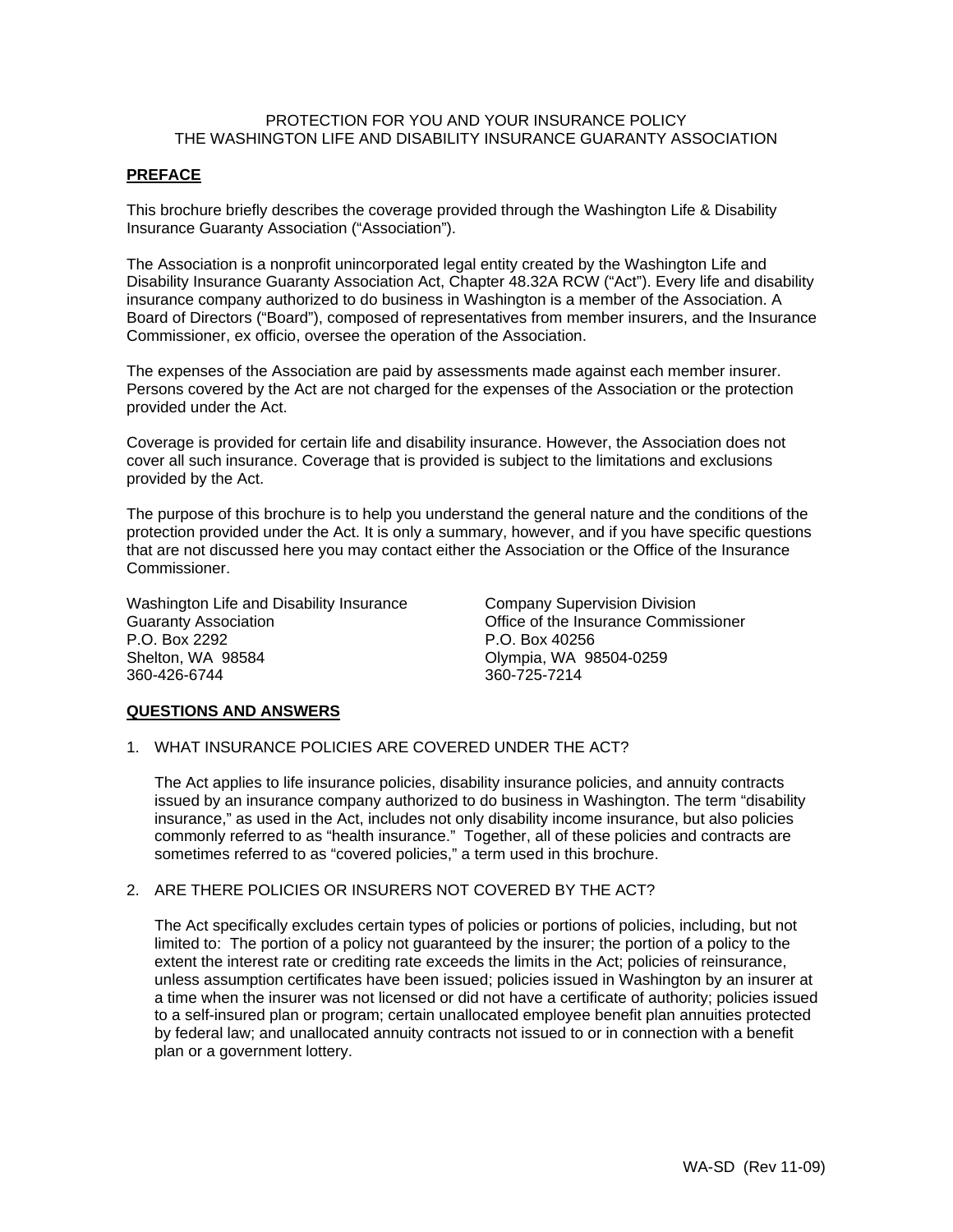The Act also does not apply to policies or contracts issued by health care service contractors, health maintenance organizations, fraternal benefit societies, self funded multiple employer welfare arrangements, mandatory state pooling plans, mutual assessment companies, insurance exchanges, or an organization that has a certificate or license limited to issuance of certain charitable gift annuities.

# 3. WHO IS PROTECTED UNDER THE ACT?

You are covered by the Act if you are an owner of or certificate holder under a policy or contract (other than an unallocated annuity contract or structured settlement annuity), and:

- You are a Washington resident; or
- You are not a Washington resident, but only if: the insurer is domiciled in Washington; there is an association similar to the Washington Association in your state of residency; and you are not covered in your state of residency, because the insurer was not licensed in that state; or
- You are a beneficiary, assignee, or payee of one of the above, regardless of where you reside (except for nonresident certificate holders under group policies).

Owners of unallocated annuity contracts are covered if the contract was issued to or in connection with a specific benefit plan whose plan sponsor has its principal place of business in Washington, or the contract was issued to or in connection with a government lottery and the owner is a Washington resident.

A payee under a structured settlement annuity (or beneficiary of a deceased payee) is also covered, if the payee is a Washington resident, or the payee is not a Washington resident, but the contract owner is a resident; or the insurer that issued the annuity is domiciled in Washington and coverage is not available in the state in which the payee resides.

Residency is generally determined at the time of entry of an order of liquidation against the insurer. If you move to another state and reside there when such an order is entered, you may still have protection under the law of that state. You should contact the insurance department in your new state of residence to find out about guaranty act protection there.

## 4. HOW DOES THE ASSOCIATION PROTECT COVERED PERSONS AGAINST LOSS?

After an order of liquidation is entered against a company, the Association begins its work of carrying out the purpose of the Act, which is to assure the performance of insurance obligations of that company. The Association is authorized to carry out its duties by working with insurance companies in good standing to assume or take over the covered policies. The association may also directly provide benefits and coverage as authorized by the Act. The Association has the authority to collect the funds necessary to provide protection to covered persons against losses on their covered policies.

# 5. WHERE DOES THE ASSOCIATION GET THE MONEY TO PROVIDE THIS PROTECTION?

The Association is authorized to collect money from all life and disability insurance companies doing business in Washington. The funds collected from an assessment are used to pay claims to covered persons and/or to fund the assumption of covered policies by another insurer.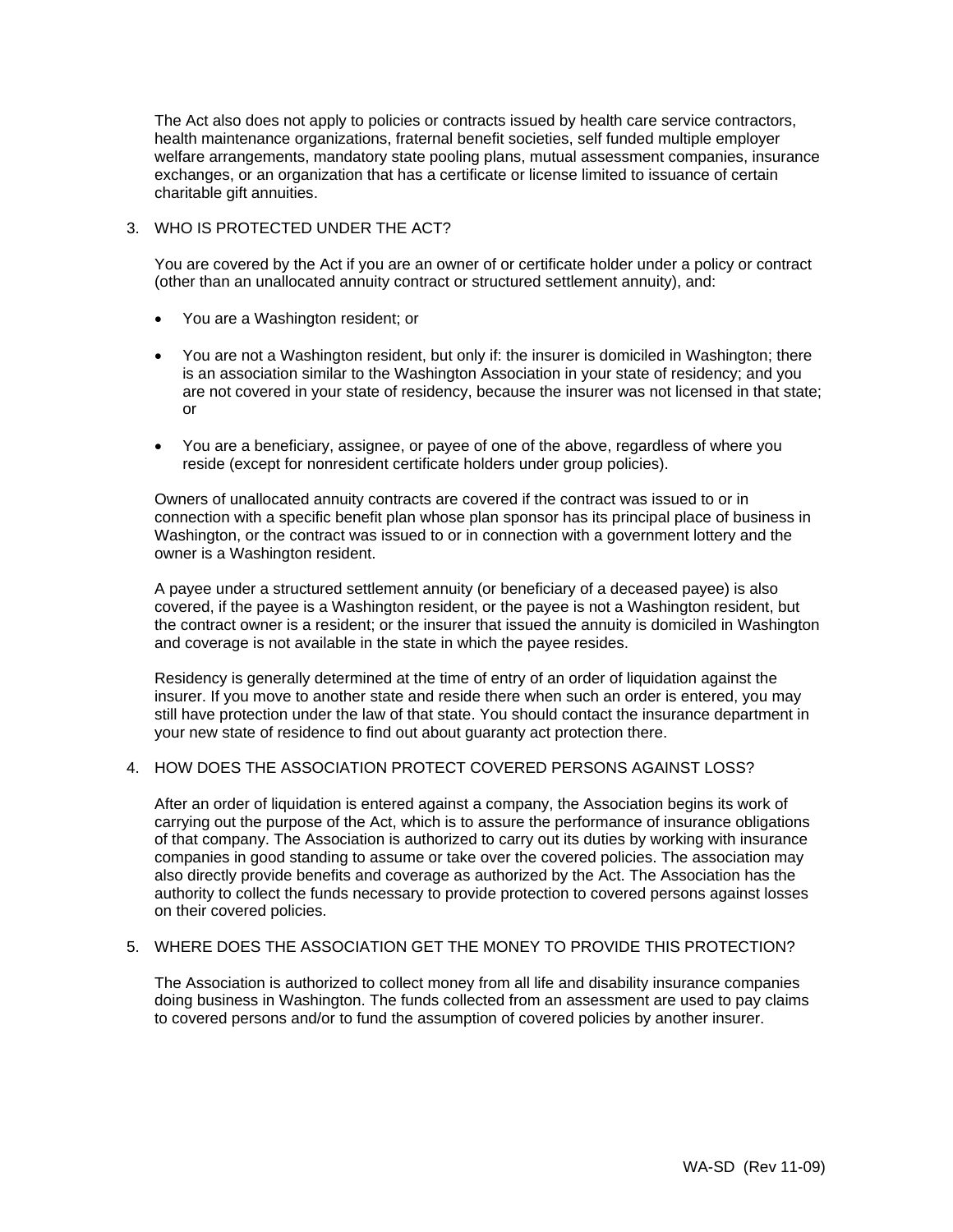## 6. DOES THE ASSOCIATION PAY OUT THE MONEY IT COLLECTS RIGHT AWAY OR DO COVERED PERSONS HAVE TO WAIT?

The Association generally cannot make an assessment for covered policies issued by a company until after an order of liquidation has been entered against the company, and a reasonable estimate can be made of the amount of money needed. Insurance companies receiving an assessment notice must make their payments within thirty days.

Because it takes time for an action to be commenced against a financially impaired insurer, for a Court to issue an order, and for funds to be collected to satisfy the obligations of that insurer, some delay, hopefully short, is unavoidable before payments can be made. Although it is impossible to predict how long this process will take in any given case, an average time period of twelve to eighteen months is not unusual.

When necessary, the Association may borrow money to make payments more promptly, particularly in cases that will take an unusual amount of time to be resolved.

# 7. WHAT IS THE AMOUNT OF PROTECTION PROVIDED BY THE ACT?

The Act provides the following maximum amounts of protection:

| Unallocated Annuity Contracts, other than<br>certain government retirement plans<br>(limit is per contract owner or plan sponsor)\$5,000,000 |  |
|----------------------------------------------------------------------------------------------------------------------------------------------|--|
| Government Retirement Plans established under<br>Internal Revenue Code $\S$ $\S$ 401, 403(b), or 457                                         |  |

(limit is per participant) .................................................................... \$100,000

This protection becomes effective at the time of entry of a Court order of liquidation against the insurer. Of course, if the amount owed under the contract or policy is less than the maximum benefit under the Act, the covered person will be entitled to protection only up to the actual amount owed.

Furthermore, the maximum protection available to each covered person remains the same, regardless of the number of contracts through which he or she has a claim.

## 8. IF A HUSBAND AND WIFE EACH INDIVIDUALLY OWN A COVERED POLICY, IS THE PROTECTION UNDER THE ACT PROVIDED TO EACH OF THEM?

Yes. As long as the residency requirements are met, both would be entitled to the protection provided by the Act, up to the maximum amount.

9. WHY DOESN'T MY INSURANCE COMPANY ADVERTISE THE FACT THAT ITS POLICIES AND CONTRACTS ARE PROTECTED UNDER THE ACT?

Under Washington law, insurance companies are prohibited from advertising that their policies or contracts may be covered under the Act.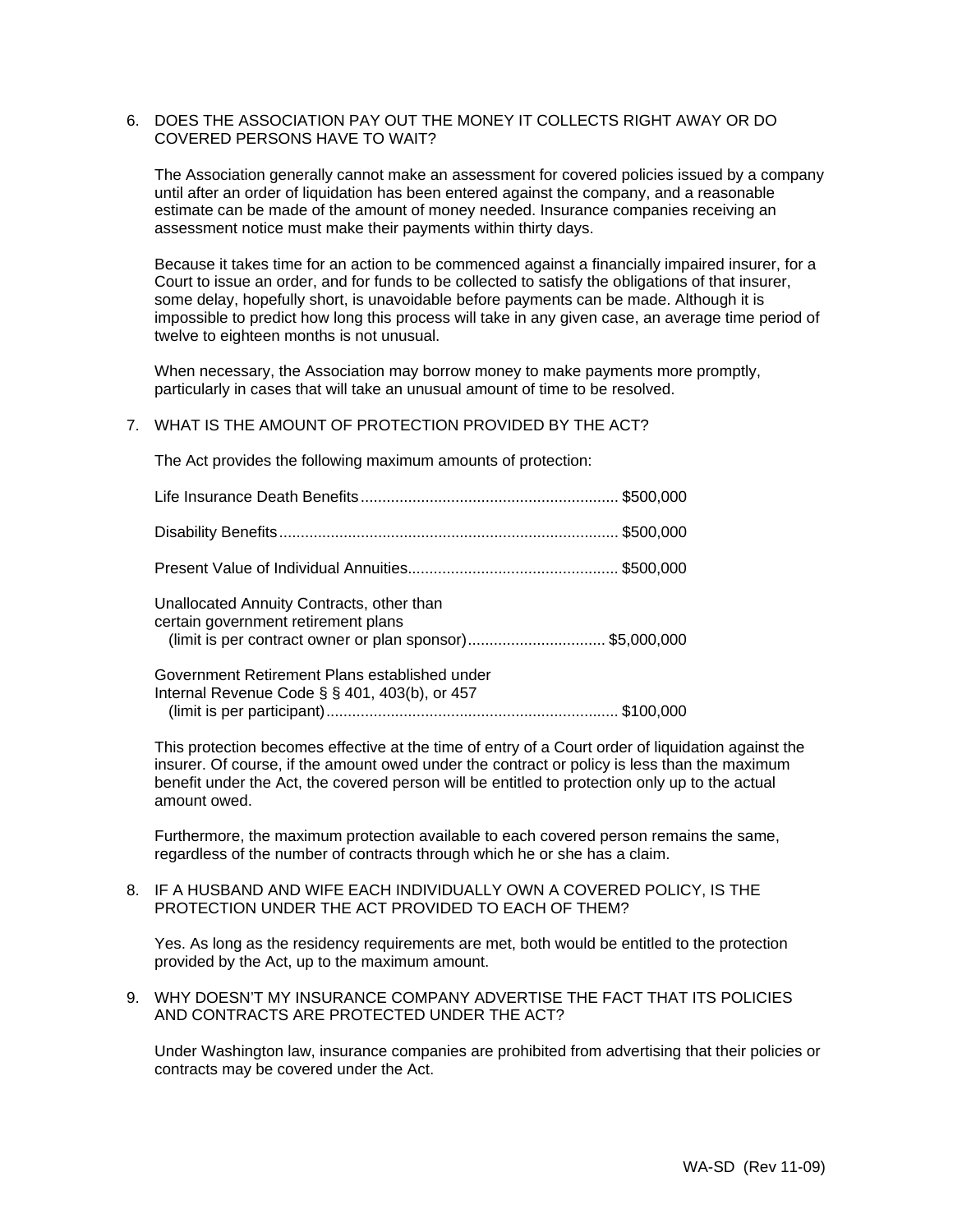You should not rely on coverage under the Act when selecting an insurance company.

# 10. WHY HASN'T MY AGENT TOLD ME ABOUT THE GUARANTY ACT?

Your insurance agent is subject to the same prohibitions as your insurance company. As a representative of the company, an agent must exercise great care when soliciting business and consequently, will generally not discuss the subject of a guaranty act with clients.

# 11. WHO SHOULD I CONTACT IF I BELIEVE THERE HAS BEEN A VIOLATION OF THE ACT?

You should contact the Association if you believe your rights have been violated under the Act. If you are dissatisfied with the actions of the Association, you may also contact the Office of the Insurance Commissioner.

## **CONCLUSION**

This brochure has been prepared by the Washington Life and Disability Insurance Guaranty Association. Its purpose is to inform the public in a general way of the protections that are available in this state on insurance policies and annuity contracts issued by companies authorized to do business in Washington. The Association does not, by this brochure, endorse any company or its products, but rather seeks to address some of the concerns that you may have regarding the security of insurance policies and annuity contracts

For more information or answers to specific questions you may contact the Washington Life and Disability Insurance Guaranty Association or the Office of the Insurance Commissioner, whose addresses and telephone numbers are shown in the Preface.

This brochure is prepared by and made available through the Washington Life and Disability Insurance Guaranty Association, which has granted member insurance companies permission to reproduce and distribute the brochure. It is the responsibility of the company, or any representative of a company, reproducing this brochure, to ensure that the use thereof does not violate applicable laws or regulations.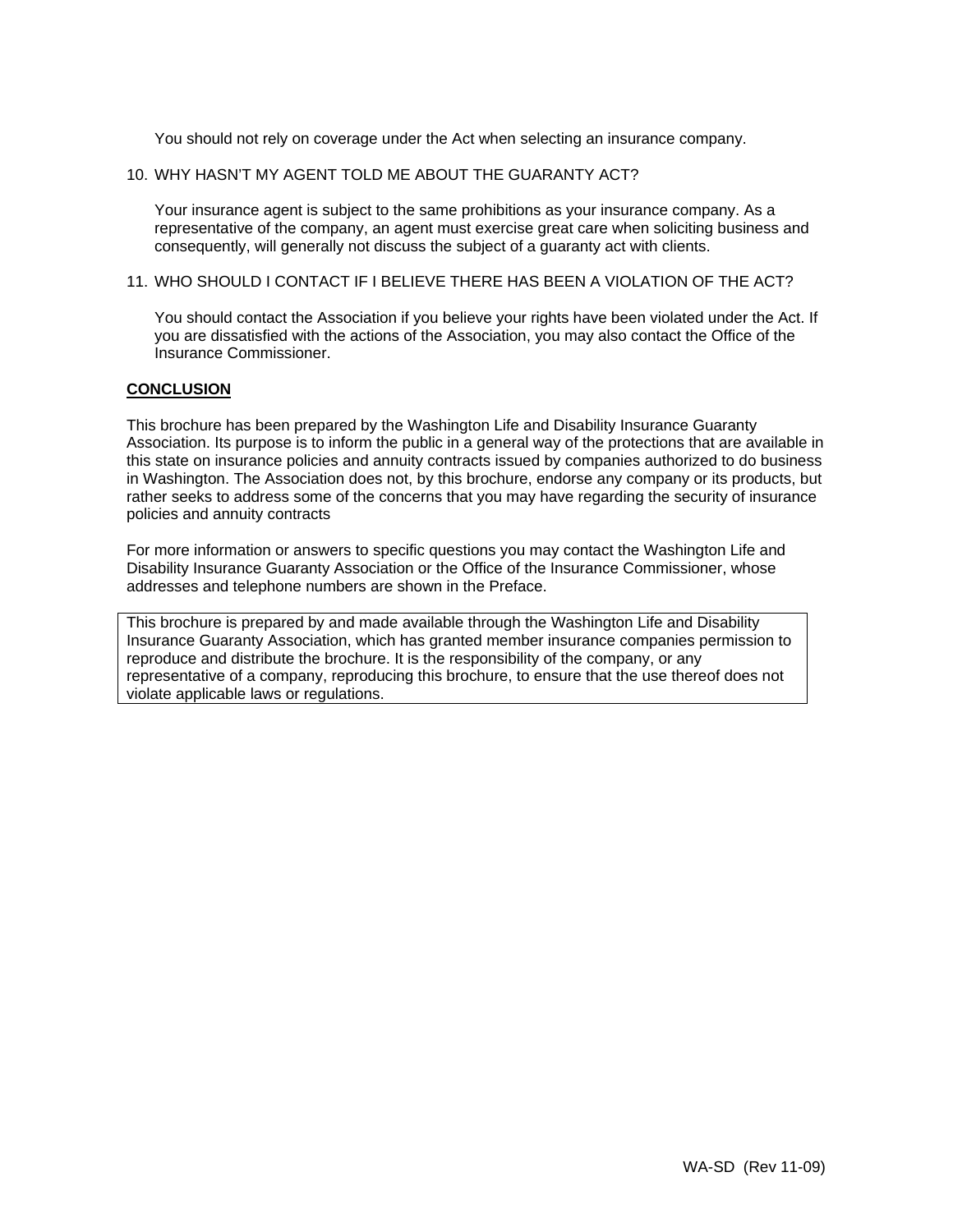# **SUMMARY OF THE WEST VIRGINIA LIFE AND HEALTH INSURANCE GUARANTY ASSOCIATION ACT AND NOTICE CONCERNING COVERAGE LIMITATIONS AND EXCLUSIONS (Effective July 10, 2009)**

Residents of West Virginia who purchase life insurance, annuities or health insurance should know that the insurance companies licensed in this state to write these types of insurance are members of the West Virginia Life and Health Insurance Guaranty Association. The purpose of this association is to assure that policy holders will be protected, within limits, in the unlikely event that a member insurer becomes financially unable to meet its obligations. If this should happen, the Guaranty Association will assess its other member insurance companies for the money to pay the claims of insured persons who live in this state and, in some cases, to keep coverage in force. The valuable extra protection provided by these insurers through the Guaranty Association is not unlimited, however. And, as noted in the box below, this protection is not a substitute for consumers' care in selecting companies that are well-managed and financially stable.

The West Virginia Life and Health Insurance Guaranty Association may not provide coverage for this policy. If coverage is provided, it may be subject to substantial limitations or exclusions, and require continued residency in West Virginia. You should not rely on coverage by the West Virginia Life and Health Insurance Guaranty Association in selecting an insurance company or in selecting an insurance policy. For a complete description of coverage, consult Article 26A, Chapter 33 of the West Virginia Code.

## **Coverage is NOT provided for any portion OF YOUR CONTRACT that is not guaranteed by the insurer or for which you have assumed the risk.**

Insurance companies or their agents are required by law to give or send you this notice.

*However, insurance companies and their agents are prohibited by law from using the existence of the guaranty association to induce you to purchase any kind of insurance policy.*

The Guaranty Association or the West Virginia Insurance Commission will respond to questions you may have which are not answered by this document. Policyholders with additional questions may contact:

> West Virginia Life and Health Insurance Guaranty Association P.O. Box 816 Huntington, West Virginia 25712

> > West Virginia Insurance Commissioner Consumer Services Division 1124 Smith Street, Rm 309 P.O. Box 50540 Charleston, West Virginia 25305-0540 (304) 558-3386 Toll Free 888-879-9842 TDD 1-800-435-7381

The state law that provides for this safety-net coverage is called the West Virginia Life and Health Insurance Guaranty Association Act. On the back of this page is a brief summary of this law's coverages, exclusions and limits. This summary does not cover all provisions of the law nor does it in any way change anyone's rights or obligations under the act or the rights or obligations of the Guaranty Association.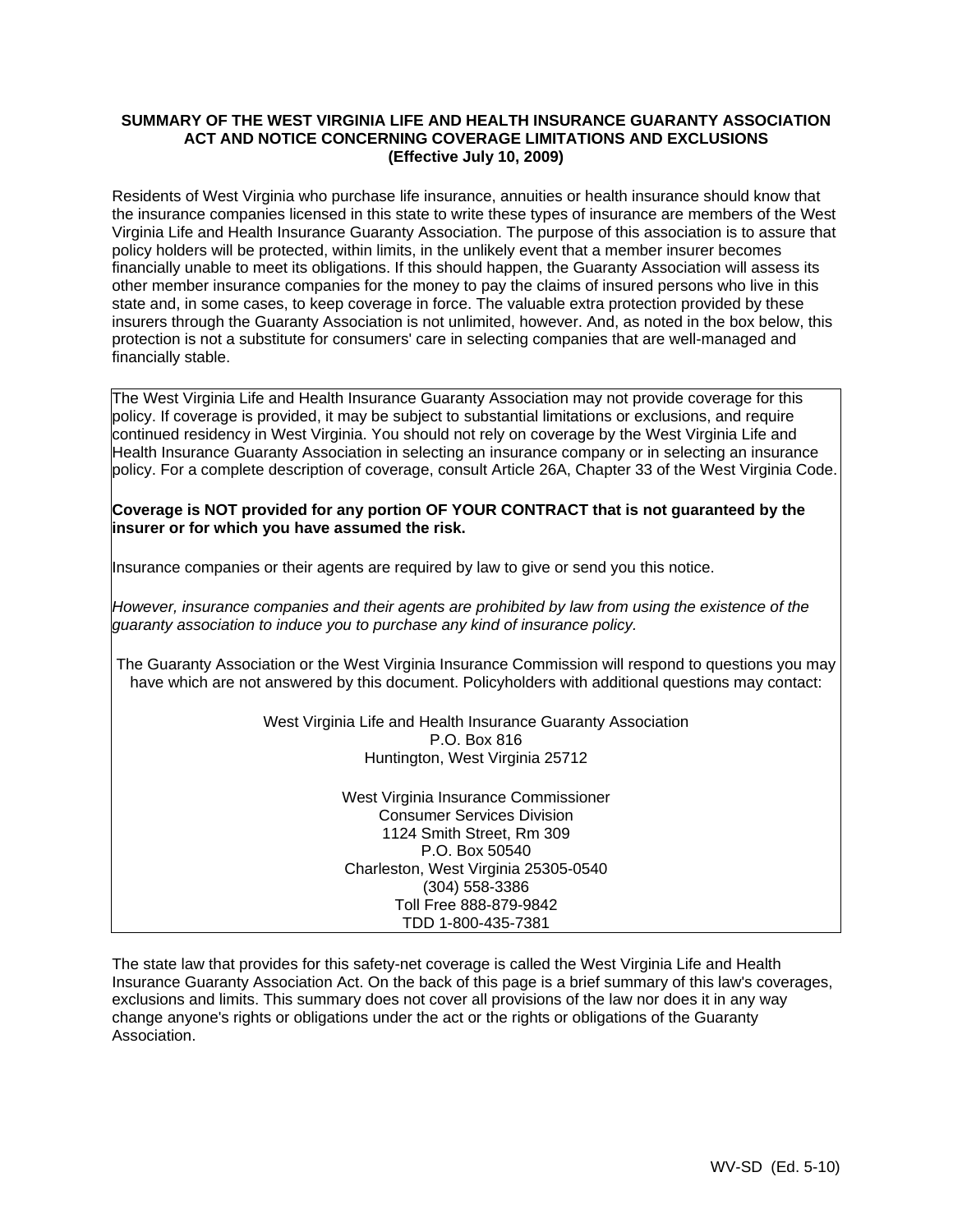## **COVERAGE**

Generally, individuals will be protected by the West Virginia Life and Health Insurance Guaranty Association if they live in West Virginia and hold a life or health insurance contract, annuity contract, unallocated annuity contract, or if they are insured under a group life, health or annuity insurance contract, issued by a member insurer. Member insurer also includes non-profit service corporations (W. Va. Code § 33-24) and health care corporations (W. Va. Code § 33-25). The beneficiaries, payees or assignees of insured persons are protected as well, even if they live in another state.

# **EXCLUSIONS FROM COVERAGE**

However, persons holding such policies are not protected by this association if:

- They are eligible for protection under the laws of another state (this may occur when the insolvent insurer was incorporated in another state whose guaranty association protects insureds who live outside that state);
- The insurer was not authorized to do business in this state;
- The policy was issued at a time when the insurer was not licensed or authorized to do business in the state;
- Their policy was issued by an HMO, a fraternal benefit society, mandatory state pooling plan, a mutual protective association or similar plan in which the policy holder is subject to future assessments, an insurance exchange, or any entity similar to the above.

The association also does not provide coverage for:

- Any policy or portion of a policy which is not guaranteed by the insurer or for which the individual or contract holder has assumed the risk;
- Any policy of reinsurance (unless an assumption certificate was issued);
- Interest rate yields that exceed an average rate;
- Dividends;
- Credits given in connection with the administration of a policy by a group contractholder;
- Employer or association plans to the extent they are self-funded (that is, not insured by an insurance company, even if an insurance company administers them) or uninsured, including:
	- i. multiple employer welfare arrangement;
	- ii. minimum premium group insurance plan;
	- iii. stop loss group insurance plan; or
	- iv. administrative services only contract.
- Any unallocated annuity contract issued to an employee benefit plan protected under the federal pension guaranty corporation;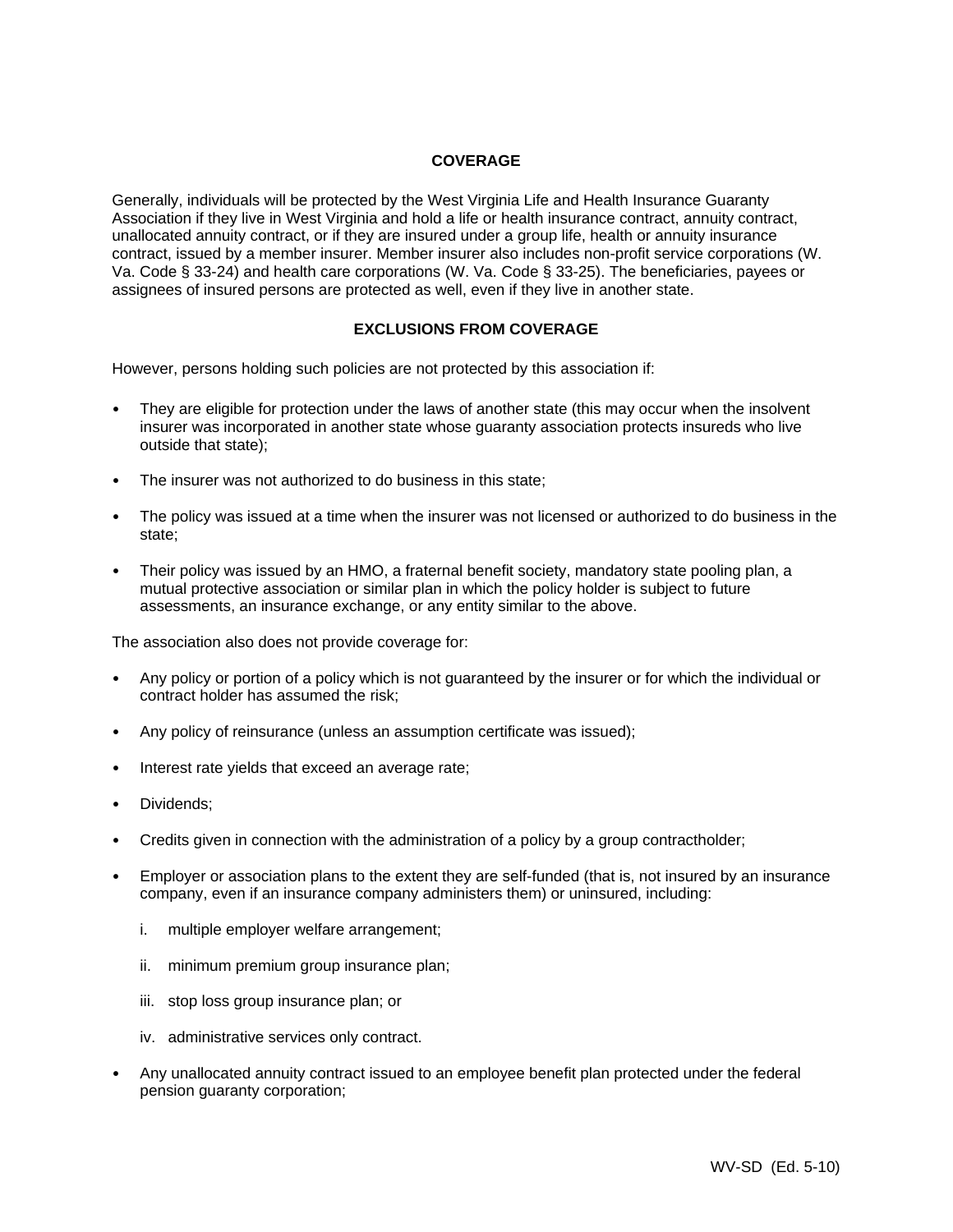- Any portion of any unallocated contract which is not issued to or in connection with a specific employee, union or association's benefit plan or a governmental lottery.
- Any policy or contract providing any hospital, medical, prescription drug or other health care benefits pursuant to Medicare Part C and D;
- An obligation that does not arise under the written terms of the policy, including claims based on marketing materials; claims based on side letters or riders not approved by the Commissioner; misrepresentations regarding policy benefits; extra contractual claims or claims for penalties or consequential or incidental damages.
- A contractual agreement that establishes the member insurer's obligation to provide a book value guaranty for defined contribution benefit plan participants by reference to a portfolio of assets that is owned by the benefit plan or trustee, which is not an affiliate of the insurer

# **LIMITS ON AMOUNT OF COVERAGE**

The act also limits the amount the association is obligated to pay out: The association cannot pay more than what the insurance company would owe under a policy or contract. Also, for any one insured life, regardless of the number of policies or contracts, the association will only pay:

- \$300,000 in life insurance benefits, but no more than \$100,000 in net cash surrender and net cash withdrawal values;
- \$300,000 for disability insurance;
- \$300,000 for long term care insurance;
- \$250,000 in the present value annuity benefits, including net cash surrender and net cash withdrawal values;
- \$500,000 for basic major hospital medical and surgical insurance or major medical insurance, and;
- \$100,000 for all other types of accident and sickness insurance than those listed above (disability,

long term care, and major medical).

Also for any one insured life, the association will only pay a maximum of \$300,000 - no matter how many policies and contracts there were with the same company for all policies or contracts other than major medical insurance, in which case the aggregate limit shall not exceed \$500.000 with respect to any one individual.

Note to benefit plan trustees or other holders of unallocated annuities (GICs, DACs, etc.) covered by the act: for unallocated annuities that fund governmental retirement plans under §§ 401(k), 403(b) or 457 of the Internal Revenue Code, the limit is \$250,000 in present value of annuity benefits including net cash surrender and net cash withdrawal per participating individual. In no event shall the association be liable to spend more than \$300,000 in the aggregate per individual; for covered unallocated annuities that fund other plans, a special limit of \$5,000,000 applies to each contract holder, regardless of the number of contracts held with the same company or number of persons covered. In all cases, of course, the contract limits also apply.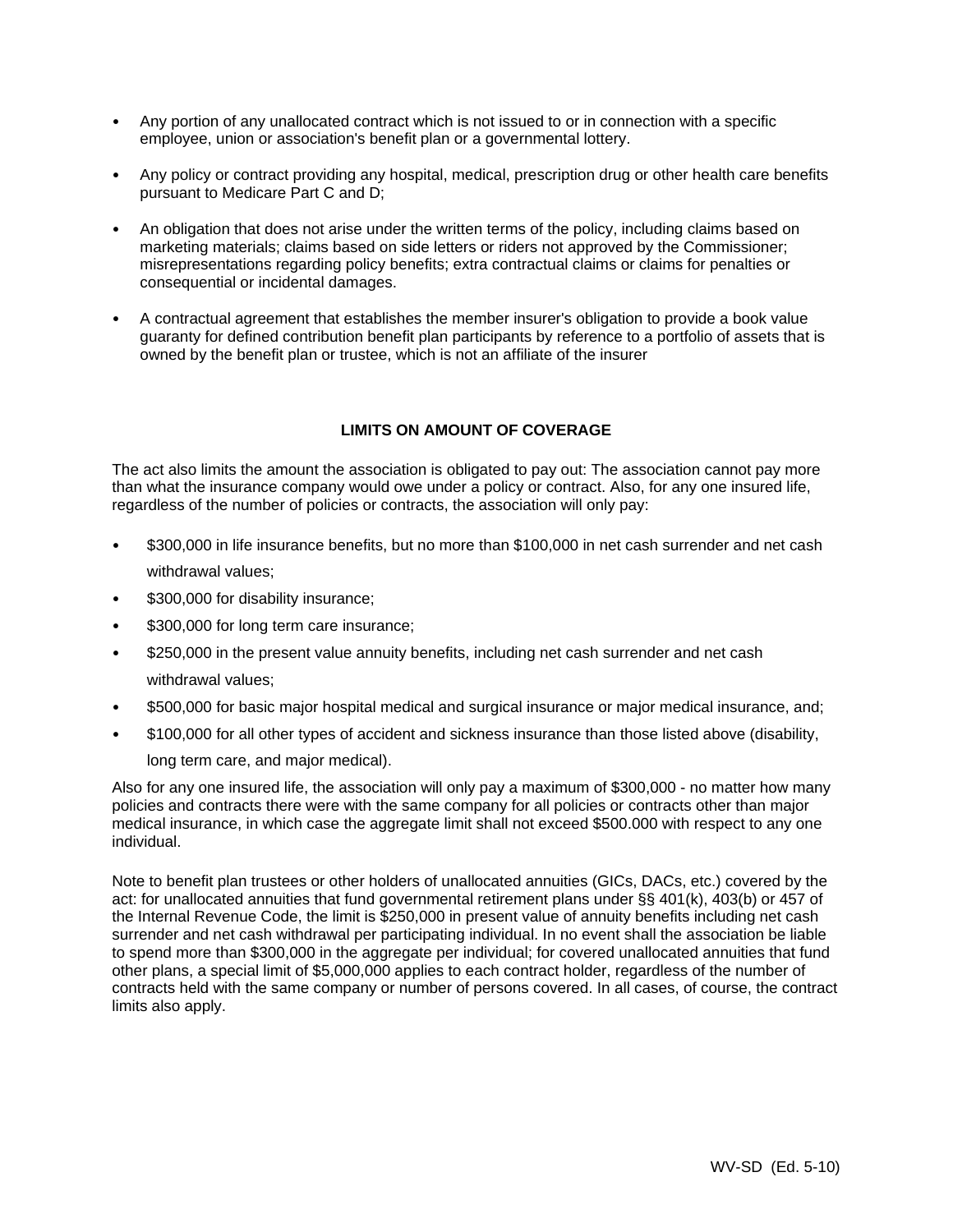# **NOTICE OF NON-COVERAGE**

# **(Effective July 10, 2009)**

The West Virginia Life and Health Insurance Guaranty Association provides coverage of claims under some types of policies if the insurer becomes impaired or insolvent.

THE POLICY OR CONTRACT YOU ARE PURCHASING IS NOT COVERED BY THE WEST VIRGINIA LIFE AND HEALTH INSURANCE GUARANTY ASSOCIATION.

If the company providing this policy or contract is unable to meet its obligation by reason of insolvency or financial impairment, the West Virginia Life and Health Insurance Guaranty Association will not be available to protect the policy or contract holder or his/her beneficiaries, payees or assignees.

If you have any questions concerning this Notice, you may contact:

West Virginia Life and Health Insurance Guaranty Association P.O. Box 816 Huntington, West Virginia 25712

or

West Virginia Insurance Commissioner Consumer Services Division 1124 Smith Street, Rm 309 P.O. Box 50540 Charleston, West Virginia 25305-0540 (304) 558-3386 Toll Free 1-888-879-9842 TDD 1-800-435-7381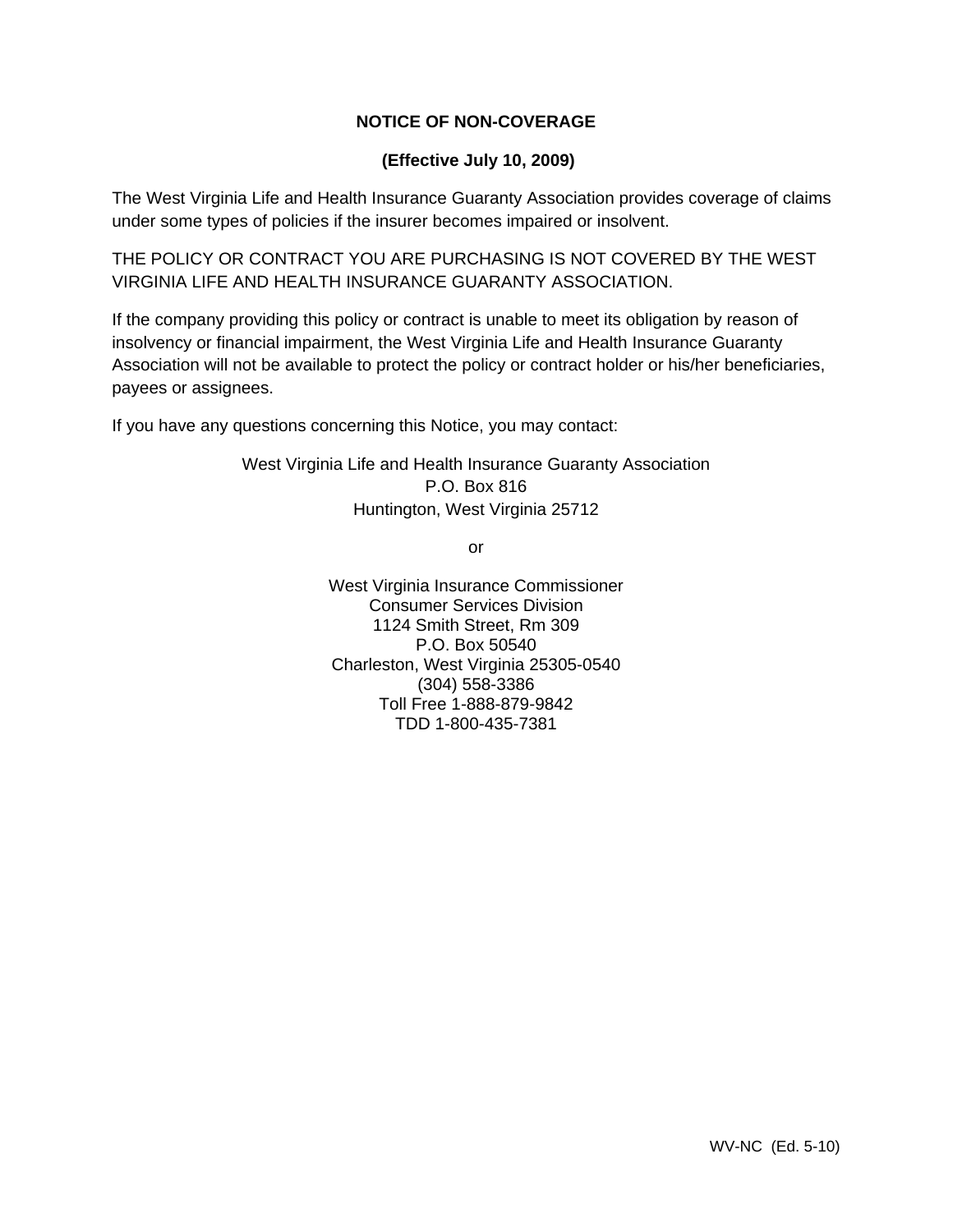#### **NOTICE OF PROTECTION PROVIDED BY WYOMING LIFE AND HEALTH INSURANCE GUARANTY ASSOCIATION**

This notice provides a **brief summary** of the Wyoming Life and Health Insurance Guaranty Association ("the Association") and the protection it provides for policyholders. This safety net was created under Wyoming law, which determines who and what is covered and the amounts of coverage.

The Association was established to provide protection in the unlikely event that your life, annuity or health insurance company becomes financially unable to meet its obligations and is taken over by its Insurance Department. If this should happen, the Association will typically arrange to continue coverage and pay claims, in accordance with Wyoming law, with funding from assessments paid by other insurance companies.

The basic protections provided by the Association are:

- Life Insurance
	- \$300,000 in death benefits
	- \$100,000 in cash surrender or withdrawal values
- Health Insurance
	- \$300,000 in hospital, medical and surgical insurance benefits or major medical insurance
	- \$300,000 in disability insurance benefits
	- \$300,000 in disability income insurance
	- \$300,000 in long-term care insurance benefits
	- \$100,000 in other types of health insurance benefits
- Annuities
	- \$250,000 in withdrawal and cash values

The maximum amount of protection for each individual, regardless of the number of policies or contracts, is \$500,000

**Note: Certain policies and contracts may not be covered or fully covered.** For example, coverage does not extend to any portion(s) of a policy or contract that the insurer does not guarantee, such as certain investment additions to the account value of a variable life insurance policy or a variable annuity contract. There are also various residency requirements and other limitations under Wyoming law.

# **EXCLUSIONS FROM COVERAGE**

Persons holding such policies are *not* protected by this Association if: